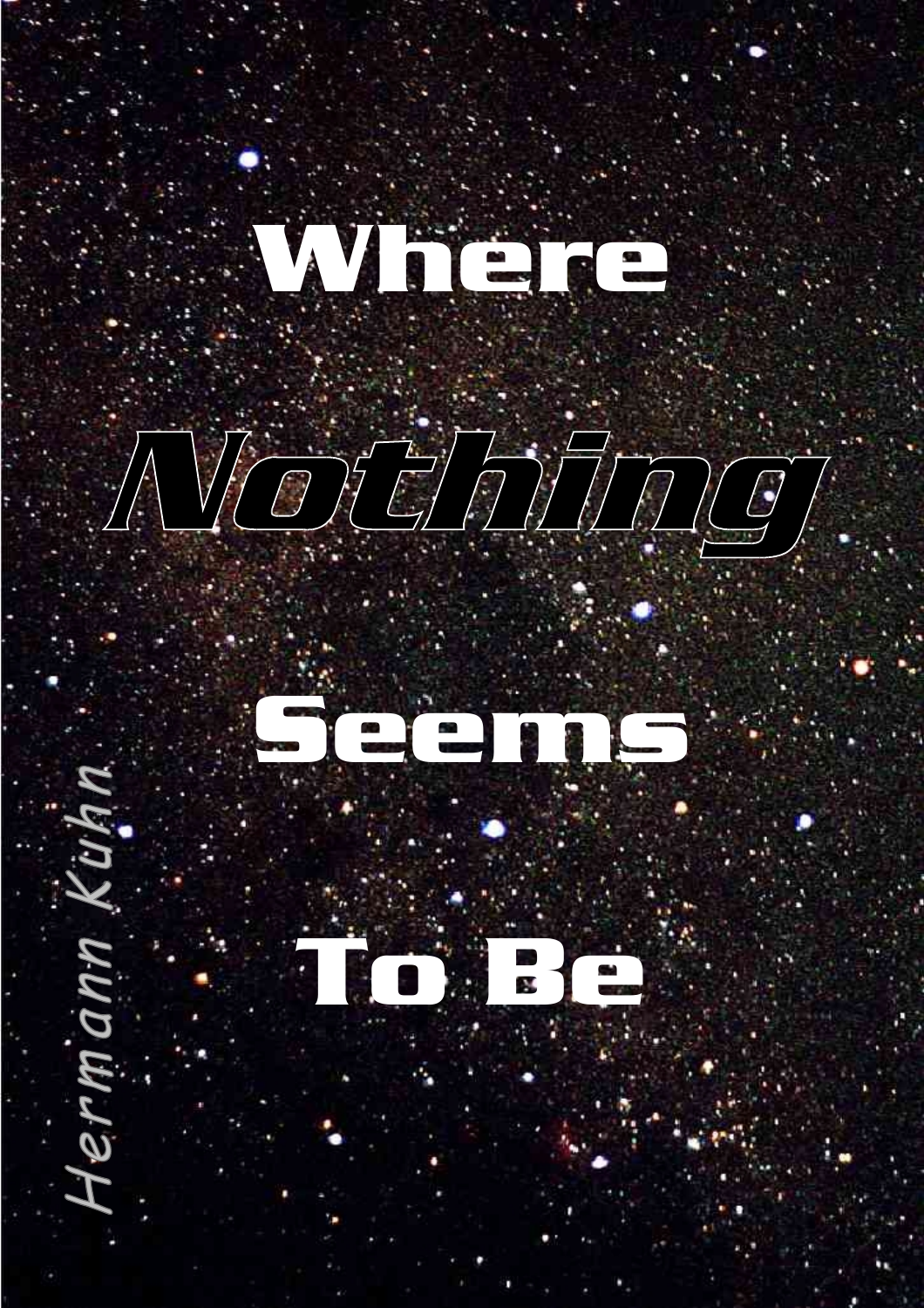Where **Nothing** Seems To Be Hermann Kuhn

# **Our websites: unlimited-horizons.de where-nothing-seems-to-be.com**

**- information - forum - meeting place -**

Email publisher: crosswind@unlimited-horizons.de Email author: author@unlimited-horizons.de

> Crosswind Publishing PO Box 2210 31505 Wunstorf, Germany Fax: 0049 - (0)5033 - 911 045

German title: Hermann Kuhn – Wo NICHTS zu sein scheint

All rights reserved - Printed in Germany Copyright 2009 Crosswind Publishing, Wunstorf, Germany

ISBN 978-3-9811466-1-5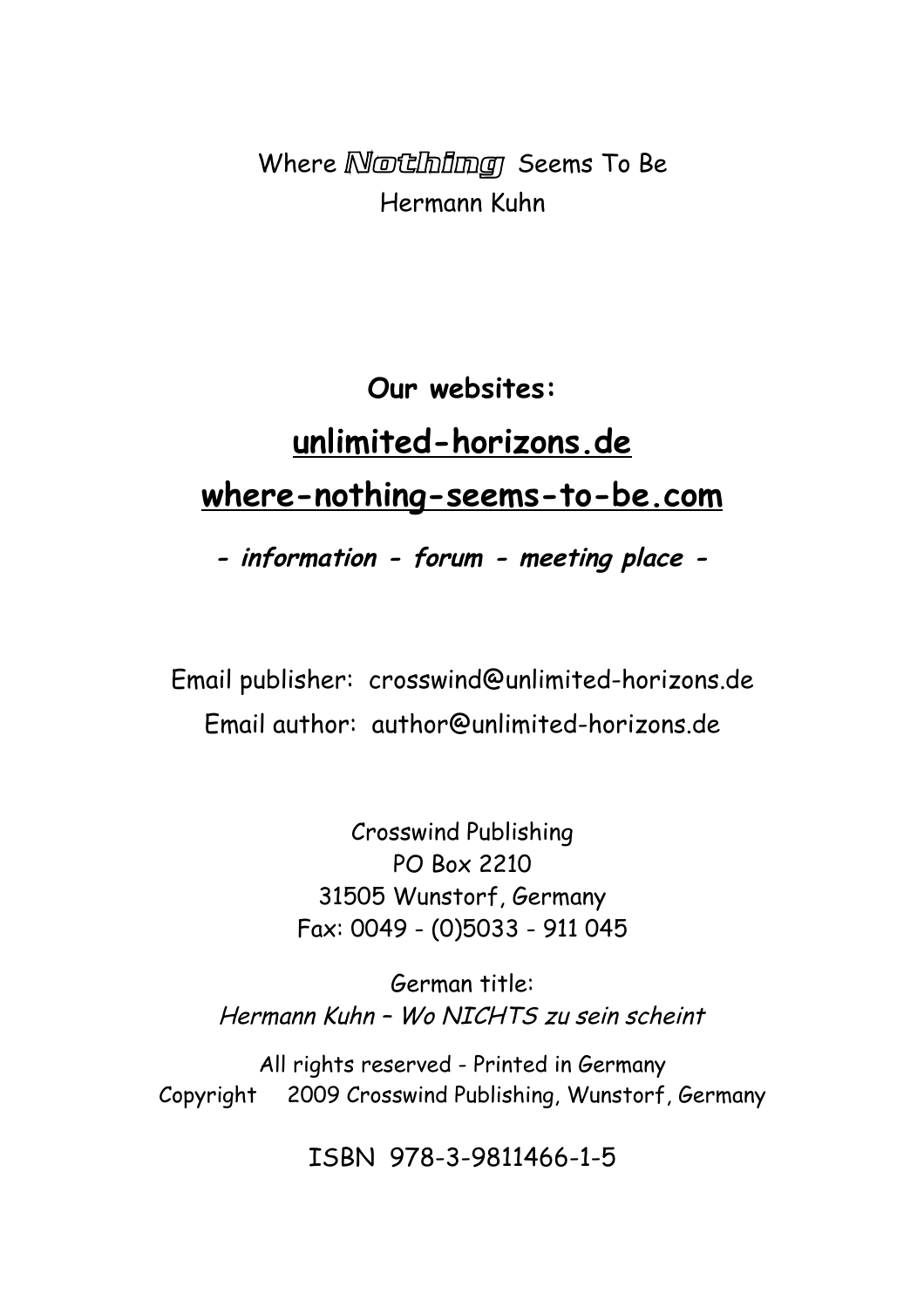# **CONTENTS**

| Awakening the Highest Dimension of Life  11 |  |
|---------------------------------------------|--|
|                                             |  |
| The Tibetan Book Of Great Liberation  44    |  |
|                                             |  |
|                                             |  |
| There's No Copyright on CONSCIOUSNESS  99   |  |

This is an unfinished story that probably will never be finalized. For as long as new - and ancient - accounts surface how to reach the magnificent origin of what we really are, we intend to add them here.

These are the next segments to be published:

- **Upanishads (excerpts)**
- **The Gospel of Thomas**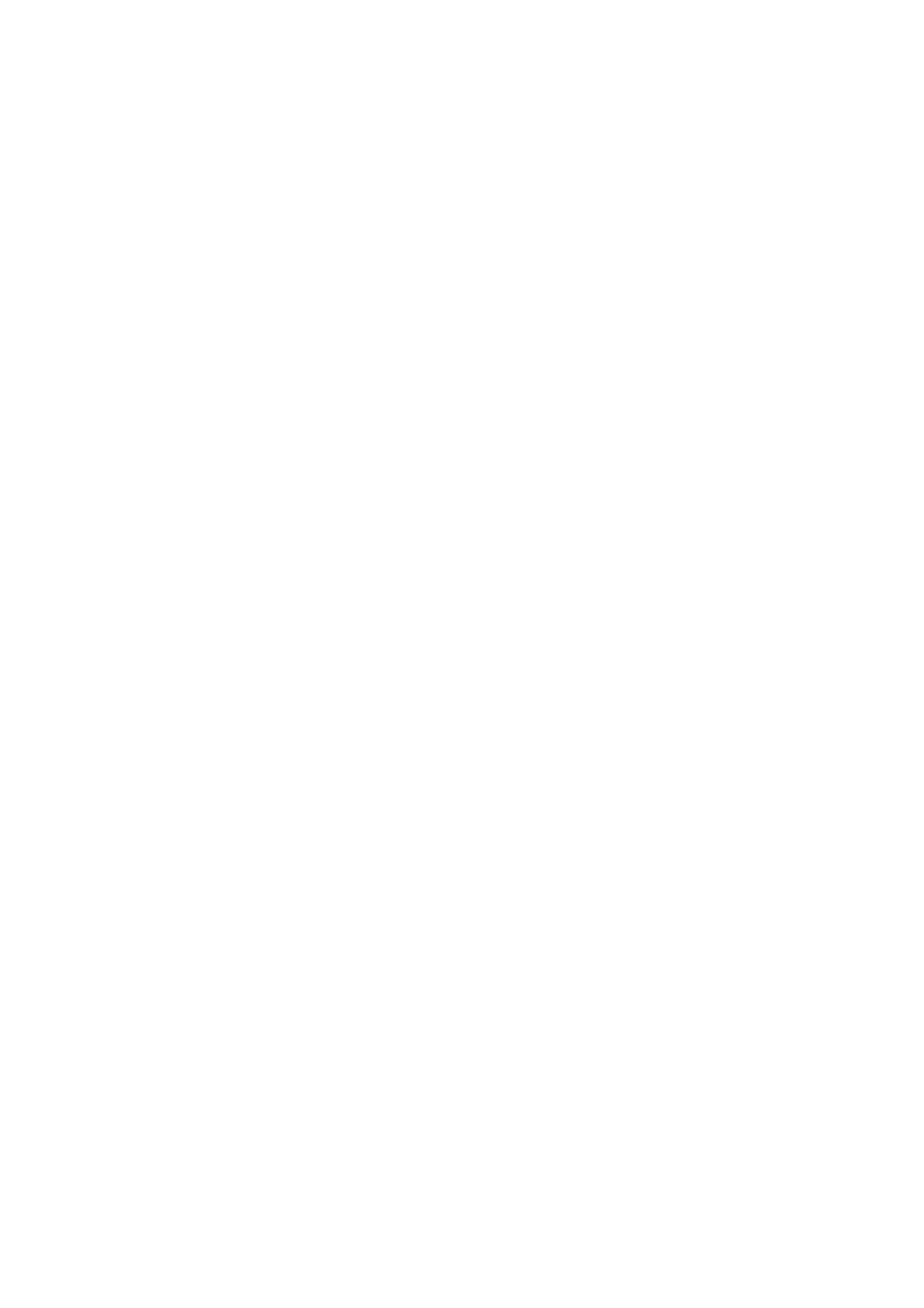# **Where**



# **Seems to Be**

What I am writing here documents an experience, a perception so fascinating, so massive and central that I feel compelled to convey it to others, - an experience that could easily also be yours.

I can only *describe* what I perceived, I cannot *explain* it – neither intellectually nor logically. I also do not want to convince you of anything. I relate what I encountered because I hope to awaken within you a deeply hidden, archaic impulse to also tune into this insight.

If it were only me experiencing this, I'd hardly take the trouble to set it down in print. Yet I observed that telling others triggered similar perception within them.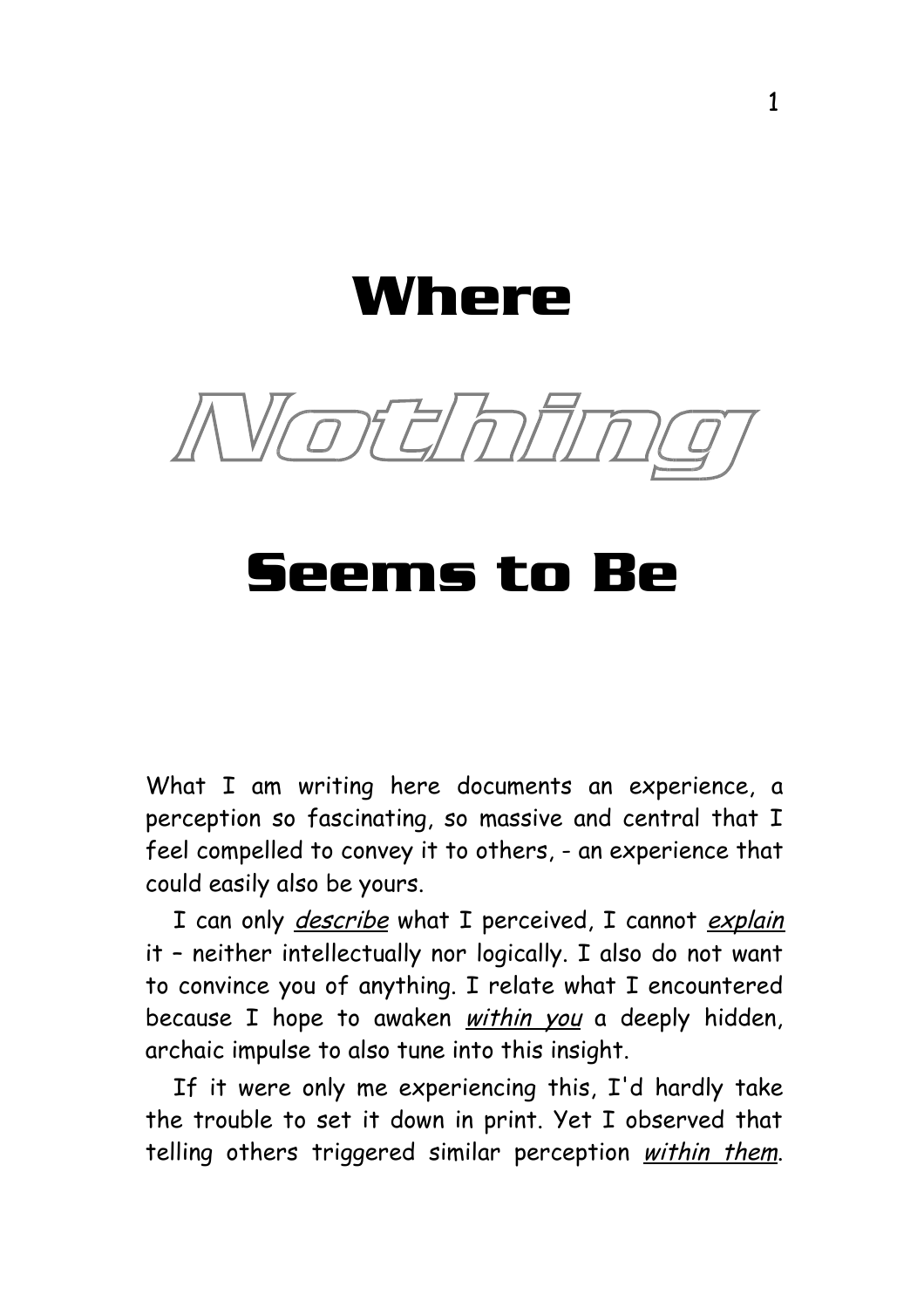And because what I experienced is of exceptional beauty, fantastic and magnificent, I am passing it on to you.

Describing what I encountered is far from easy. Its magnitude, its all-encompassing appeal is so extensive, so far-reaching that our language simply lacks the words, the vocabulary to convey this type of content.

An analogy is probably best to give an impression of the sheer size of this perception: - Suppose we stand before a skyscraper, say, only one single foot away from it, - we see the stones immediately in front of our eyes, perhaps a few windowsills. We also sense the building extending further up, right and left, - but we don't take in  $the$ structure as a whole. There's no orientation how huge it possibly could be, - unless we step back, far back, to perceive its entirety.

The same applies to my experience. – Daily life, – that what we experience each single day, - resembles such a skyscraper. We stand so close to it, are so involved in all its turbulent events, its feelings, its challenges that we get no idea, not even a notion of its Entirety, its Totality, how vast it truly is. Only when we perceive it from a new, a distant – angle, do we become aware of the sheer magnitude of what we are involved in, - of life's immense, fantastic, formative power, - of its mysterious origin, and of the majesty and grandeur of That which manifests this all.

A whiff of this splendor, this grandness reaches us, when once in a blue moon deep, deep within us there rises that vague feeling that we are so much more, so much greater, so much nobler than what we now live, feel, think,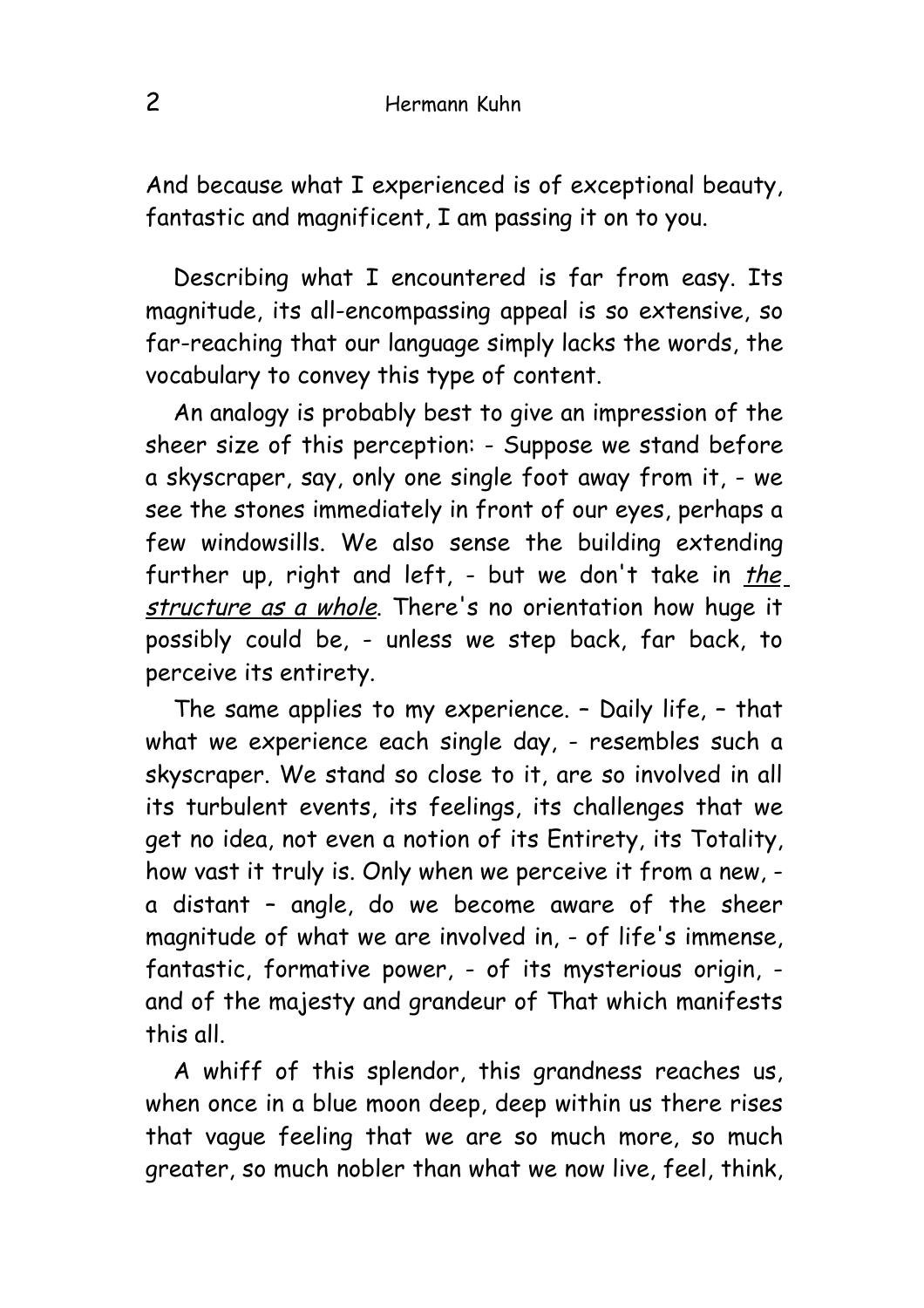act and tell others. These fleeting insights open our eyes – for whatever brief time - that existence as a whole is far broader, far wider, and has far greater dignity than all our materially, egoistically motivated dealings taken together.

This Grandeur, this all-encompassing, profound, sublime Majesty deep within us is what I experienced in supreme intensity, - and it remained awake within me ever since.

This insight gave me everything I ever longed for.

It showed me the incredible vastness of knowledge, of intuition, of comprehension, of sovereignty dormant within myself - dormant within every living being.

It lifted all fear, - and made me aware that *any* fear is only caused by an exclusive focus on our material form.

It showed me what this life is really all about, - what I am meant to do with it, - and what it will give me in return.

And it is infinitely beautiful.

#### **What did I perceive ?**

Now, – religiously oriented people might eagerly suggest that I experienced God. - But I emphatically *disagree* with this opinion. I am certain that *any* idea of 'God' is externalizing, is projecting qualities and abilities we carry deep within to an outside agency that's separate from us. Why disconnect ourselves from these, our inborn powers that hover just at the edge of our present awareness?

As long as we transfer this grand, sublime part of us to an external entity, we simply restrict our abilities to directly experience its full strength and make it our own.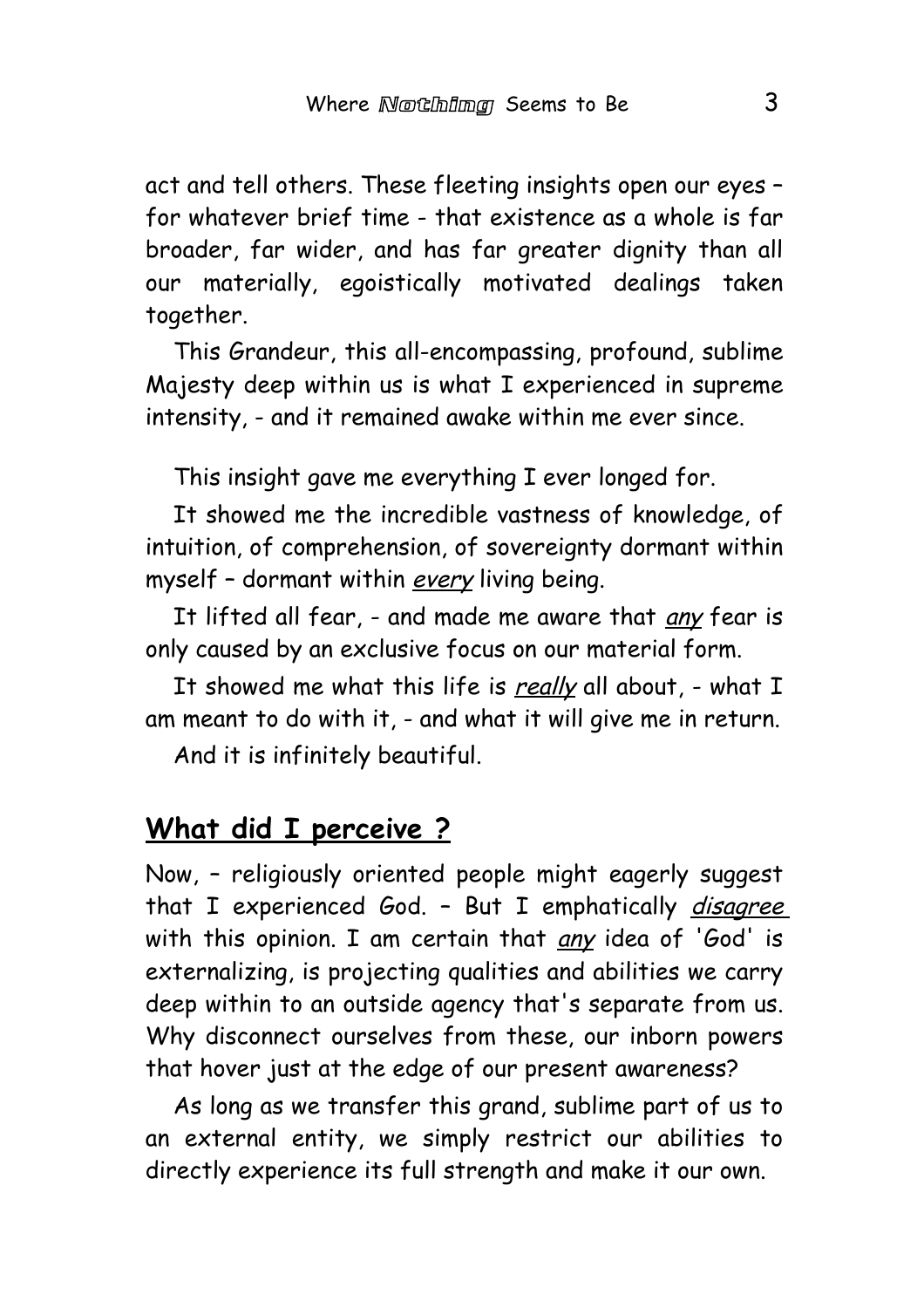We definitely sense (time and again) how exalted and noble we really are inside, - that we are capable of achieving so much more, able to reach so much farther than we currently do. – Why not go deeper into this, our very own notion, and purposely expand it to its true greatness. - What would the world need more than everyone realizing this supreme nobility within himself and manifesting it in his daily dealings?

#### **Are there others who perceive the same ?**

As this profound, comprehensive, for me entirely new perception awoke within, I wanted to know if there were others who had experienced anything similar.

A first mentioning of this I found in an obscure Tibetan manuscript – 'The Tibetan Book of The Great Liberation'. Then another account surfaced in the Upanishads - a collection of ancient Indian scriptures connected to the Vedas.

These texts are readily available within the public domain, yet mostly are unknown and considered difficult to understand. (I currently transfer these scriptures into accessible modern-day language, and will append them later.)

A third, more elaborate - Western - description I discovered in two manuscripts of the Nag Hammadi scrolls. They belong to more than fifty gospels written shortly after the events in Judea 2000 years ago, but were intentionally excluded from the official collection of scriptures called 'The Bible'.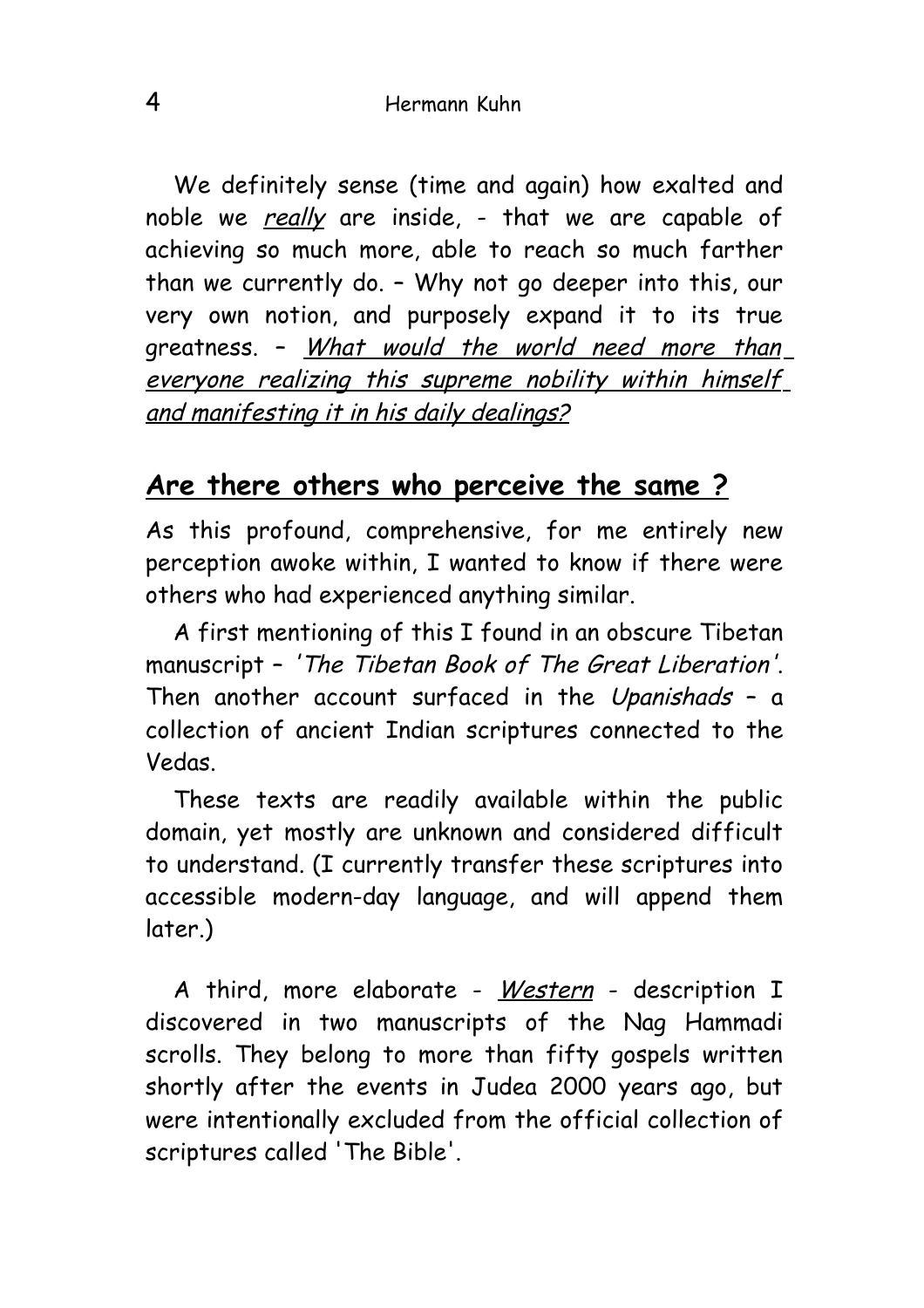Actually all gospels not deemed in line with the official policy fixed by the bishop of Rome, were declared heresies – long before Christianity became a 'government endorsed' religion, - and discarded in total disregard what invaluable insights these first-hand accounts could give into the original message of Jesus, and how significant their contents were for future generations.

Owning and communicating these contents was punished by banishment or death, the manuscripts hunted down and destroyed - apart from the few spirited away and hidden like those the Bedouins of Nag Hammadi found in an old earthenware jar in the year 1945.

#### **Dangerous Knowledge**

**What powerful information, what dangerous knowledge did these ancient scriptures contain** that they had to be destroyed, be taken so totally out of circulation, so totally out of the minds of all people? What message could be so menacing that even today it is still unknown to almost everyone, that even today the catholic church undertakes considerable efforts to cover up this information, declare it as irrelevant, render it incomprehensible to lay people through convoluted translations to keep its inner strength low, to detract from its inherent power?

Few people know that early Christianity witnessed an outdrawn fight between two fundamentally different fractions, the consequences of which still profoundly influence us today: - The clash between those who directly experience authentic, individual knowledge about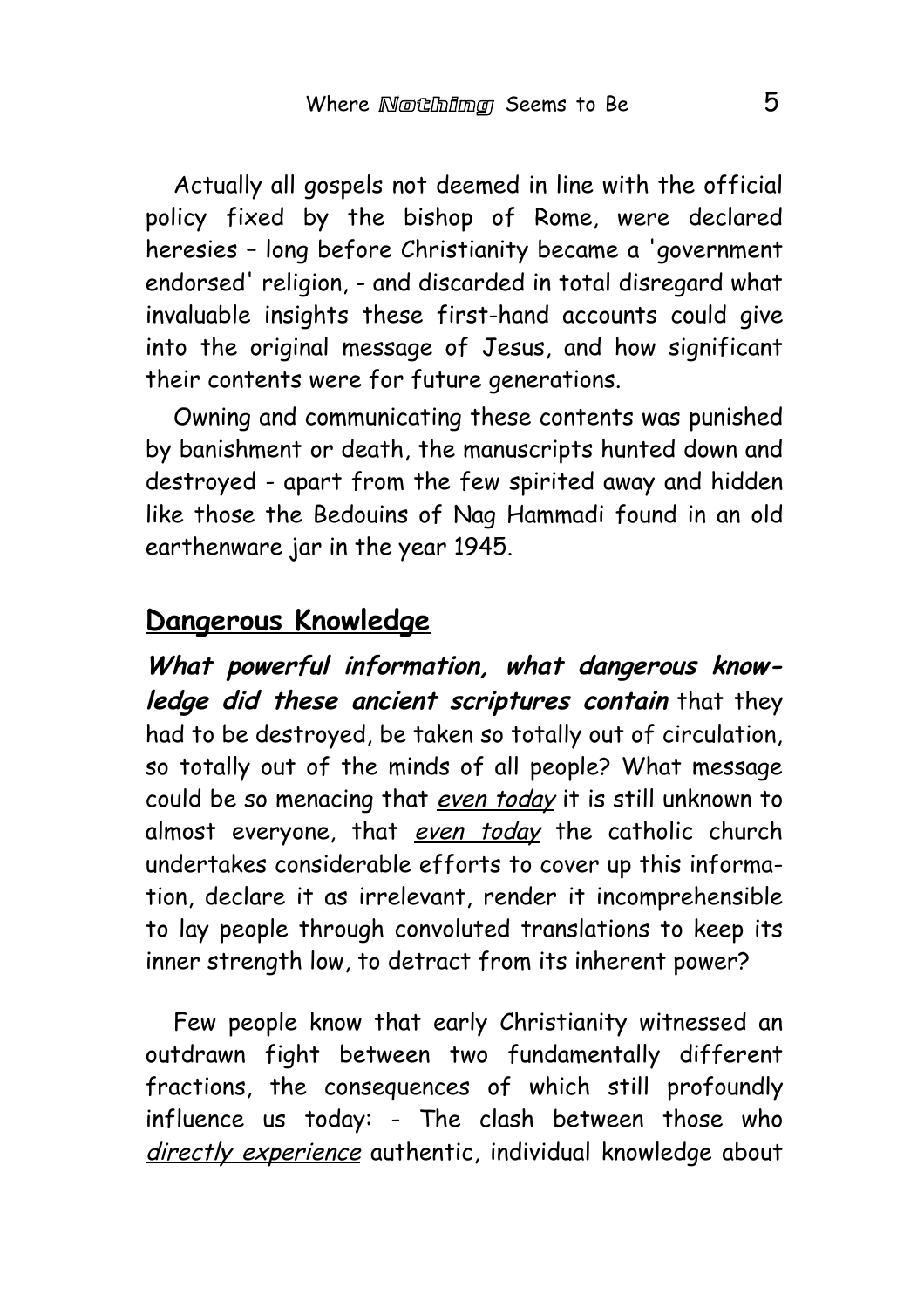themselves, the universe, the truth about purpose and direction of their existence, who were highly fascinated by these perceptions, and who knew these insights to be available to everyone at all times without restriction, - and in the other camp those eager to organize and govern a formal religion, who thus were unwilling to permit independent, inspired, personal insights beyond the control of authorized, licensed priests.

Any direct perception of a fundamental, all-comprehensive, blissful awareness must almost inevitably irritate those who are *unable* to experience such insights, - or who do not want them in the first place. The continuous emerging of new, enthusiastic reports of such perceptions brought incessant unrest to the community, which time and again undermined hierarchy and administrative authority. To stop this, the officials of the orthodox, catholic church radically suppressed this free, expansive, ecstatic trend.

Of the more than 50 gospels that existed 180 AD, Irenaeus, bishop of Lyon, selected four gospels he deemed suitable to the 'orthodox' (lit.: 'properlythinking') fraction, - with the peculiar argument that the compass after all had also only four cardinal points. To force everyone to think his way, he declared his opinion to be 'universal' ('catholic' in Greek language) and then launched an all-out attack against everyone disagreeing with this dogma. Roughly 200 years later knowledge of man's ability to *directly and personally* experience the Magnificent, the Sublime, was effectively obliterated from general awareness. Later attempts to revive such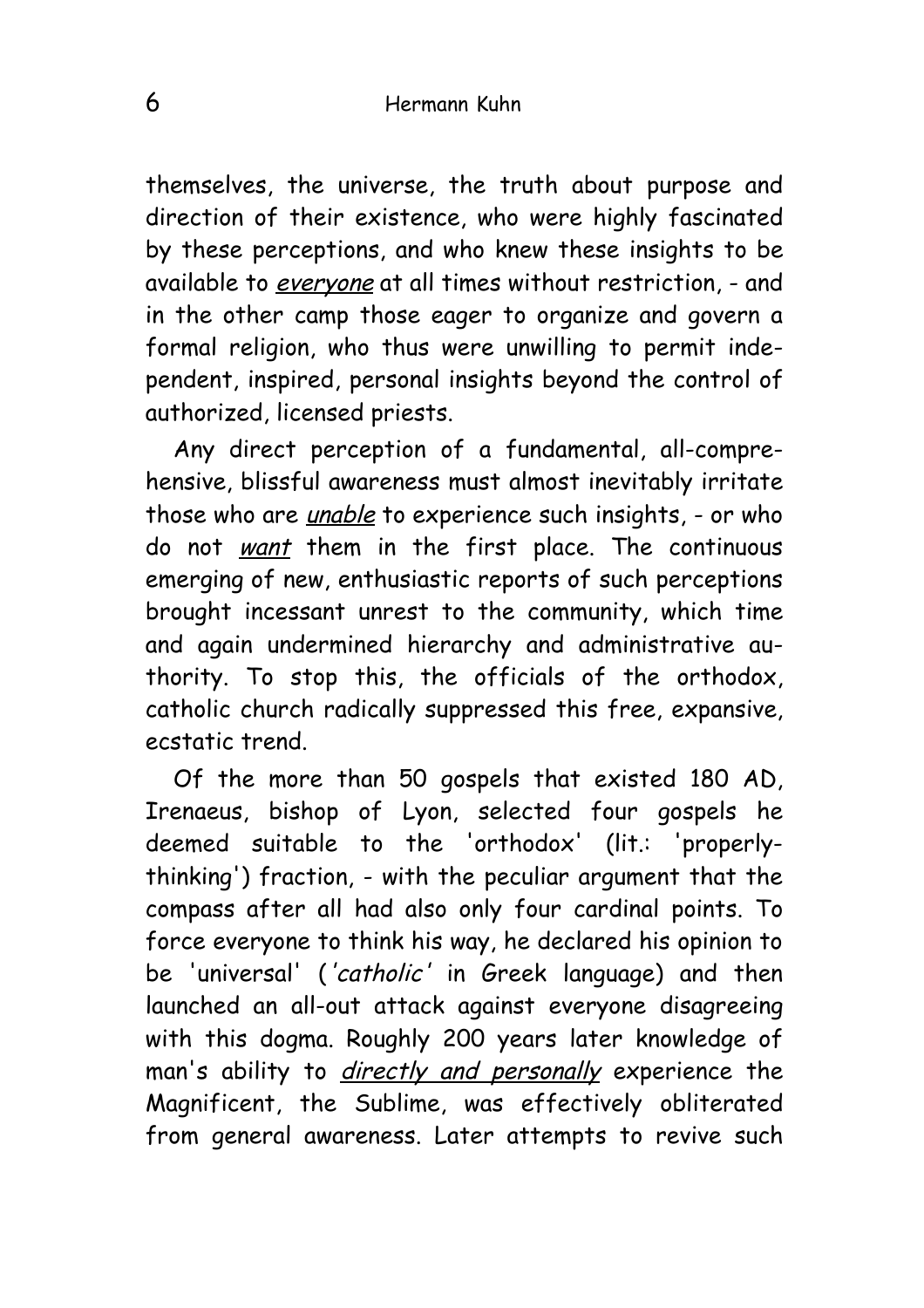knowledge were pitilessly prosecuted, its protagonists killed.

This – of course - raises the fundamental question why experiencing and communicating a fantastic, blissful perception enhancing one's existence needs to be organized and administered in the first place.

Our world might look different, if the fascination, nobility and orientation of this original content would have continued to inspire generation after generation.

#### **Restoring the Original Fascination**

As I began reading the manuscripts discovered in Nag Hammadi 1945, - scriptures not distorted by priestly translators and transcribers, - I was fascinated to find descriptions of perceptions identical to mine.

But I also realized that the words and terms predominantly used in these texts, generated different ideas, meanings, feelings and intuitive contents today than at the time the manuscripts were written. Terms like 'savior', 'revelation', 'father', 'ghost' etc. are nowadays associated with some narrow, religiously-conservative context that does do little justice to the original intent of these scriptures.

Yet the unique, original strength of the texts immediately returned once I replaced

#### **'Father'**, **'Ghost'**, **'The Unthinkable'**, **'The Incredible'** with

'The Sublime, the Majestic Grand'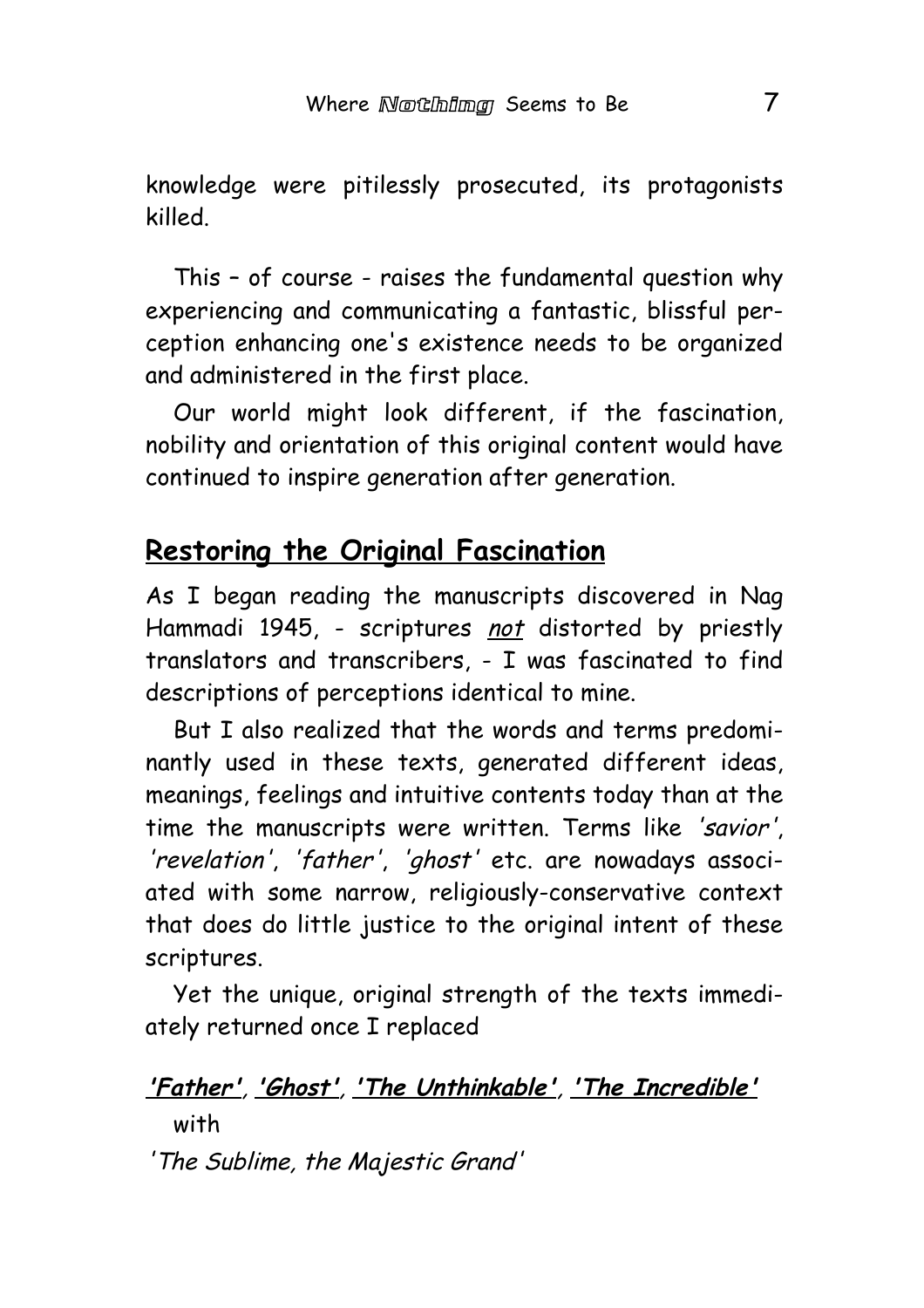denoting

'The grandiose, all-comprehensive, all-permeating, subtle, blissful, continuously expanding awareness manifesting within everything, that causes everything, and that is permanently present within each one of us.'

(In the restored text I use 'The Grand, the Sublime, the Majestic' according to context.)

#### **'Revelation'**, **'Truth'**

with

'Gaining insight into this all-comprehensive awareness and perceiving oneself ONE with it.'

#### **'Jesus'**, **'Redeemer'** , **'Savior'**

with

'A messenger (guide), who experienced the unfoldment of this self-initiating awareness of one's greater Self and consequently communicated it to others.'

I further noticed that - because of the old fashioned, grammatically and dogmatically correct style of translation - the texts could easily be put down as negligible, as mere sentimentally embroidered declarations of faith.

Yet central purpose of these scriptures was – and IS inspiration and communication of vital information, which entirely vanish in the stiff, footnote-crammed translations currently available.

Thus – to adapt its content and inspiration to our present time, - I formulated a new, vivid interpretation of the Gospel of Truth that brings back life to the excite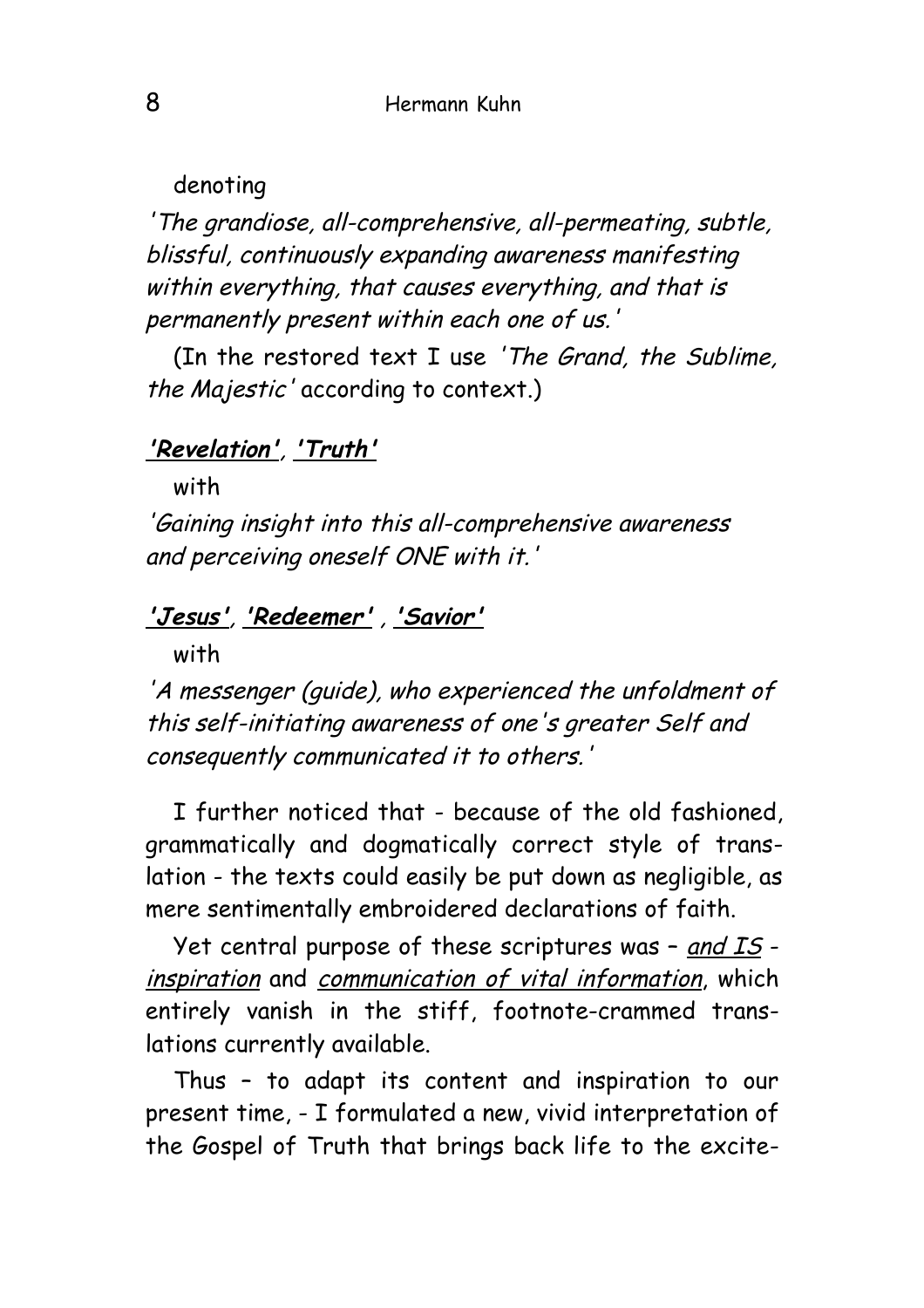ment and high emotional fascination the original does radiate.

So as you take this in, open heart and mind to the perception of Greatness, to the dawning of the Magnificent, the Boundless, the Blissful deep within you. Allow its power and unbounded sovereignty to expand your Self to this magnificence as well.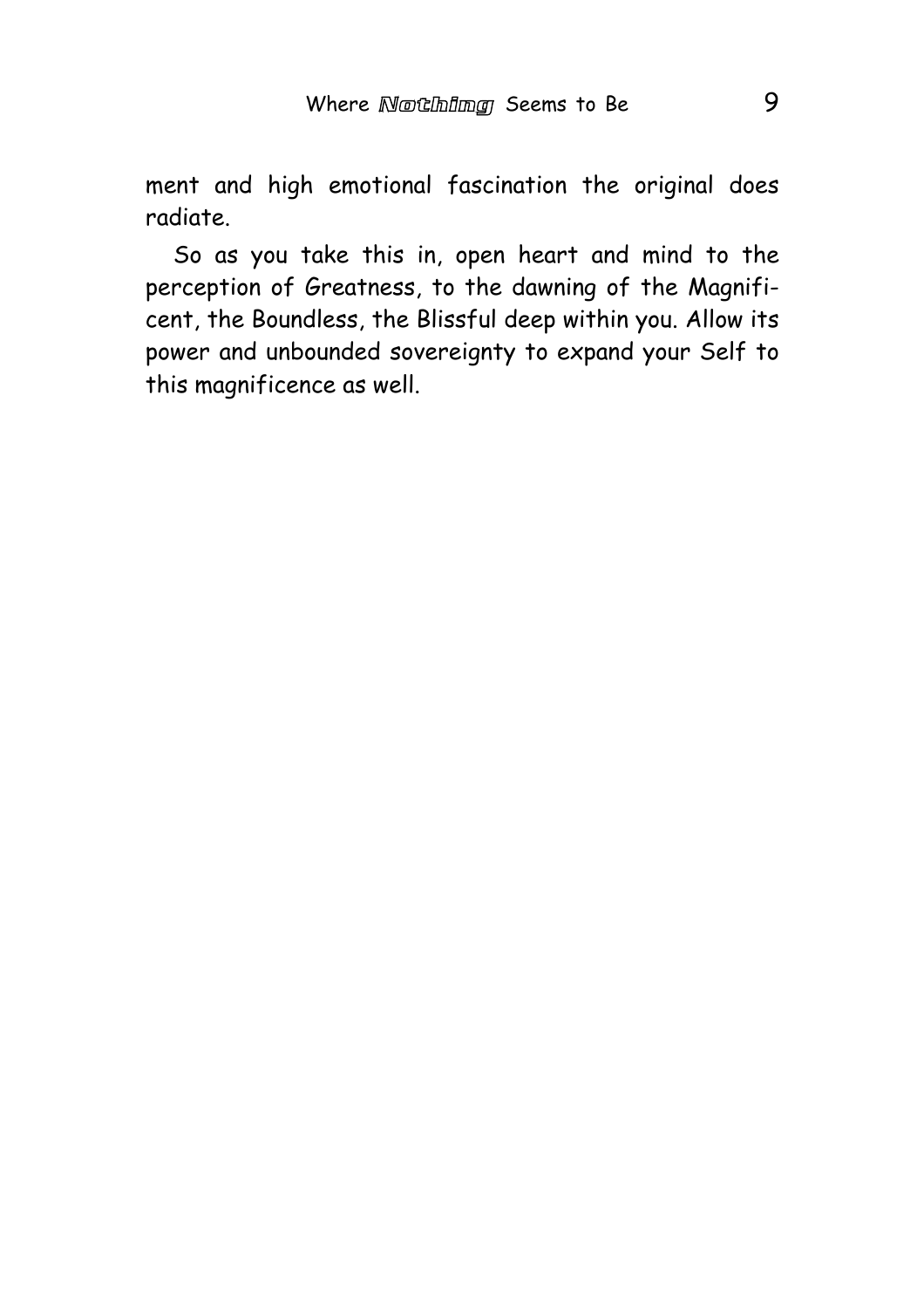The following text restores the excitement and fascination of an ancient - approx. 2000 years old - scripture. It also adapts it to contemporary language and comprehension.

At the time this manuscript was written, the custom to furnish texts with a title did not exist. Thus when this Nag Hammadi scroll was discovered in 1945, in lack of a designated name, the beginning of the first line - 'The Gospel of Truth ...' (meaning : 'Good and True Message') was taken as its label.

Yet this label does little justice to the very contents of this document. Far more adequate is -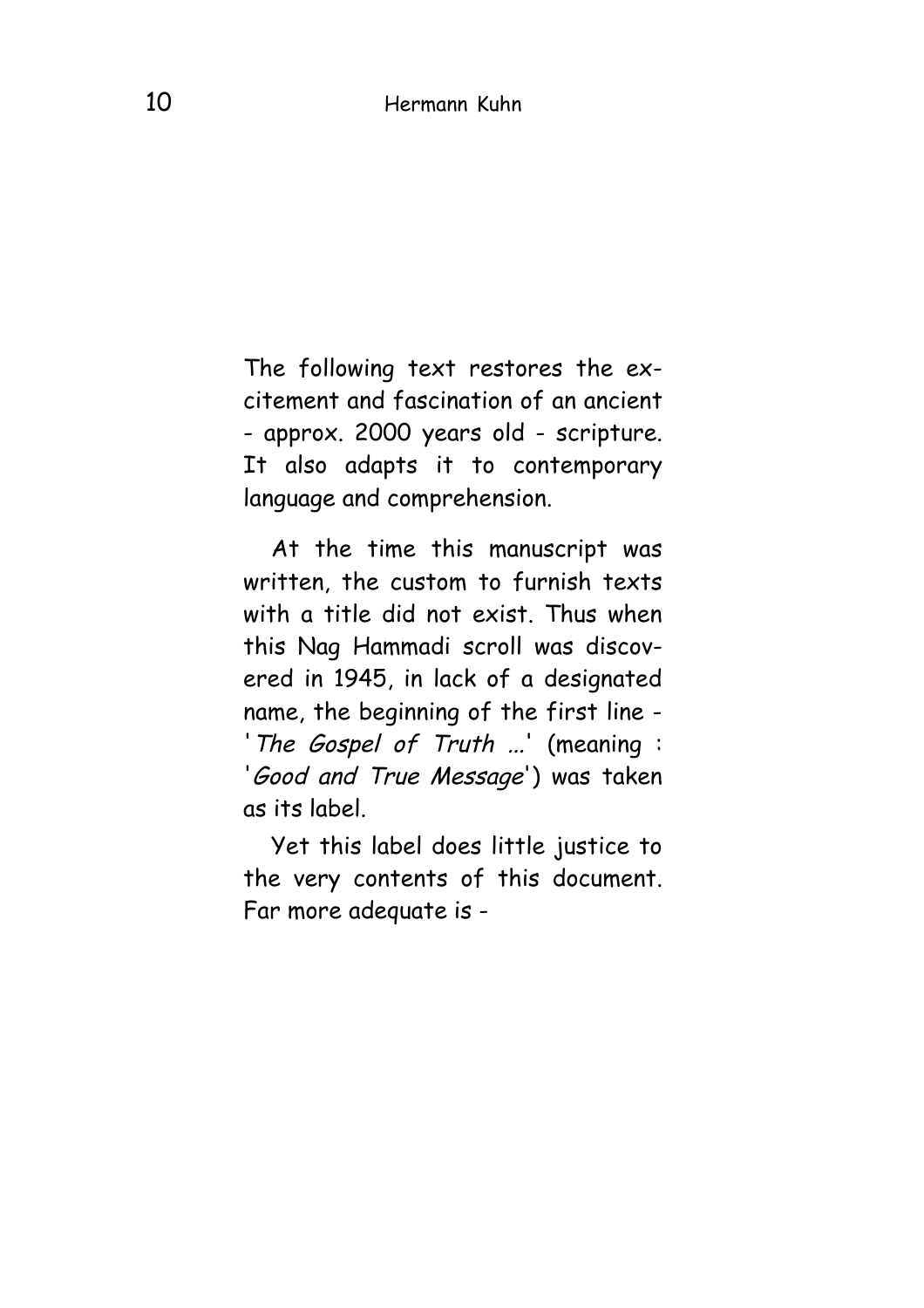# **Awakening The Highest Dimension Of Life**

#### **(1)**

Beyond material perception an all-encompassing, huge, majestic, all-permeating and continuously expanding awareness exists which everyone is able to perceive. We all carry this splendid, grandiose awareness within, - and these words intend to awaken this fantastic and indescribably beautiful perception within you.

A special power resides within this message; - the power to arouse this insight in those who up till now could not perceive it. This special power originates in the Allpermeating Sublime, from whence these words rose.

It bestows hope to those in search for the Sublime, in search of the true purpose of their life, - it opens a new path to find this precious insight in our present time.

And it delivers from great fear.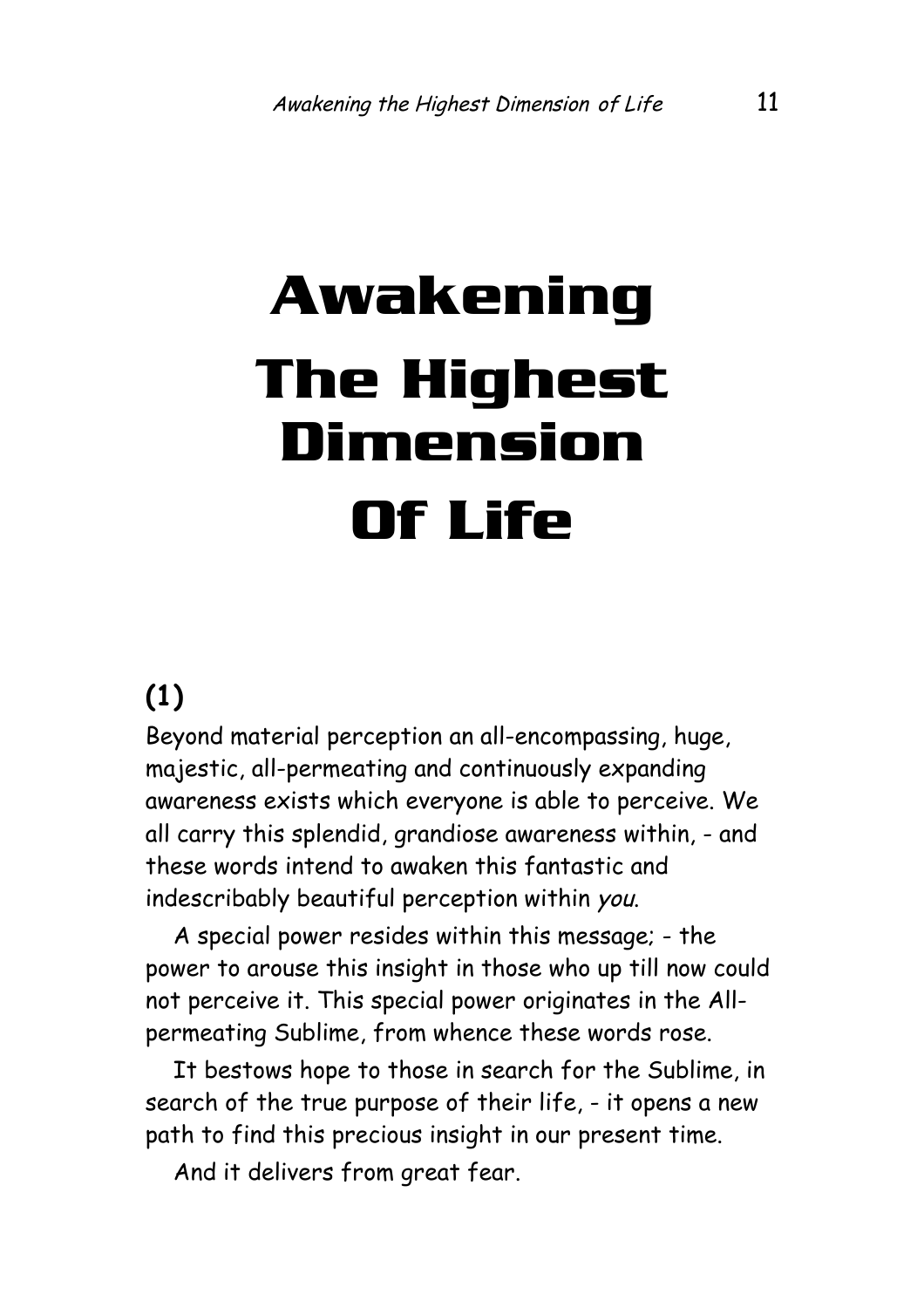#### **(2)**

Now is the time the material world begins to realize (again) that all its norms, its principles and objectives, that all it strives for, is far from ultimate truth, is far from any valid meaning. The world awakens to the fact that its true origin, that That from whence it sprang, is infinitely greater than all the idols and images it so smugly defines for itself. And the world again begins to seek why it experiences life, and where it truly originates from. Thus it turned towards the Unfathomable, towards That which escapes all petty reasoning, - towards That which is beyond thinking.

Ignorance of this Grand All-Permeating Awareness caused terror and fear to seep into the world. It suffocated man's spirit and feelings like a dense fog no-one could penetrate any more.

Through fear, terror and by choking man's spirit error widened its might. Devoid of reason, in total lack of truth, compassion and understanding its power bent and twisted the world of matter to its will. With immense energy error concocted a creation that – in lieu of truth – had pomp and glamour as its central place.

#### **(3)**

Yet the Greatness of the Sublime Unfathomable was never even touched by this. Unaffected by error's and falsehood's creation, firmly grounded in unshakeable truth, it remained unmoved, unchanged in its infinite attractive beauty.

Hence - despise all error !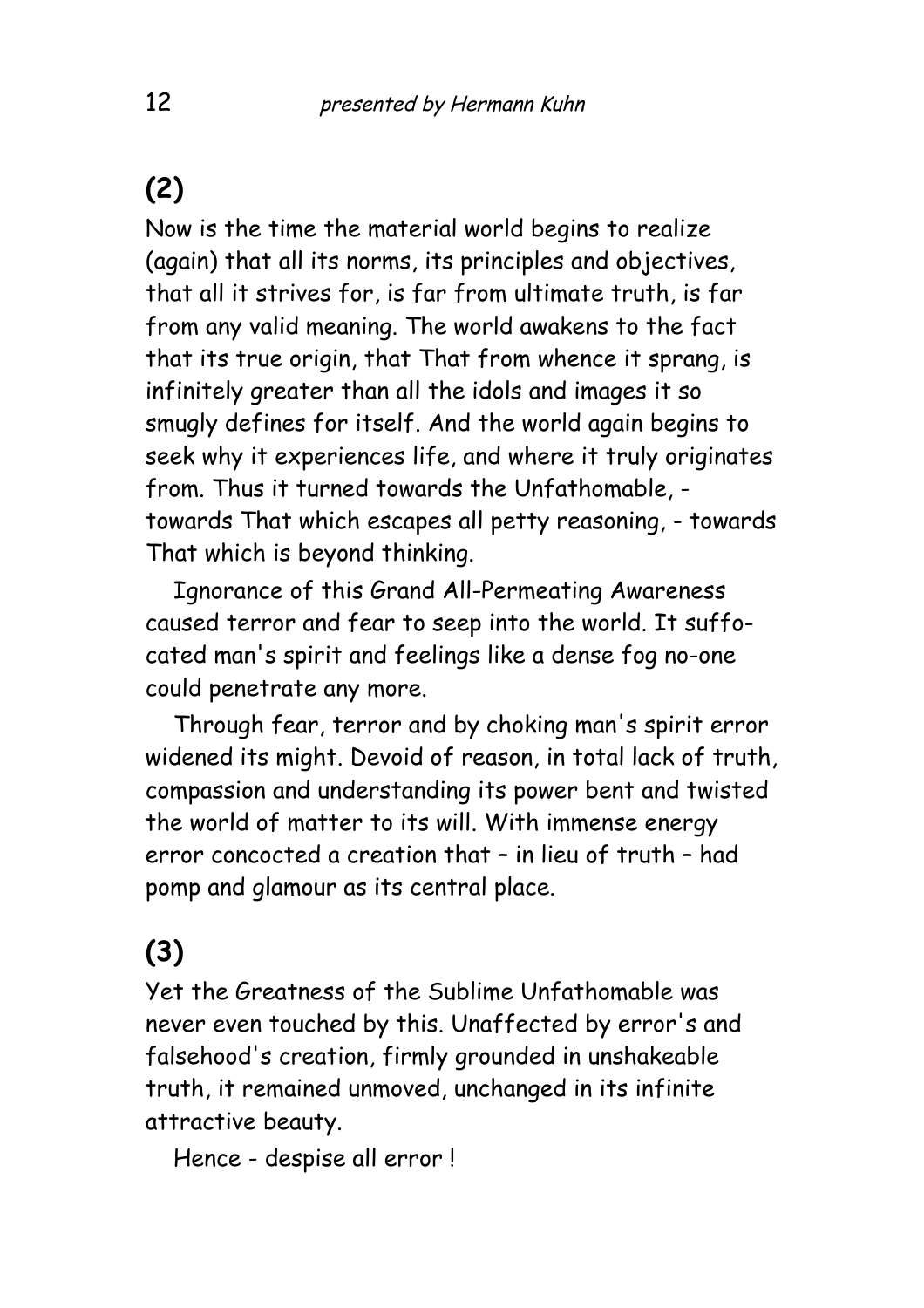For it doesn't have roots. A thick haze prevents it from perceiving the Majestic, the Sublime.

Error's presence alone concocts ever new, flawed, imperfect fabrications that prompt disorientation, fear and loss of comprehension in those currently entangled in the world of matter. Error diverts from the true meaning and true purpose of life, it drags existence down, it traps man in tainted doctrines and ideas.

And error did become so strong that no-one even noticed that it had stifled true comprehension and insight to almost extinction.

## **(4)**

The Sublime, the Majestic never causes loss of comprehension. He who perceives this Greatness, he who orients his very cognition and action along this line, never feels disoriented. The Sublime Majestic always and only creates flawless understanding.

Yet those reacting to this Great, Majestic in a conceited or sanctimonious way might well become disoriented.

Though now, - that this knowledge is accessible again, error is easily unmasked, and thereby all loss, all disorientation and all deficiency in comprehension dissolved. The Sublime Majestic rises from its long obscurity. It is again perceived and recognized.

Deficiency in comprehension will only last as long as the Grand Sublime is not perceived. All lack of insight, all loss of understanding is instantly lifted once we again become aware of the Majestic All-Permeating Awareness.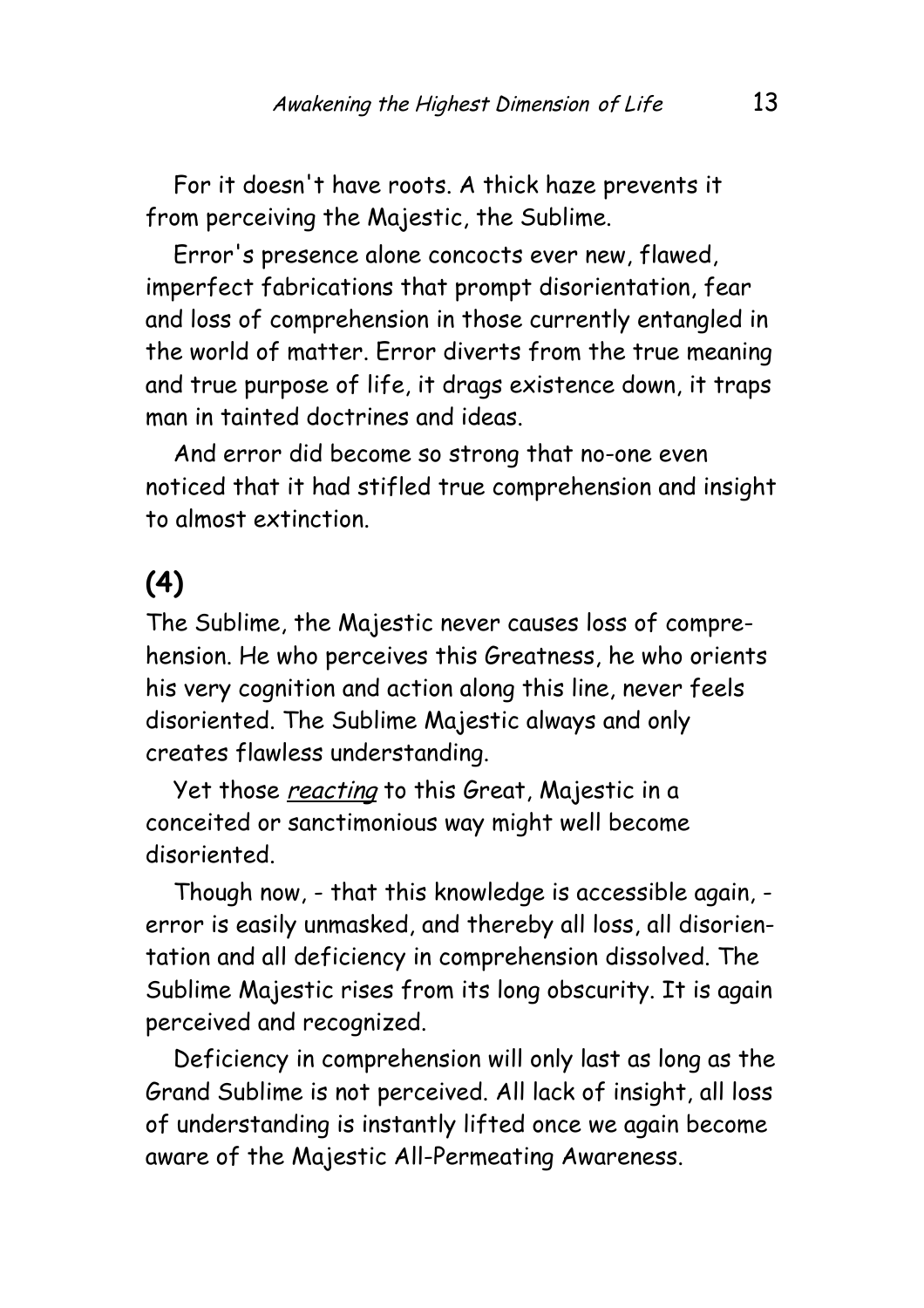If perceived consciously ONCE, - from that very moment onwards this exalted perception is never lost to us again, - it continues to always be present in our awareness.

#### **(5)**

This conscious recognition, this solid, sublime perception is the core content of this message.

Long time this information was forgotten, but the messenger called Jesus made man again aware of this. To those, who because of their lack of comprehension lived in timidity and darkness, he showed that to directly perceive the Grand Majestic Awareness was inborn to them and that this was their very right of birth. His message re-opened the path where untouched truth is guiding and becomes the means to illumination.

Yet error got furious as it had come to know that truth's path had been reopened. (It sensed its power wane.) It persecuted the messenger, destroyed his body and nailed him to a tree.

Yet exactly this transformed the messenger into its very symbol, - into the very essence of awakening the Grand Truth.

A symbol that never causes ruin, but grows into a fabulous treasure to those who are perceiving This. In everyone who finds this Grand Majestic Awareness within himself, an imperishable connection opens to the All-Permeating, Incomprehensible Sublime.

And as they became aware, they recognized their very identity with the Majestic Supreme, from whence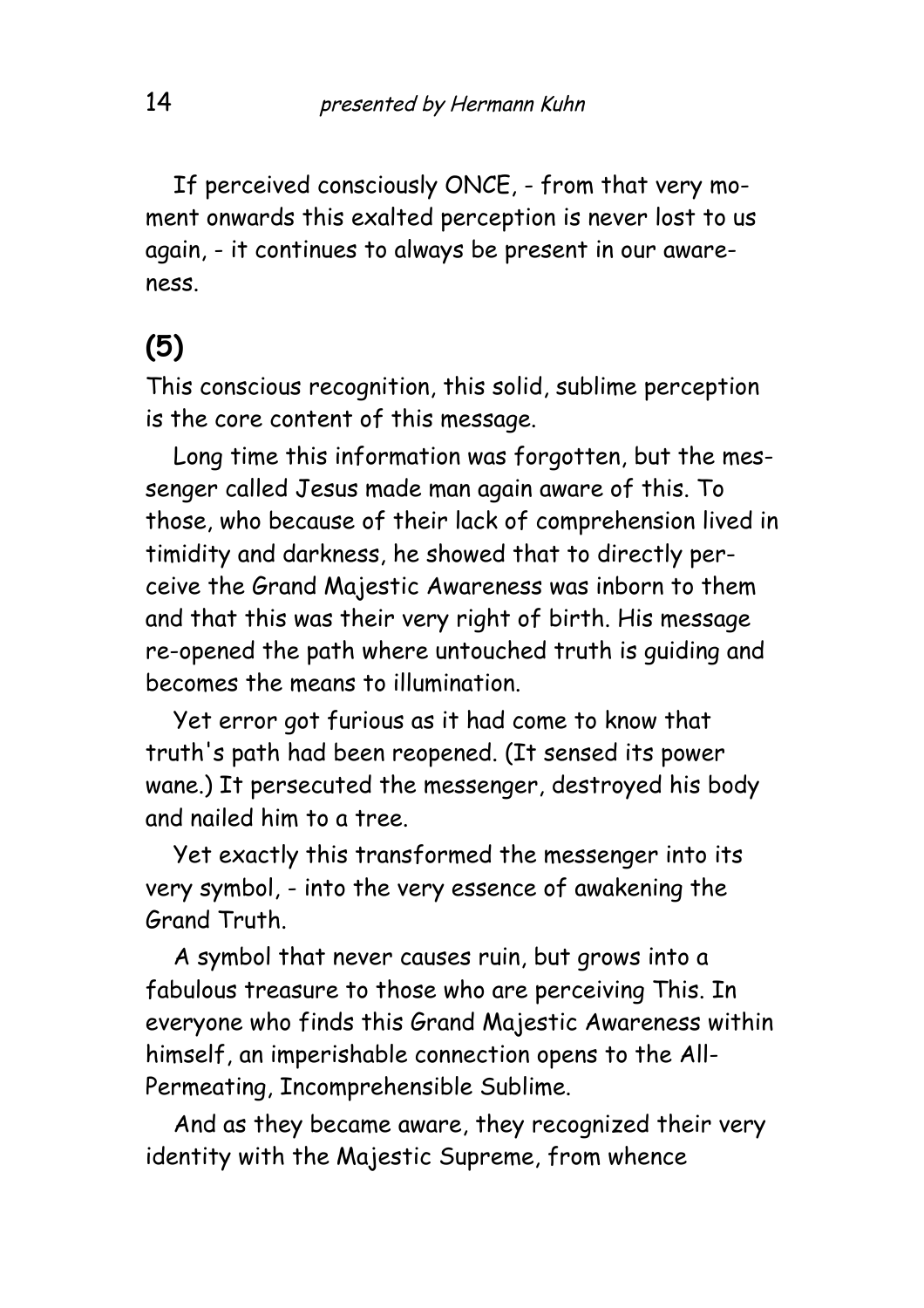material creation sprung, which permeated it and whose Magnificence and Dignity they longed to live again.

## **(6)**

Yet even before one grows aware of all this, the Grand Majestic resides deep within each person, - as a potential, an opportunity, an option that may be activated any time.

And if this perception has not awoken yet, the cause is not the Grand Sublime. It is the choice of those unwilling to give up flawed ideas, - and also because they lack maturity.

Should awareness of the All-encompassing Majestic be obstructed, it is not because of the Grand Sublime. The Grand Sublime does not know envy, resentment or malice. It never incites this in man (who actually originates from within The Grand).

Would the Grand Sublime dislike the world to reach perfection, no-one presently experiencing the world of matter could possibly perceive It.

True is the exact opposite: - Perfection, recognition of the Majestic Sublime reside in man for all eternity, in all past and in all future. Required is only man's willingness to perceive This. At any time everyone can wake This, his very own unspoiled and perfect realization.

# **(7)**

The Grand Majestic manifests the world of matter. It also manifests within all phenomena of the material world.

And it became crucial that the world of phenomena became aware of this.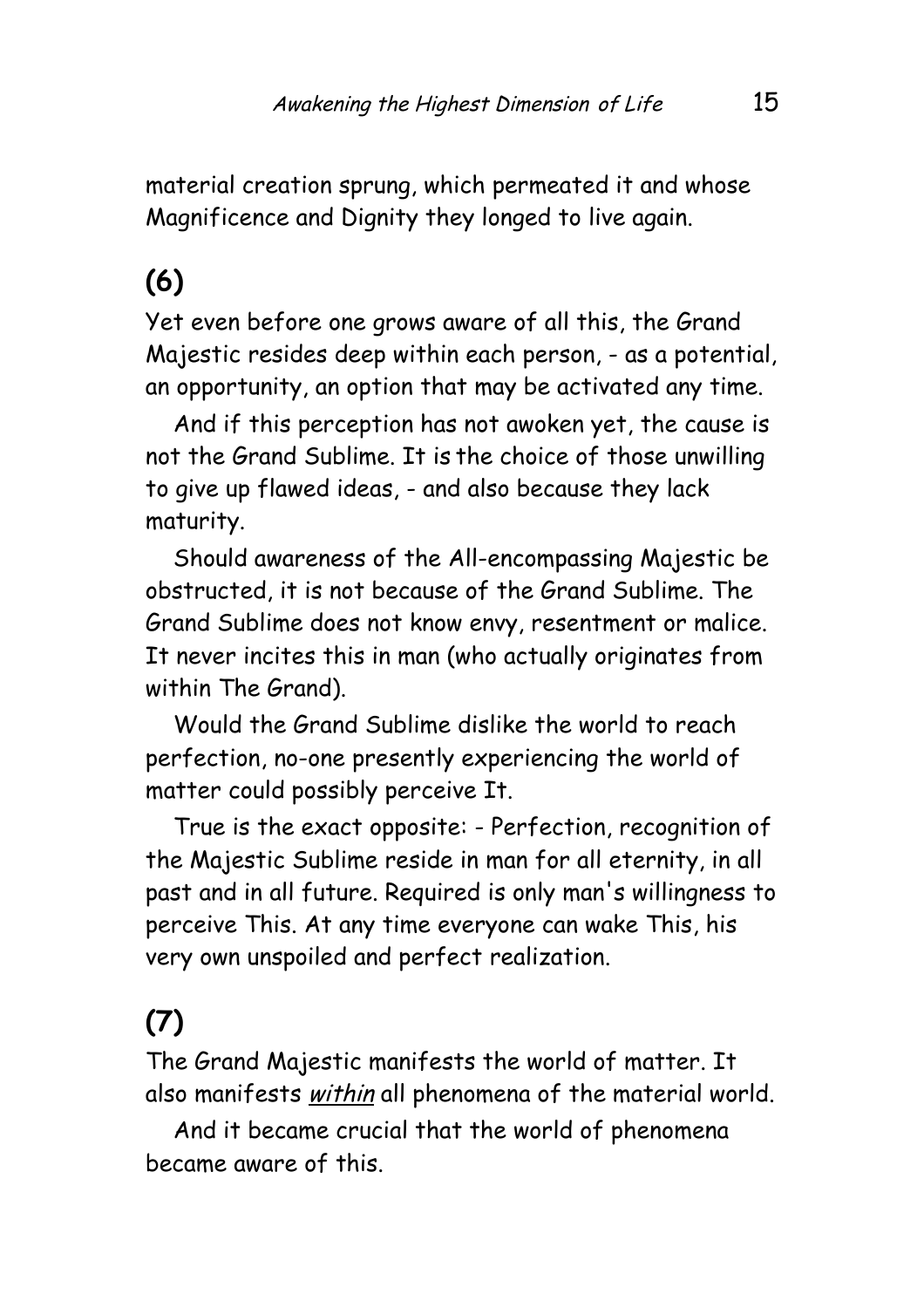This can be compared to someone unknown, who desires to be known and loved by others.

#### - What could be more essential to this world than every man growing aware of the Majestic Sublime within himself ? -

For this purpose the Unfathomable Sublime became a patient teacher, - imparting knowledge to every one willing to understand. And the Sublime went into the very midst of people and spoke to them.

But then came those who take only themselves for wise, and challenged the Grand Sublime. Yet the Sublime showed them their very foolishness and thus they hated It because in truth they weren't really wise.

#### **(8)**

Those feeling the Majestic Sublime awake within themselves feel new and inexperienced at first in their exalted insight.

Yet the more familiar they become with It, the more they experience how perceiving the Grand affects their views, their motivations, their innermost being, and thus also their outer world.

They perceive and are perceived. They get praised and praise others.

In all their emotions, in all their being, in all their actions they exhibit the entire vividness and fascination that constitutes the essence of the Grand Sublime, - that same vividness and inspiration from whence this world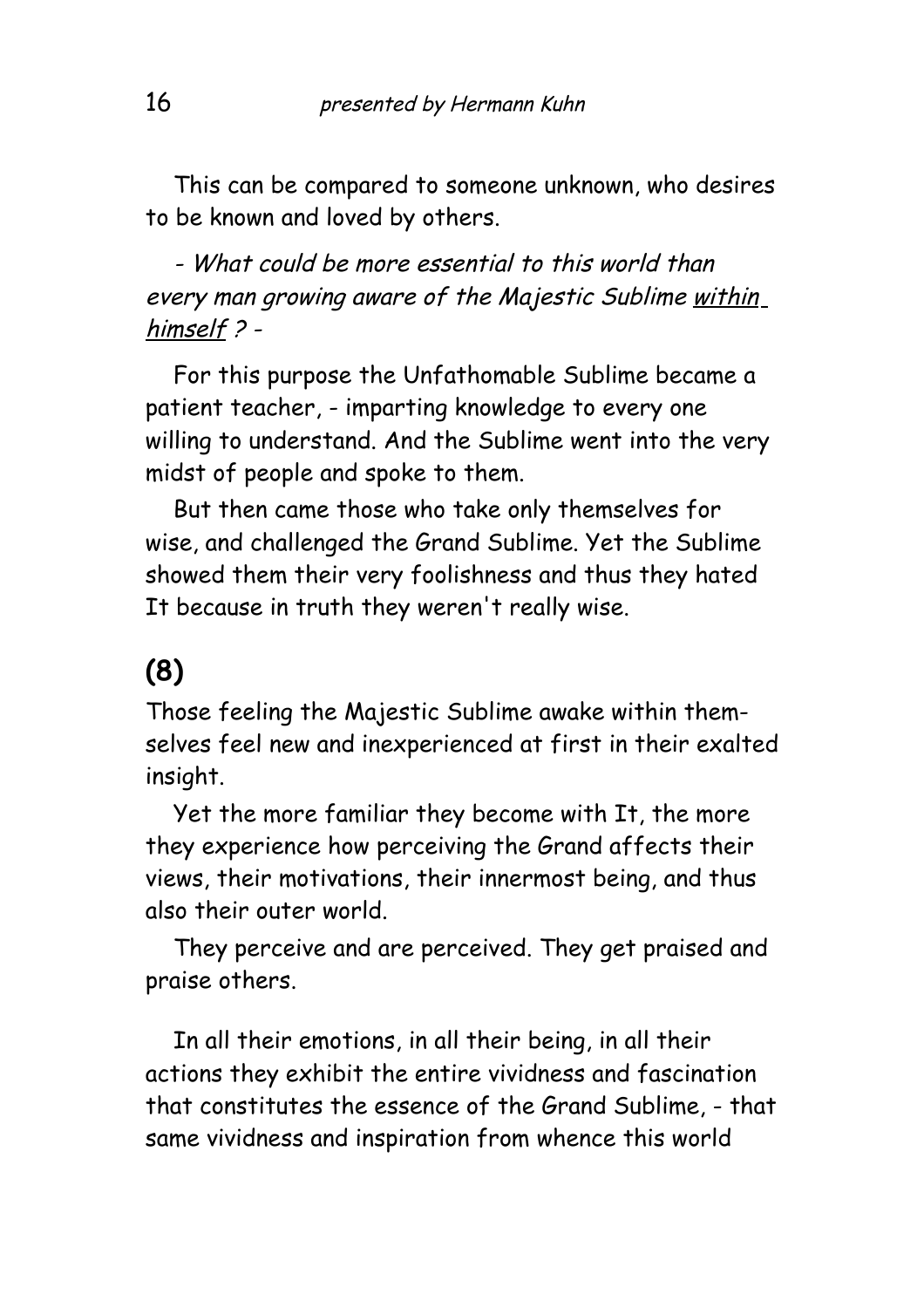sprang, - the same vividness and inspiration that existed in the Majestic Awareness even before that.

No-one can ever destroy this essence, this liveliness, this inspiration. Only those obliterating it within themselves, - those not wanting to perceive it, - face ever anew cycles of deaths.

But to those longing for release, for enlightenment, this fascination becomes life's focus and the path that's leading there.

Thus the messenger called Jesus patiently endured all hardships till he had gained this knowledge and passed it on.

## **(9)**

This process of insight is like reading a last will: - Before it is read to us, we are unaware of what wealth we inherited.

Similarly this world: - For as long as we are unaware of this world's origin and why we exist in it, we don't know our true, vast potential.

Therefore the messenger called Jesus took on material existence; - to make this knowledge his own and to reveal it to others.

And after stripping off the fragile fabric of his body, his essence garbed in immortality, in an indestructibility no-one can ever take from him.

Descending to the regions where fear and terror reigned, - to those who had forgotten, who were unaware of their innermost radiant essence, he revealed that in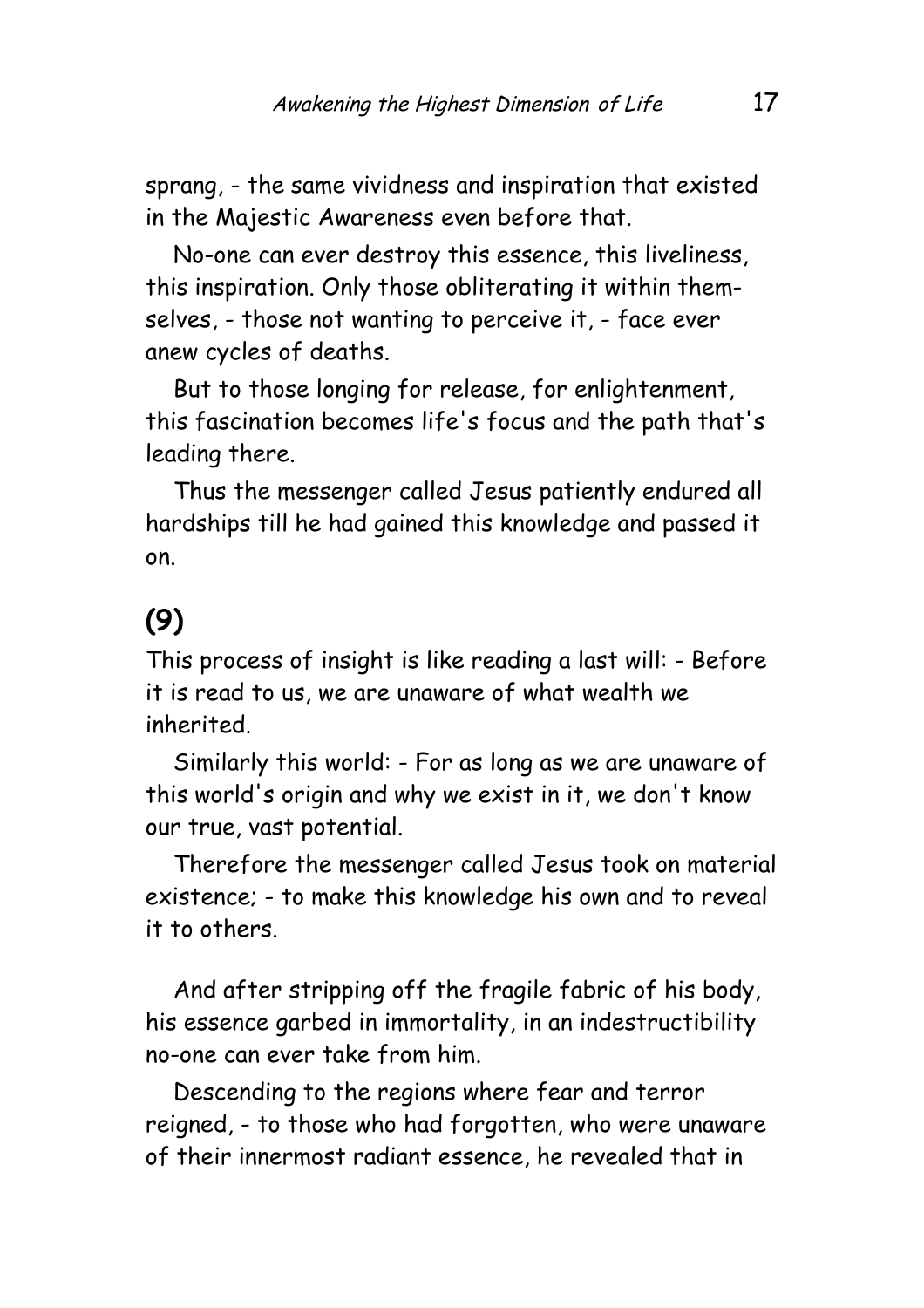fact their awareness is indestructible, immortal, eternal as well, - he radiated insight, radiated the full perfection of the Grand Sublime. And he taught everyone willing to take this in.

Who ever embraces this wisdom with all his heart and being, experiences the same vividness, the same fascination, the same indestructibility that constitutes the essence of the Grand Sublime. He takes in his sameness with the All-Awareness to its entire depth simply by opening up to this perception.

#### **(10)**

All existence attains fulfillment in this grand identity.

Thus we need to seek that which leads towards this goal. – To consciously experience This is inborn to everyone; never can it be taken away from us. We only need to evoke memory of our identity with This to consciously perceive It again.

For he who is ignorant suffers privation. Unable to access the Grand Sublime dormant within himself he yearns for that which makes him live perfection, live insight into the Magnificent.

But access to perfection, to this insight isn't automatic. Will and intention is required for us to rise to our union with the Sublime Grand again.

But then everyone truly experiencing this becomes aware that he had carried this identity, this Majesty within his very being, - had actually already carried it inside for all eternity.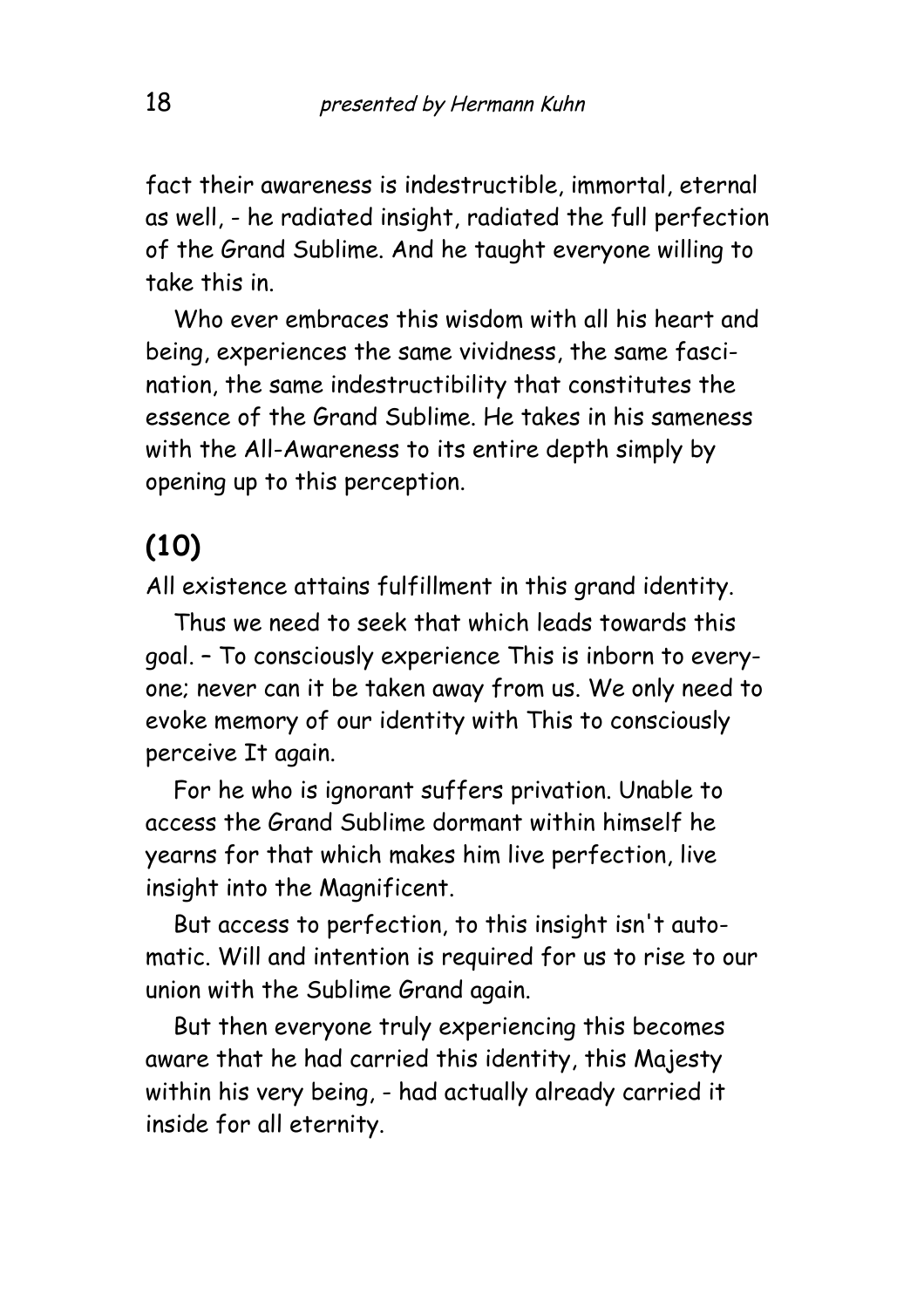#### **(11)**

Those who desire to see their dreams, ideas, their fears take bodily form (i.e. those desiring material existence), intentionally detach from the Majestic Sublime for this purpose.

Yet they go well prepared into this formative encounter. They go in perfect certainty that they again regain cognition of the All-Permeating, Sublime Awareness (from whence they sprang), as soon as they experienced all they chose to learn by taking physical appearance.

**Everyone** with the immense courage to confront his dreams, ideas as well as his fears in material form, becomes aware of his fantastic origin as soon as his or her encounter with (material) experiences is complete.

Once that part of us that's not immersed in the material world, notices that this learning process is concluded, it makes us again perceive the Majestic Sublime.

Yet as long as we still are deeply engaged in (material) encounters, we stay ignorant of this particular connection.

All those whose time of awakening has not yet come, are incapable of heeding this call. Until their learning process is complete they stay ignorant, - for only by being unaware of their magnificent origin can they experience what they intend to learn with the intensity they crave. And for as long as they are unaware of their true origin, they also die in this ignorance once their life ends.

Thus it is worth the effort to seek what makes aware of the Majestic Grand Awareness.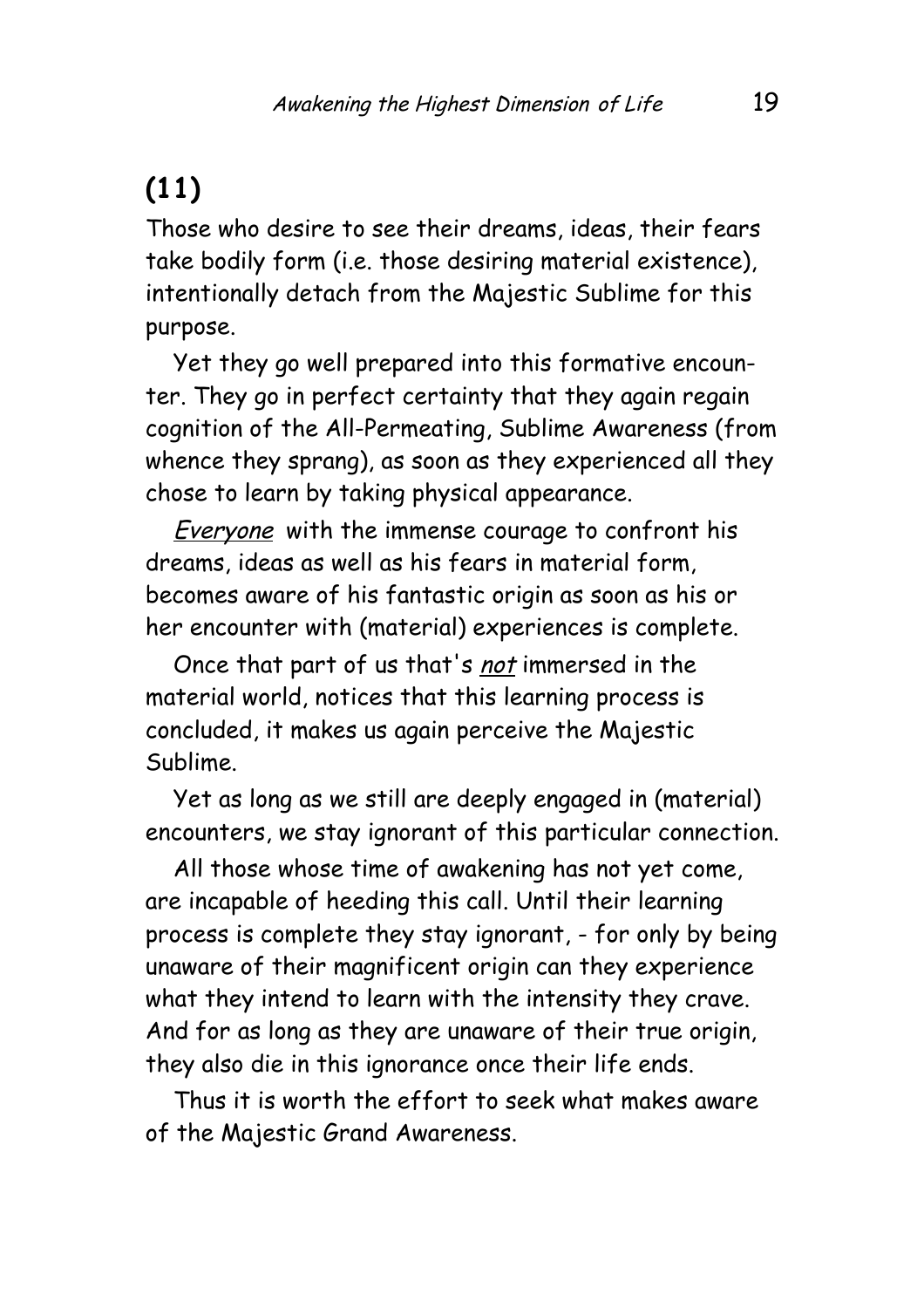#### **(12)**

Whoever lives this insight, is always someone from above. If he is called, he answers, turns again towards That which is calling him, ascends to It, and grows in insight simply by following this call.

Aware of this special knowledge he manifests the Grand he feels within through all his action, - and in consequence is handed the sovereignty and freedom, serenity and perfect peace of the Majestic Grand.

He feels like someone who was drunk and then became sober.

And since he found himself again, he tidies up what is his own.

## **(13)**

The messenger brought many back from error's grip. He led them to their origin, - into the All-Encompassing Awareness they lost once they adopted error to their life.

He revealed the depth of the Sublime, – how It encompasses all roads and spaces, - how It is penetrating all that has existence, - and how It is even greater than all this.

#### **(14)**

What happens is a great mystery: -

Initially those currently engaged in the material world existed in the All-encompassing Sublime, - unaware of Its – their very own – grandeur.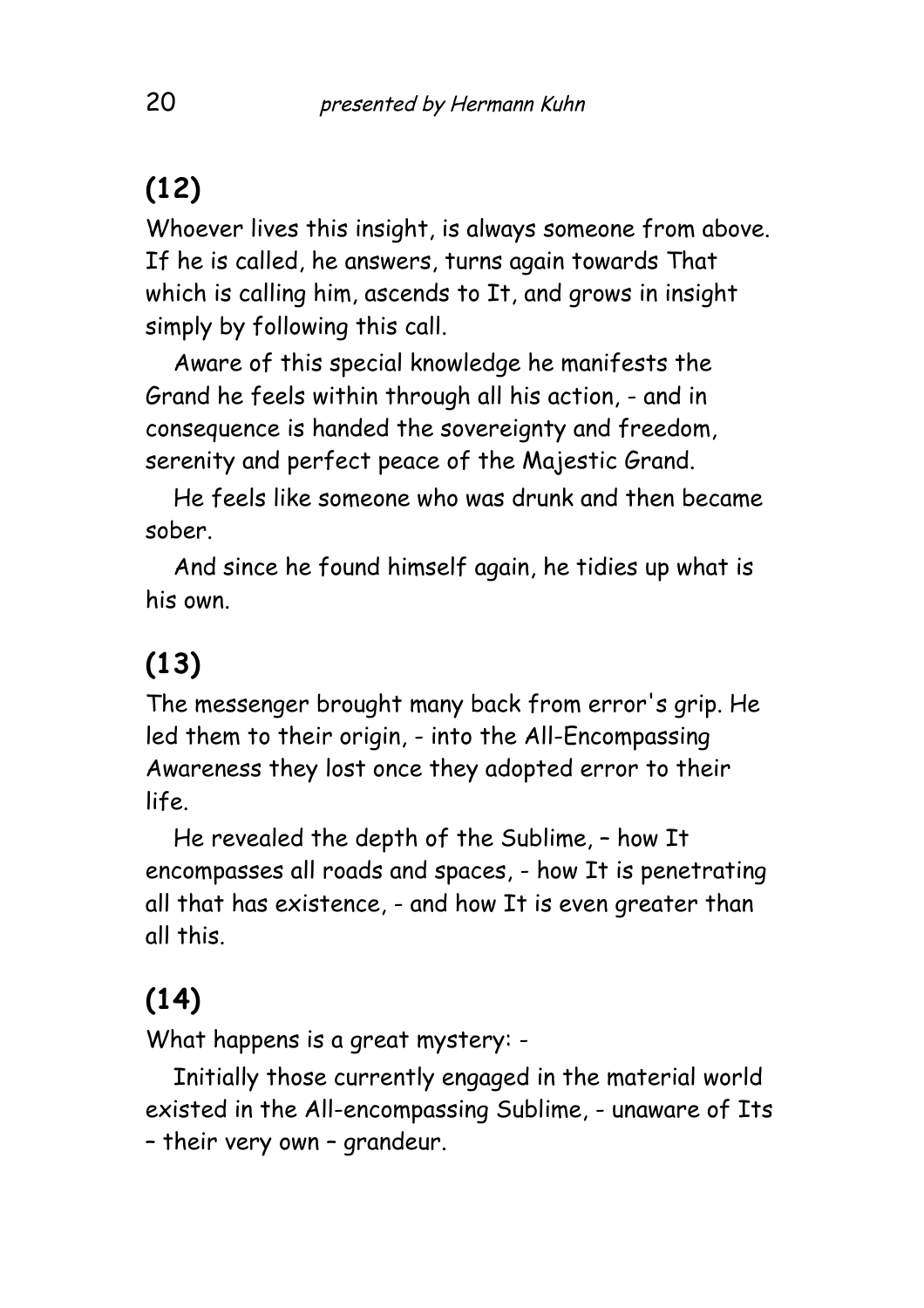And they realized that they were incapable of seeing the full greatness of the Grand Sublime in which they lived. Thus they took on material existence out of their own choice.

The Grand Sublime then revealed itself to them as (new) insight. And they became aware that the material world too is perfectly in harmony with the Majestic Grand.

These individual impulses of consciousness, – these beings in human form, – are unique initiatives of selfexperience through which the Majestic Sublime expands awareness of itself.

Yet knowledge about this process (The Book of Life) is no mere scripture someone may read and interpret foolishly. This special knowledge carries within the full power of truth and clarity only those can truly speak who consciously do live this truth within their life.

These words of highest truth connect to the Entirety, they open access to what is Great, to the Sublime within us.

Each of this message's words presents a complete thought, - each word a flawless manifestation of highest reality.

The words took form (sound) so that the world may recognize their inborn, imperishable connection to the Majestic Sublime, - so that those presently experiencing themselves as separate from the Eternal Awareness again may see the timeless connection to their magnificent origin.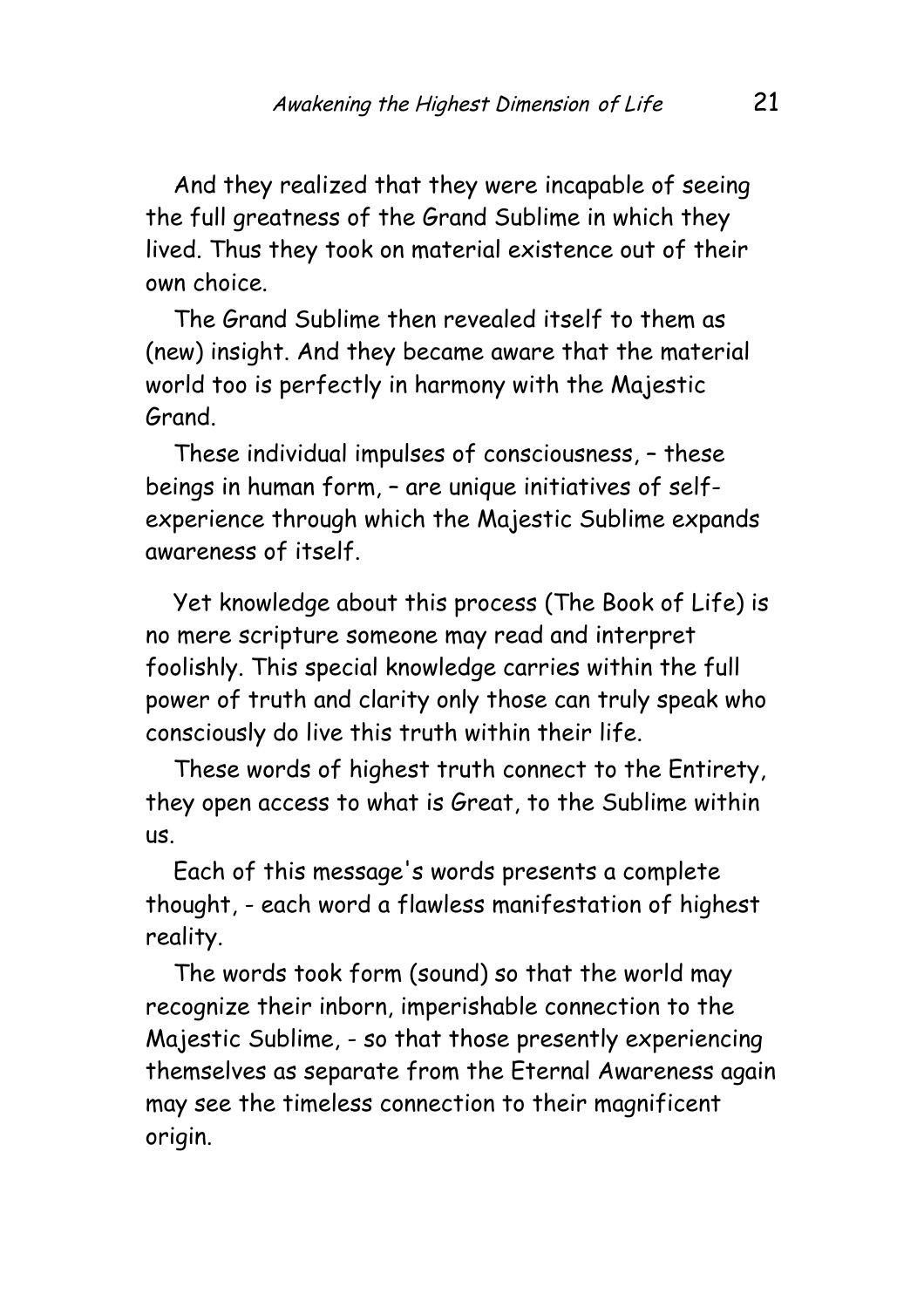## **(16)**

By making wisdom and insight accessible again, the messenger thus also dissolved all appearances and all pretense.

This world, dominated by jealousy and quarrel, is in a state of deep privation. The Majestic, Sublime however doesn't know any kind of lack. Privation only comes into existence because the Great, the Noble, the Magnificent is not lived consciously. Yet the very moment we realize the Grand Sublime within, every privation and all lack cease to exist.

As insight dissolves ignorance, - as darkness vanishes before the light, - so also privation disappears before the Grand Awareness's perfection. Once we perceive the Grand Sublime all outer appearances dissolve.

(Once we perceive the All-Permeating Grand Sublime, we recognize EVERYTHING as an impulse of this All-Encompassing Majestic. To experience this is infinitely beautiful. It bestows deep serenity, assuredness and sovereignty. We do not vanish in some faceless nirvana, but experience a high state of bliss when we regain and reclaim our own Grand Self.)

# **(17)**

As we perceive our identity with the All-Encompassing Awareness, we find our Self. This insight dissolves all our entanglement in the kaleidoscopic world of matter. Like fire insight into the Grand Sublime burns (cleanses) life of all fragmentation, - in its Light all darkness drowns, - in its Life death vanishes.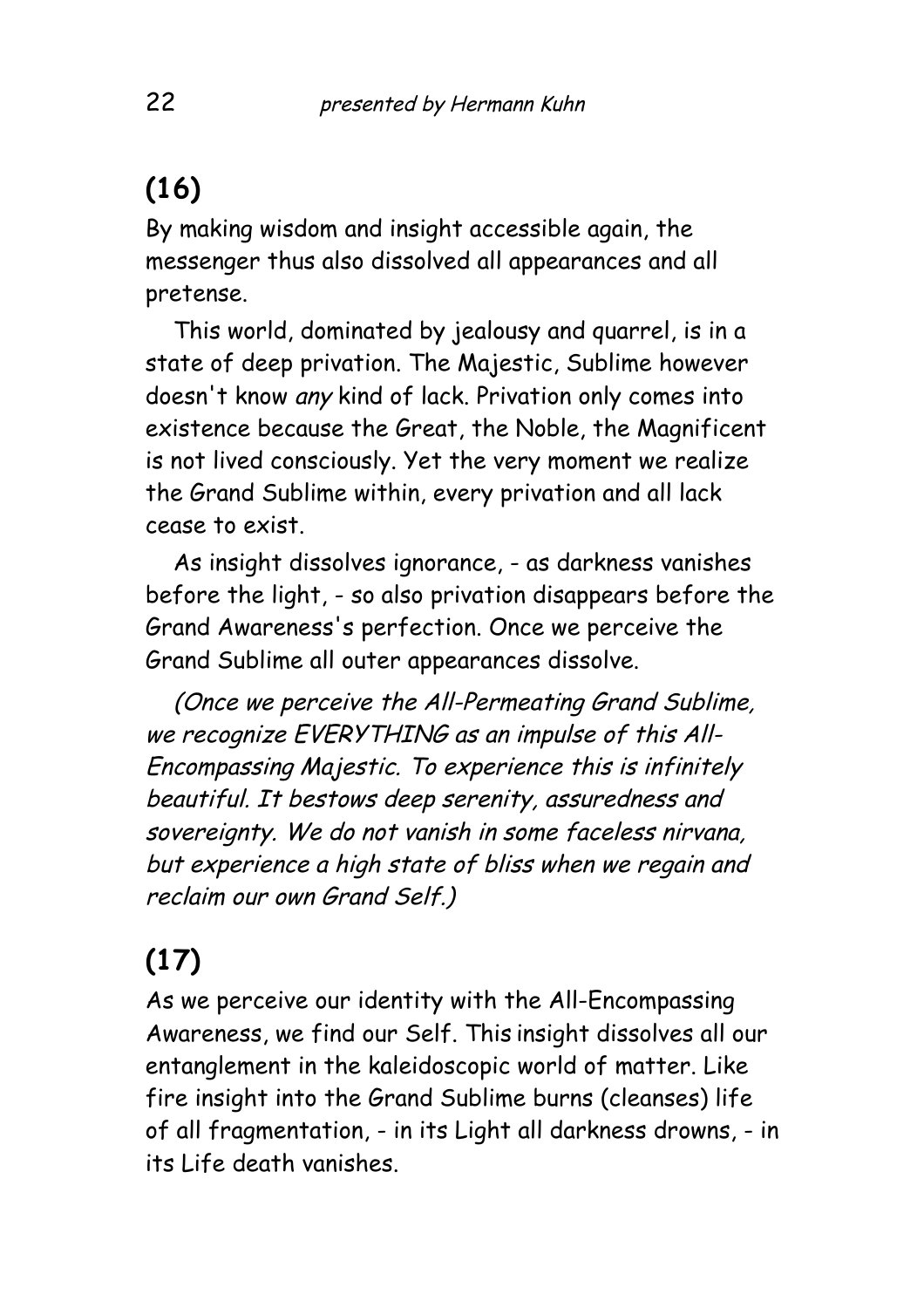#### **(18)**

And once we truly experienced this, let's bring our life (our house) in order, so calmness may enter it and we perceive more of our union with the Grand.

Let us behave like people who discard broken, useless vessels before they leave a place. This brings the master of the house no loss. On the contrary, - it delights him, since only intact vessels can be filled, bad ones can't.

Breaking bad vessels is judgment that comes from above. It judges everyone. It's like a double-edged sword whose blade can cut both ways.

 (Untouched by flawed perceptions we valuate whether persons, objects, projects and ideas we surrounded us with do justice to the spirit of the Grand we deeply sense within.

Applying this yardstick to the world we formed, we measure it, - and thus free ourselves from all that doesn't live up to our unerring perception.

We ourselves are this incorruptible judge. We only keep what deepens our union with the Sublime. We discard all that impedes this, our exalted perception.)

# **(19)**

This message flows from compassion, from the heart of those communicating it. It imparts more than the mere words you hear or read, - it also transmits the fascination and strength the messengers radiate, and the example of their actions.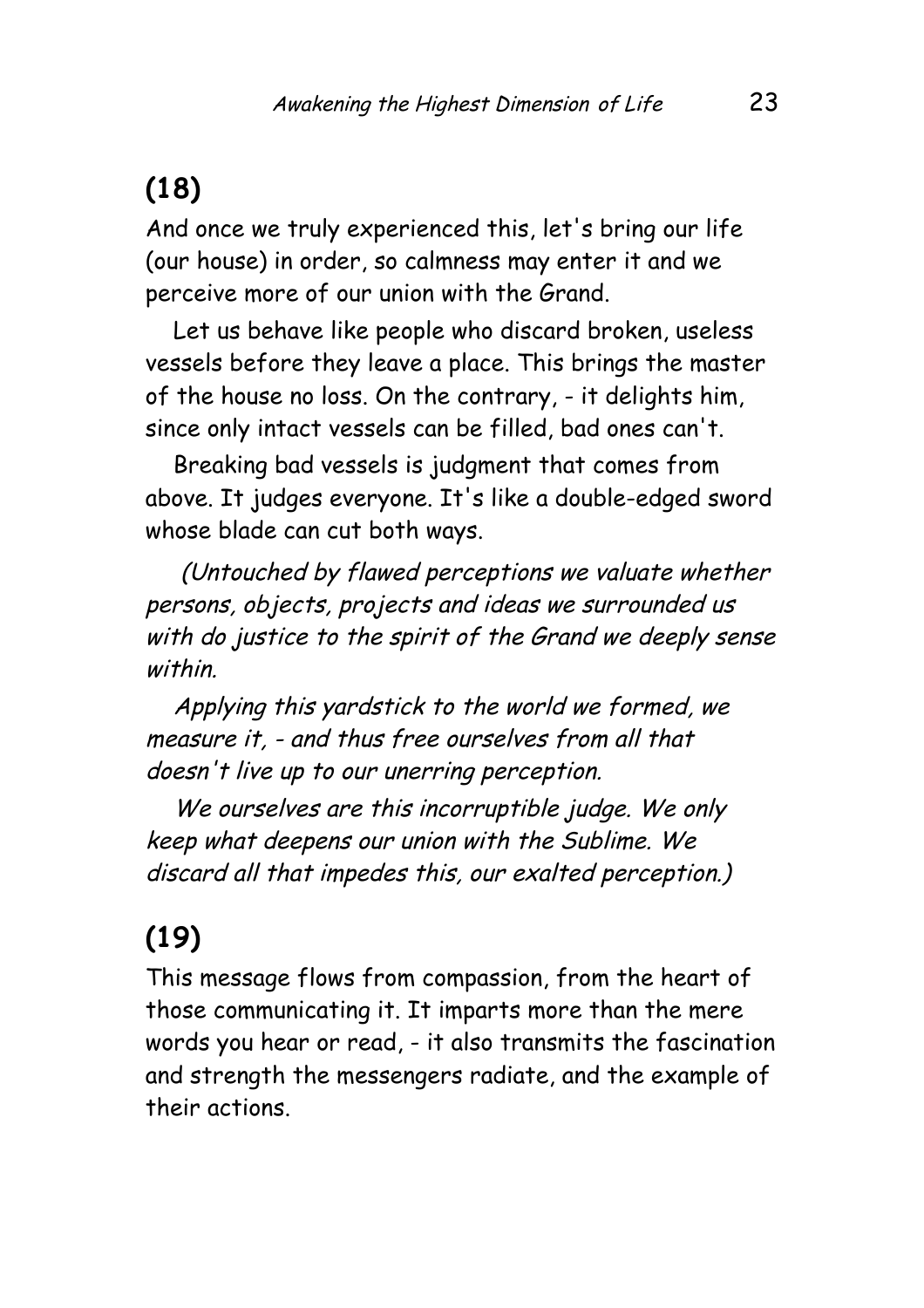Yet this did cause bewilderment amongst the people. – Some realized that they were nothing, despite how high they deemed themselves, - some realized how great they really were, despite the low position they occupied. Some quickly rose to their true eminence, - while others lost what little they had, since they lacked will to grow farther. Some became pure and strong, while others broke before this challenge.

All the material world's quarters trembled. Everyone was shaken as it became obvious that pride and error's creation had no substance and was doomed. Error got terrified, unable to react. It despaired because in all its assumed might it so plainly lacked orientation and knowledge.

Whenever error encounters insight, error drowns, and with it all it ever created.

And it became clear to everyone that error was empty, void and lost all power to mislead.

#### **(20)**

Highest Truth became life's center to everyone it touched (to everyone truly longing to experience It), - enabling them to really see the Grand Sublime. They welcomed their perception and the Sublime's immeasurable strength, – which became theirs because they realized their unity with It.

Everyone perceiving this embraces this clarity and loves the truth It radiates, - because he feels it in his very being's core.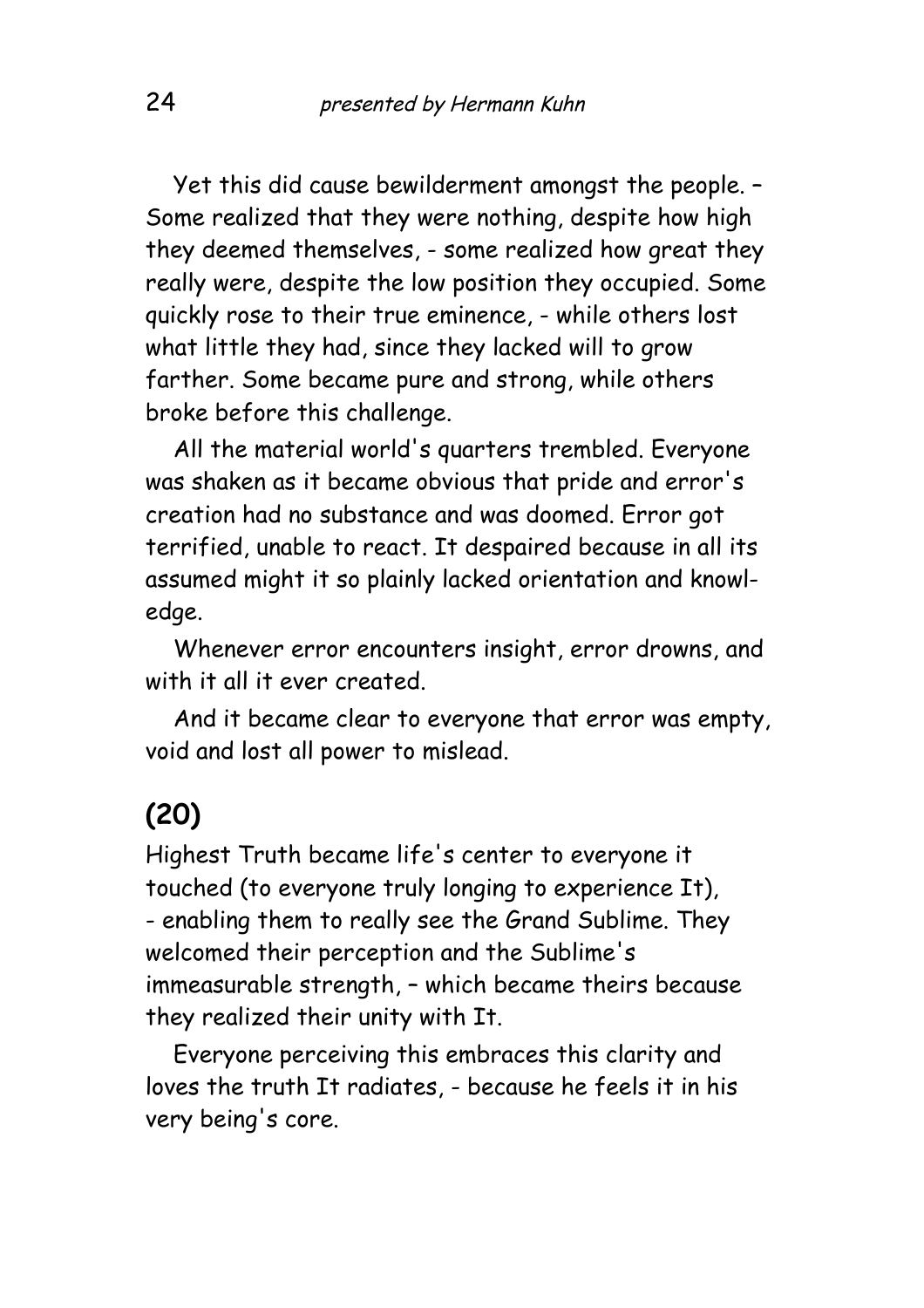Everyone encountering this highest clarity becomes enchanted and wants to share his insight. And while communicating it to others, his words carry this clarity in all its glorious vivacity and thus move others to the core.

The Grand Sublime communicates by way of fascination, its radiant truth arouses those entangled in the world of matter.

Through fascination and inspiration the Grand Sublime reveals what man forgot for such long time.

## **(21)**

Because in the end – what does exist beyond appearances, beyond all veneer, - what really does exist? – Only the Sublime, the Infinite, Majestic. – Everything taking material existence, every meandering path this world's inhabitants wander, - all springs from the All-Permeating Grand.

Those touched by this message realize that they emerged from this Grand like children from a perfect being.

They realized that they – before they took material existence – resided within the Grand Sublime in a state unmanifested.

While in this unmanifested state they couldn't see what they were going to experience when taking material form: - To become aware of the Grand Sublime they were unable to perceive in all its grandeur as long as they lacked separate experience from It.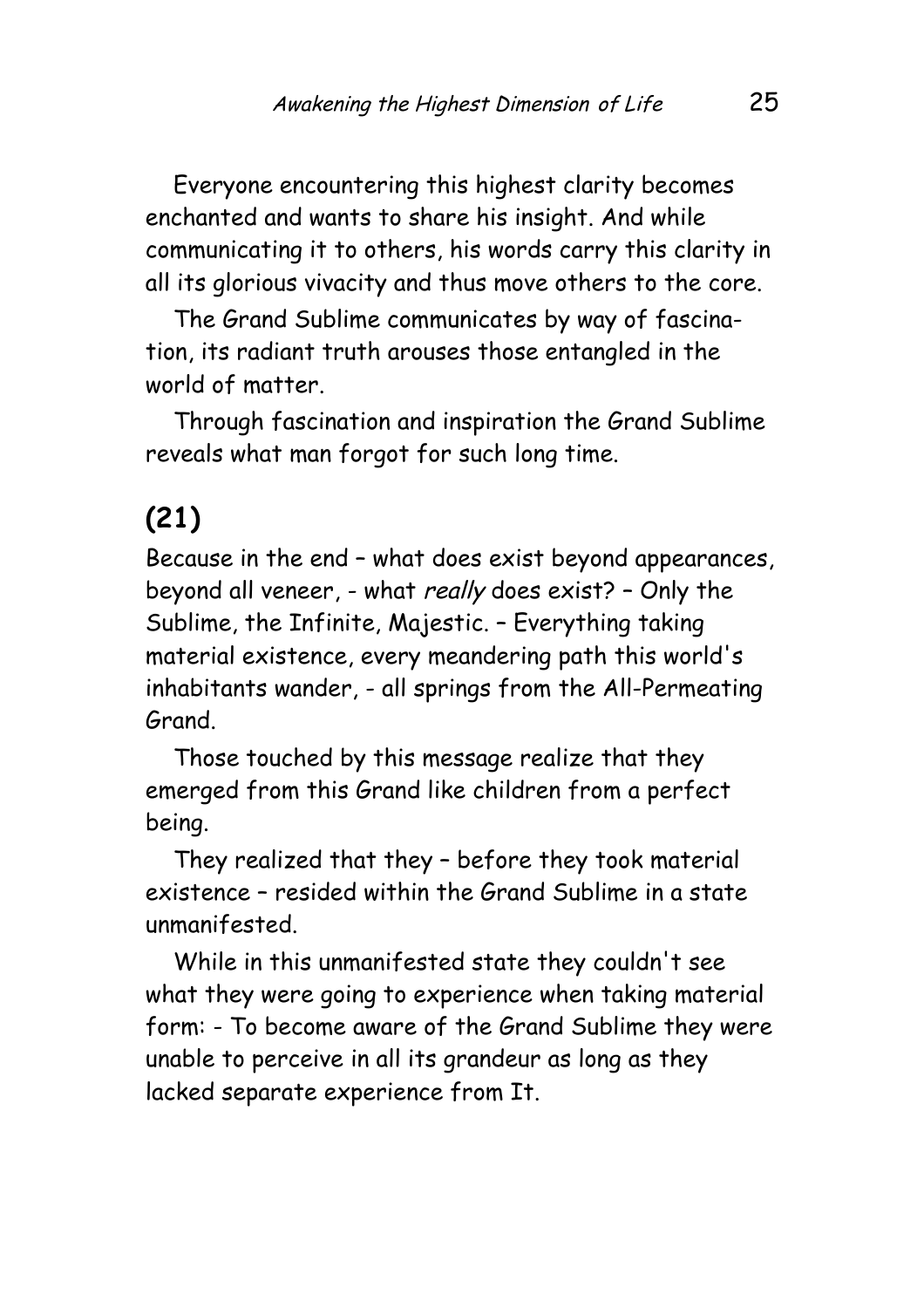Yet the Grand Sublime is above all this. It is aware of all paths (of all worlds) that reside within It. Once the Grand Sublime chooses to take form, whatever form it chooses does appear. The Grand gives form and task (name) to that which It intends to take appearance, - It thus causes this particular part of Itself to enter material life.

But those not having entered life yet (those who haven't seen the Grand Sublime yet from an outside separate - point of view), cannot perceive the whole of the Majestic Grand that will (later) cause their existence.

#### **(22)**

I don't suppose that those who haven't assumed material life yet do not exist. They still reside in That which eventually will want them to experience the world of matter, - and also will want to manifest a future time for this to happen.

The All-Permeating Grand knows what It creates before it takes form and appearance. But that particular part of the All-Encompassing Grand which has not taken form yet is unaware of this, is unable to act.

Thus each path (each world) is rooted in the Imperishable, even if its manifested form is transient, perishable, temporary.

As long as we don't see that we originate in the Imperishable, experiencing the world of appearances does not enrich us.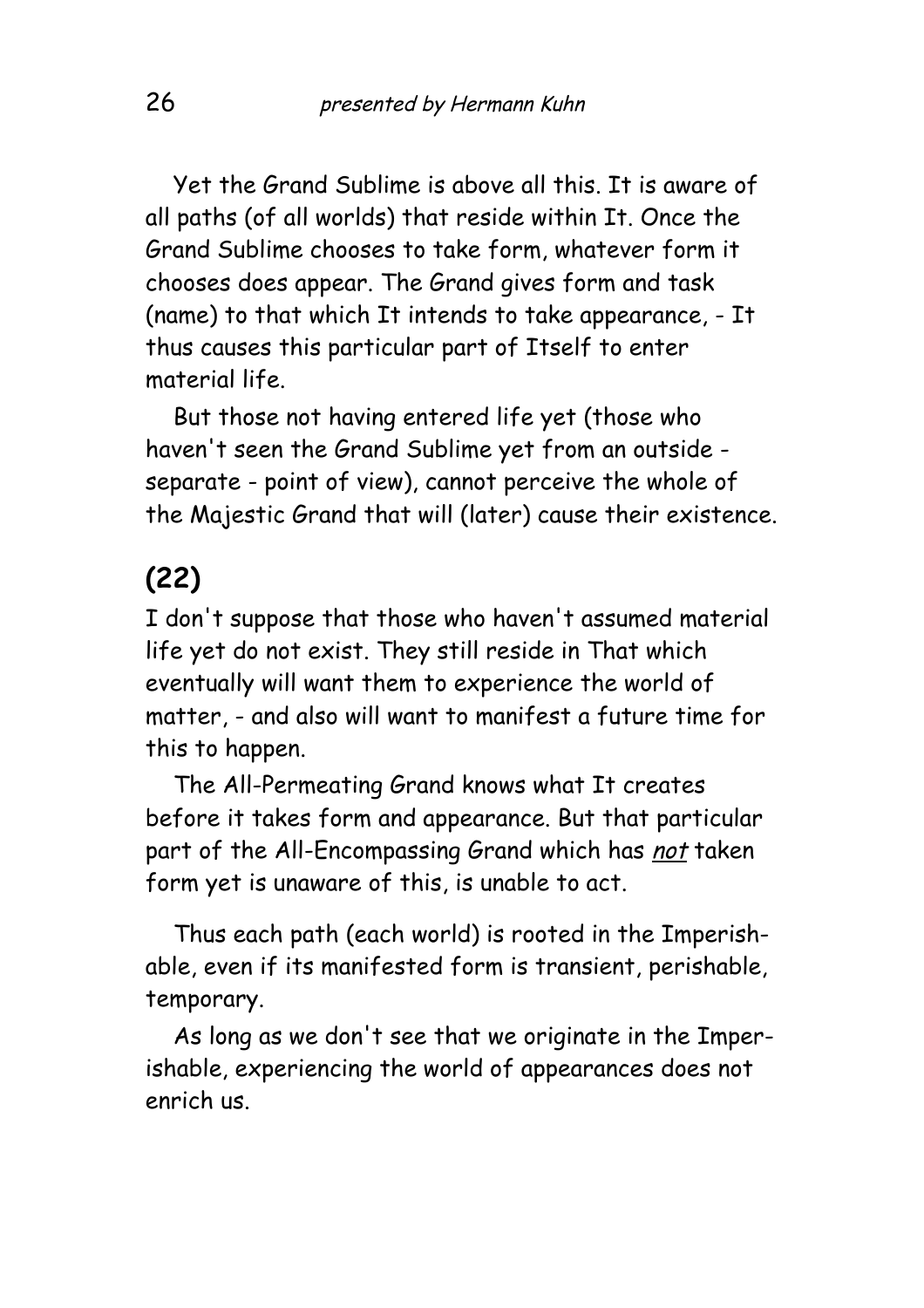Those thinking: 'I am imperishable, even in my material form' (as almost all humans do), lose their life again and again just because they think this way.

Yet some truth resides in this view: - something imperishable *needs* to be there, for nothing could take form otherwise.

Therefore think of yourself: 'I have material existence, yet I take it for a shadow or a chimera of the night.'

Once light (perception of the Grand within us) shines on these horrors (of the night), we realize that all terror was mere hallucination.

## **(23)**

As long as we are unaware of the Sublime Grand because we don't perceive it, we'll continue to be ruled by fear, doubt, vulnerability, confusion, weakness, alienation, - yet these are mere delusions and hallucinations like sleepers encounter in a nightmare.

We flee and don't know where to hide, - we lose all strength and are hunted, - we fight and get beaten, - we fall from great heights or glide through the air, - we feel in mortal danger though no pursuer is seen, - or we kill others.

As long as we live under confusion' sway, we won't gain clarity because of the pervasive illusion that surrounds us. Yet once we wake up, we do became able to see.

Exactly this happens to everyone who sheds his ignorance like a bad dream. Fed up with delusion, tired of the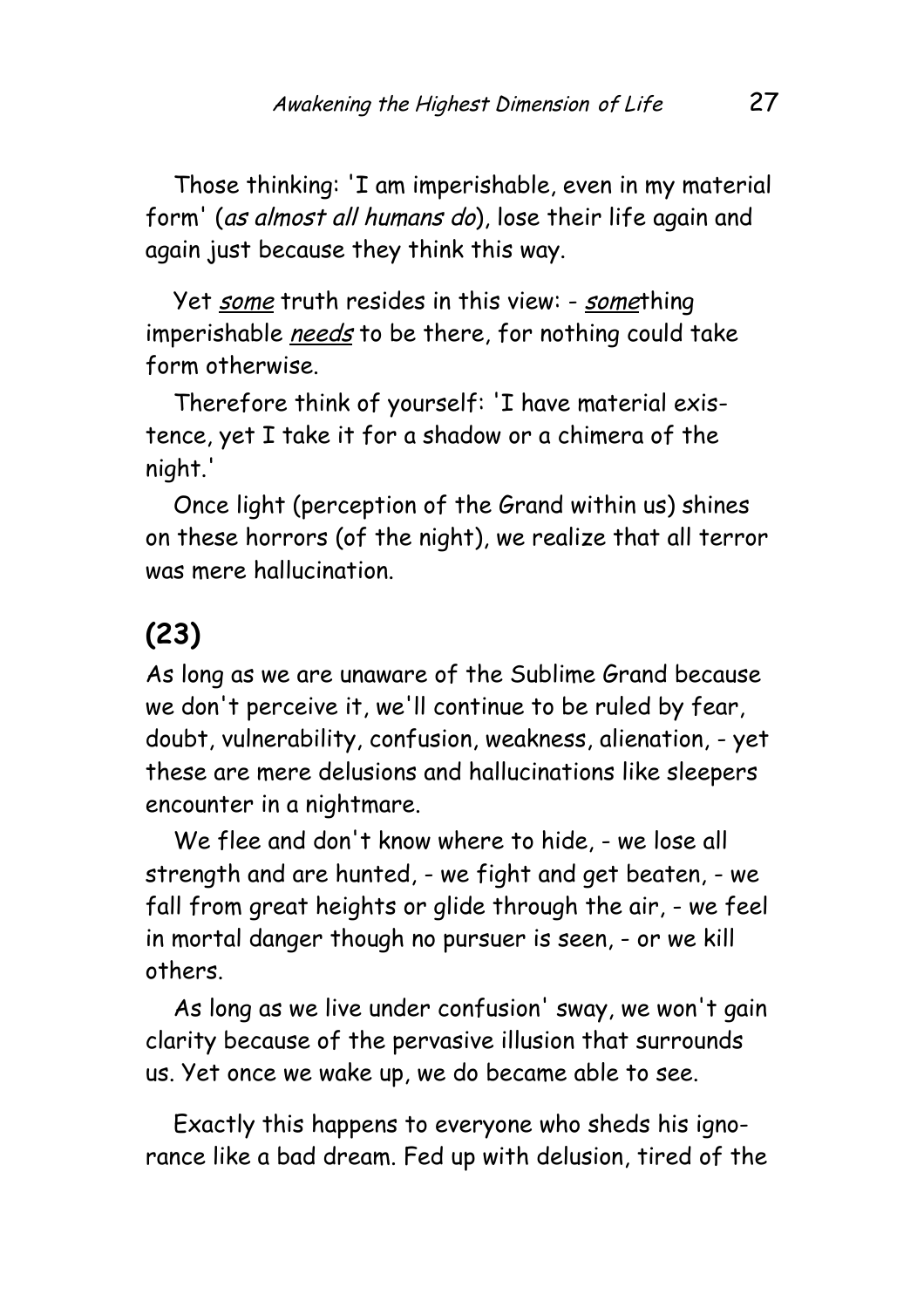greedy, egoistical objectives dominating the appearances' world he now knows that none of these appearances will last. He leaves all this behind like dreams of the night. Perception of the Grand Sublime becomes his light.

And now he understands what motivates the sleepers, the unaware ones. – And he also observes how different he himself acts now, - how his activities did change the very moment he perceived his sameness with the Majestic Awareness, - the very moment he woke up.

This is man's highest achievement: - to regain awareness, - to come around, - to wake up.

And blessed is he who makes the blind open his eyes, he who tenders his hand to the fallen to lift him up.

This is the message: – That now again the path is open, that now again the chance exists to reclaim our very origin, to fully regain the Sublime we deeply sense within.

## **(24)**

Man's mind has the ability to understand this message and to experience it in this very life.

But we not only heard and understood the messenger's word, - we also could see him, touch him, smell him, - and thus experience how someone in human form (like we ourselves) was able to embody, radiate and purposely reveal the Grand Unfathomable.

The messenger breathed into us what was his deepest mind. He touched our hearts, and thus connected us again to the Sublime within. And many opened up to this perception and took the path leading there.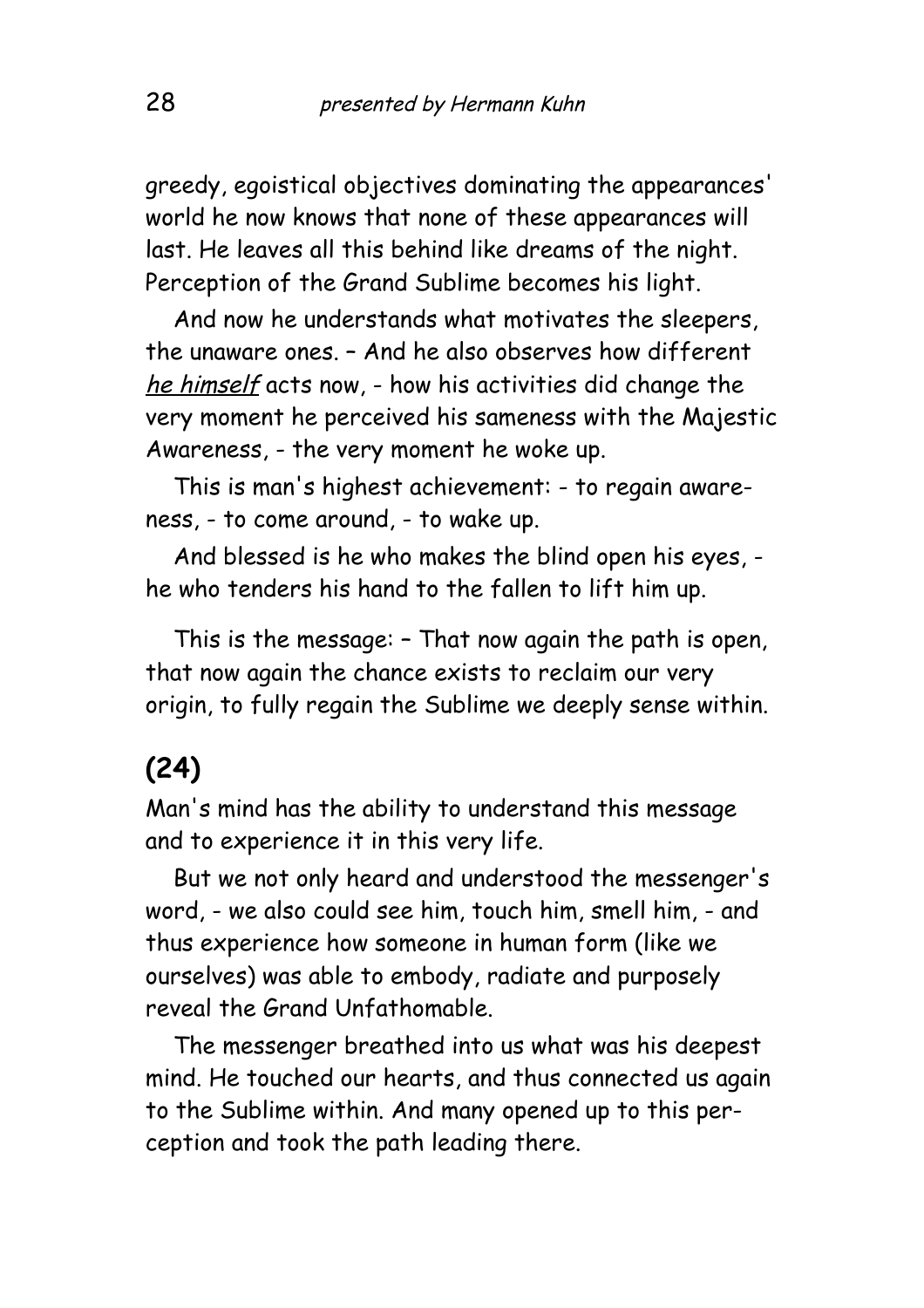But to those deeply entangled in material existence all this looked strange. They never understood the real purpose of the message. They only saw the messenger's human form and could and would not want to see beyond it.

But nobody and nothing was able to stop the message, because the Imperishable, Majestic Awareness can never be seized nor suppressed.

## **(25)**

In new words (different from the clichés and phrases of existing religions and philosophies) the messenger spoke the heart of the Sublime. He spoke of imperishableness, of the validity of the eternal. Light spoke through him and his voice carried life.

He gave man comprehension, mercy, freedom and strength of mind, - born of the boundlessness of the Sublime and its infinite compassion.

He ended punishment and misery that clouded man's vision, - because man needed compassion far more than penalty since error had deceived him and bound him to his own ignorance.

The messenger's strength dissolved all this. He demonstrated error's plain irrelevancy, its utter unimportance, - he showed how error faded to insignificance before perception of the Grand.

To the misled ones he became the path, - to the ignorant insight, - to seekers the finding, - to the wavering staunchness, - and purification to those thinking themselves unclean.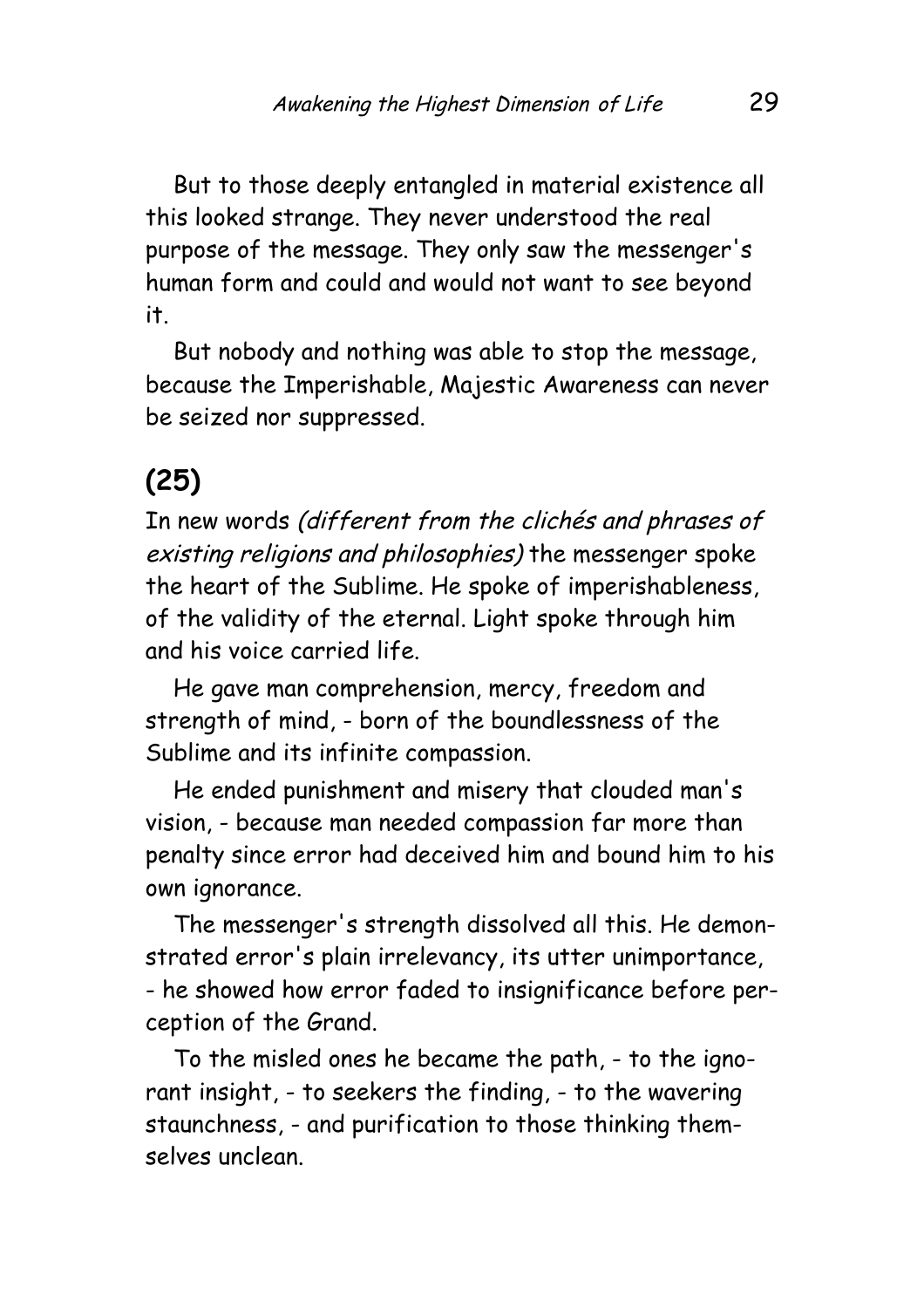#### **(26)**

He is the shepherd who left ninety-nine sheep to search the one astray, the one that's lost. And he rejoiced as he found it.

Even on holidays he strove for the lost sheep. And by saving it he gave the sheep life; - so that you – children of understanding – will realize what holidays are all about: that even on these days rescue shouldn't rest; - so that you know that above (in the Sublime) day never becomes night, - that there is light that never goes out and which is perfect.

## **(27)**

And as you pass on this message, speak from an overflowing heart, - you, who are the perfect day, - you, who carry within that inextinguishable light. – Speak of the truth to everyone seeking it, of insight to those who error led to ruinous action.

Fortify those whose insight and perception wavers, help the ones error made sick. Feed (your wisdom) to those hungering for comprehension, - calm troubled ones by giving hope, - raise those longing to stand up, - and wake the sleepers!

For you have wisdom. Wield it like a razor-sharp sword. Merge your inner strength with your sagacity, - then you'll command true strength when acting.

Care for your own growth, - never waste energy on what's behind you. Never burden your life anew with what you stripped off already, don't grieve for what you grew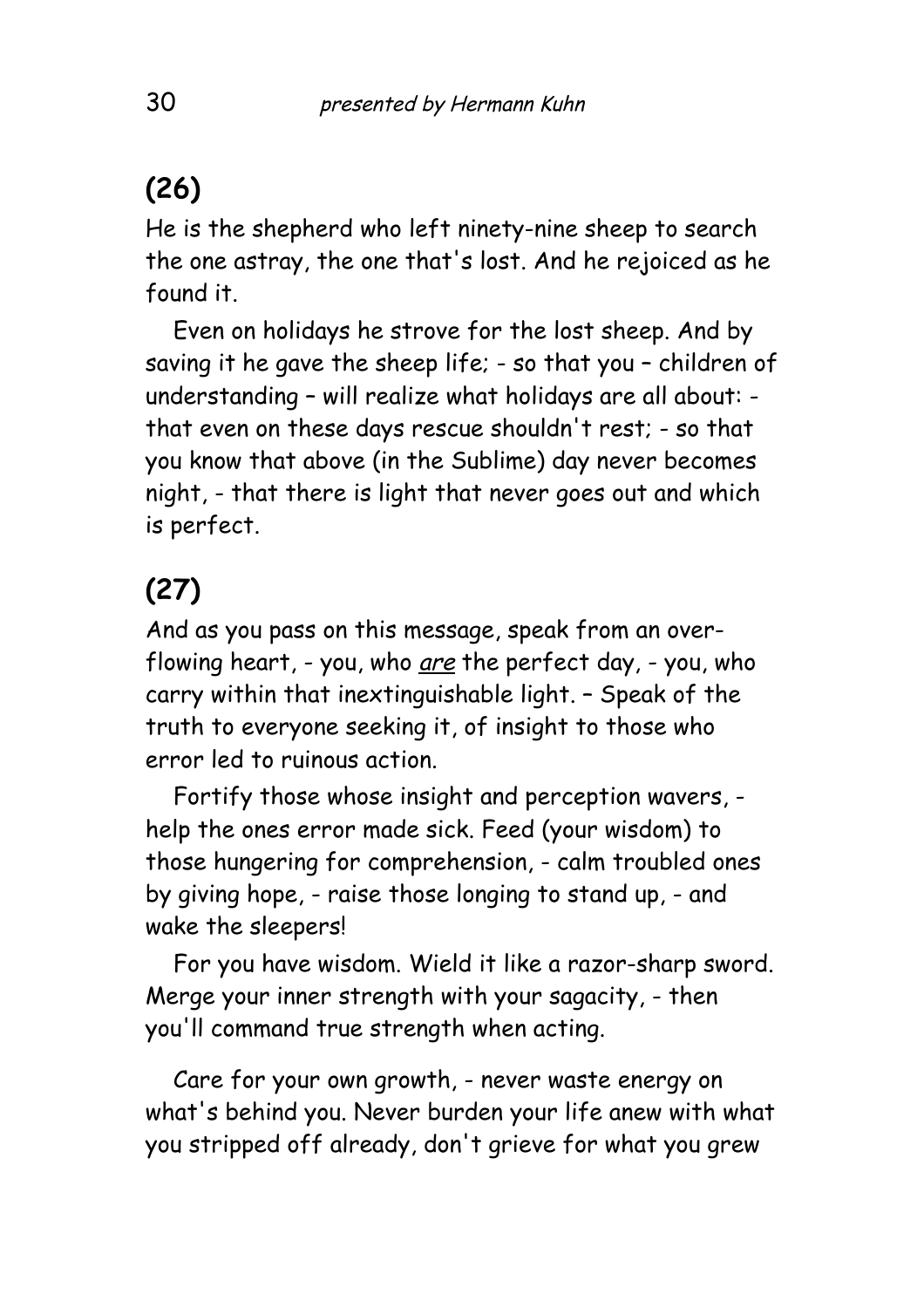out of. Never provide a new home to the devil (to error), - you already decided against him.

Never cling to obstacles about to fall off. Don't put attention to what's wrong.

What criminals do and amass neither has meaning nor does it last. The criminal damages himself far more than any law.

The honest act nobly in the open. The Grand Sublime be guide to your action, - after all that's where you sprang from.

The Sublime is infinitely positive. Whoever chooses It to guide his action, enjoys immeasurable happiness.

The Sublime knows who you are. This is the very path to find your peace in It.

Your actions' fruits do speak for you, - your deeds show who you truly are.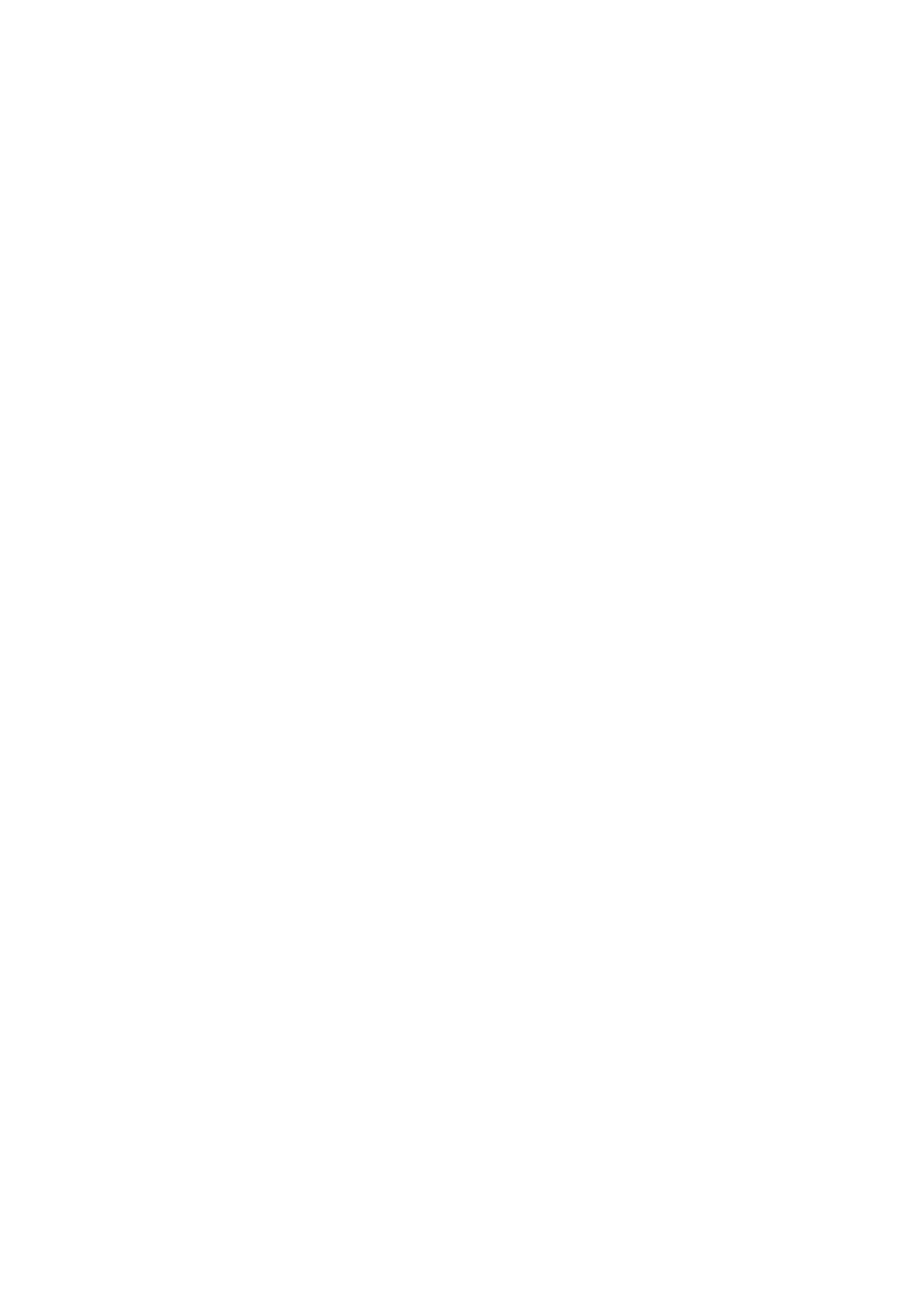# **First Interlude**

See what I mean? – There's no doubt that the – original (unknown) - author of 'Awakening the Highest Dimension of Life' ('The Gospel of Truth') personally experienced the intense, fundamental widening of awareness he described, - and that he intends to inspire us to also tune into the same riveting, noble perception.

The message is as captivating now as when the author set his words on papyrus 2000 years ago. And it is also crystal clear that he is not describing belief in a religious dogma, but that he was inspired by a deeply moving, direct experience.

# **The Left-out Passages**

Passage 15 - a 'Hymn to the Word' - was left out, because its dissimilar style and unrelated theme indicate that this was written by someone else and inserted at a later time. The 'hymn' interrupts the sweeping flow of the narrative, so I chose not to adopt it into 'Awakening the Highest Dimension of Life'.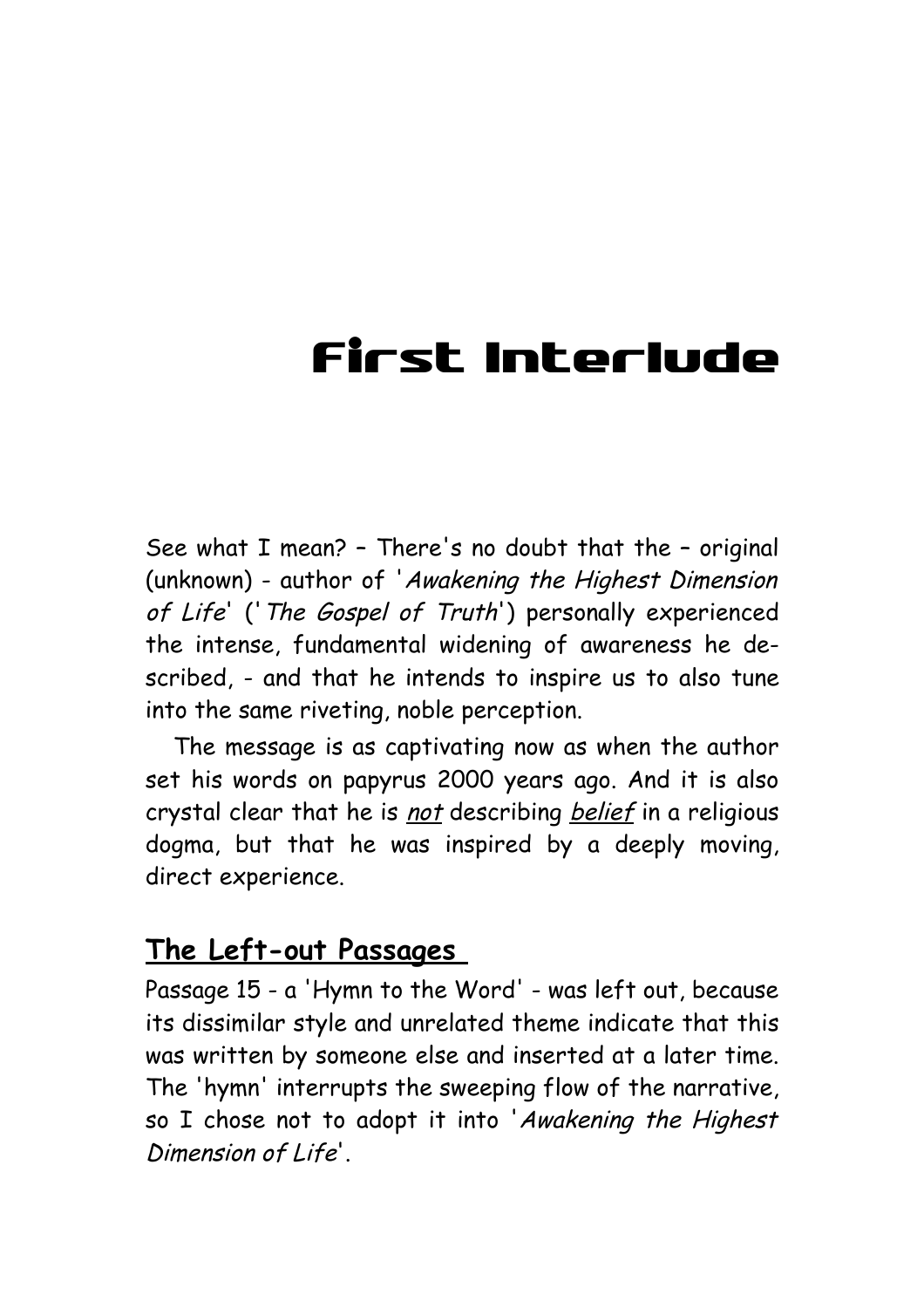Twelve passages at the end of the original text repeat what was said before. Since my main aim is to convey the text's original fascination, I left them out not to bore the reader. These passages are readily available in the internet to research, if you are interested.

# **Tales Around Campfires**

A few simple facts shed light on how all these superb insights into an exquisite new dimension humankind is capable of experiencing got so heavily distorted in the course of the initial, early centuries.

Few people are aware that the first and second century AD is highly undocumented. Only small fragments and single leaves have been found that relate to the events in Judea 2000 years ago. The first consistent 39 sheets – 'Papyrus 66', containing much of the gospel of John – were written around 200 AD only. -

- That's 200 years of telling tales around campfires, with little documentation, no printed materials and without the instant broadband internet information we take for granted now.

Just relate these time-spans to our times: - How reliable would you deem stories of events that happened 200 years ago (at around 1810 AD) - related to you by word of mouth only, lacking all further documentation.

Also quite unknown is that the very first version of The Bible as we know it today (Codex Sinaiticus and Codex Vaticanus), was only compiled in the first half of the  $4<sup>th</sup>$  century - almost 300 years after the last eyewitnesses died.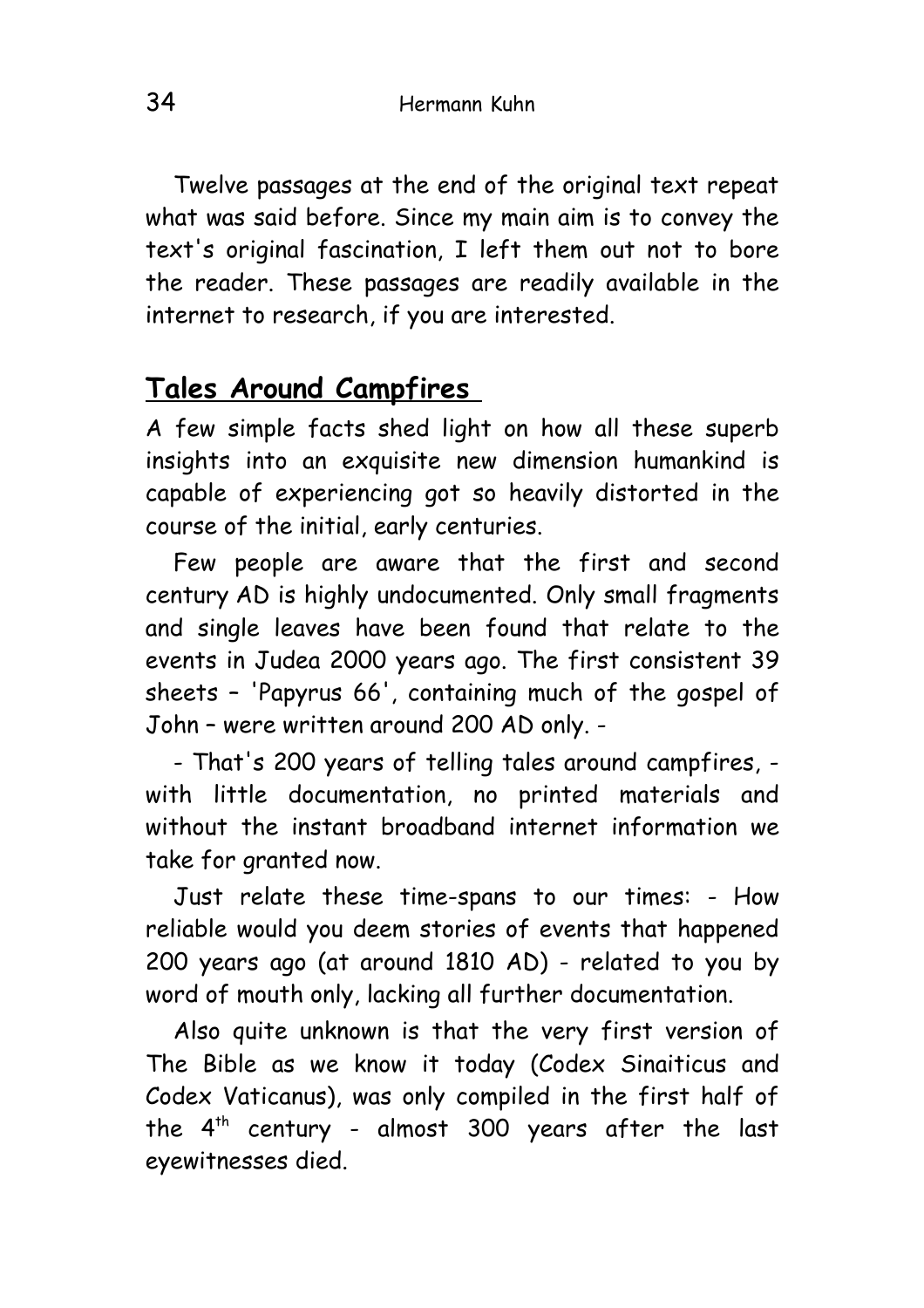The passage of time alone affects the way the original ideas and events were told, - radical interventions like the eradication of the entire expansive, free, ecstatic fraction the orthodox organizers annihilated from 180 AD onwards caused major parts of the initial message to vanish into nothingness.

Add the attempts of those frustrated and offended because they were unable or unwilling to experience the inner expansion their peers or even simple people deemed beneath their status enthusiastically described, - and who then tried everything to suppress, control or rationalize away such messages.

And then there are the inevitable mistakes in copying, the misunderstandings, differing versions of the same event, intentional alterations of the original tale to promote personal agendas, - to force unwanted people out of positions, - to endorse particular ideas, – to requisition money etc.

And then the fact that – until Gutenberg's invention of the printing press in mid  $15<sup>th</sup>$  century - reading and writing was limited to a very thin strata of society, who up to this time monopolized the interpretation of ideas and selected and controlled their propagation with a hard hand.

All things considered, a substantial number of influences had many chances to distort the original message.

Had not the scriptures of Nag Hammadi been found, we would know only the official, highly deformed versions.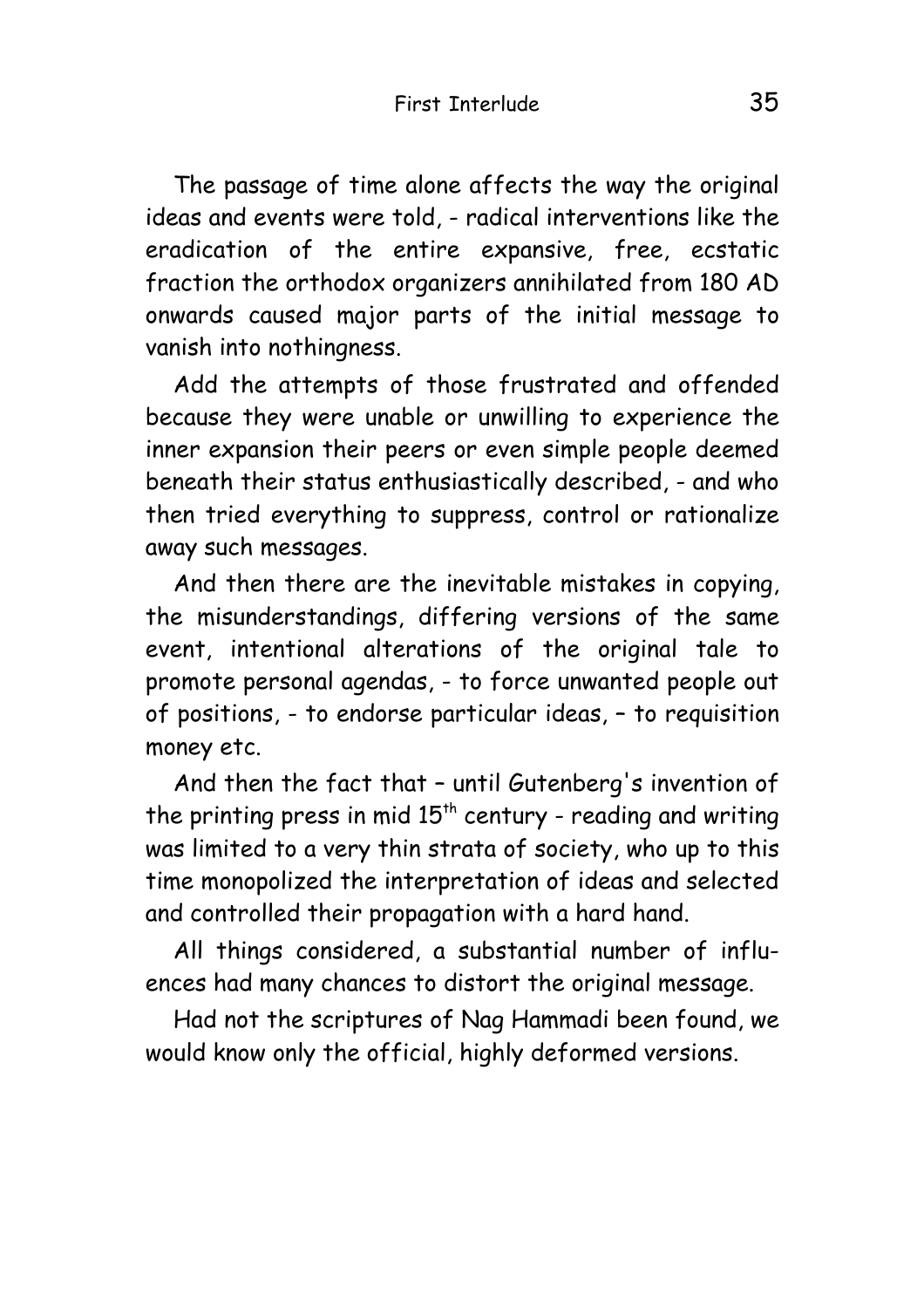# **' Resurrection'**

One central insight that did not make it into our times was the initial meaning of 'resurrection'.

The early Christians saw resurrection simply as the 'awakening' of the soul - similarly as Buddha talks of becoming 'awake' - not of becoming 'enlightened'.

'Resurrection' is experienced by those waking up to their Oneness with the Exalted Awareness, to the realization that their awareness is eternal, even while living on earth, even while they experience their material body, - and also waking up to the assured certainty that after leaving their mortal frame, they will be free of being reborn in another confining body.

Those not experiencing this awakening - 'resurrection', oneness with the Grand Awareness on earth, in their present body, - will keep on incarnating in further restrictive bodies and circumstances.

Jesus the messenger clearly states in the 'Gospel of Philip' that resurrection is not a future event:

'Those who say they will first die and then arise, are mistaken. If they do not first gain resurrection while they are alive, once they have died they will gain nothing.'

In the Gospel of Thomas he is asked, 'When will the rest (resurrection) for the dead take place, and when will the new world come?'

And he answers, 'What you look for has come, but you do not see it.' - Resurrection and the new world are right before our eyes, but the ones who asked fail to realize this.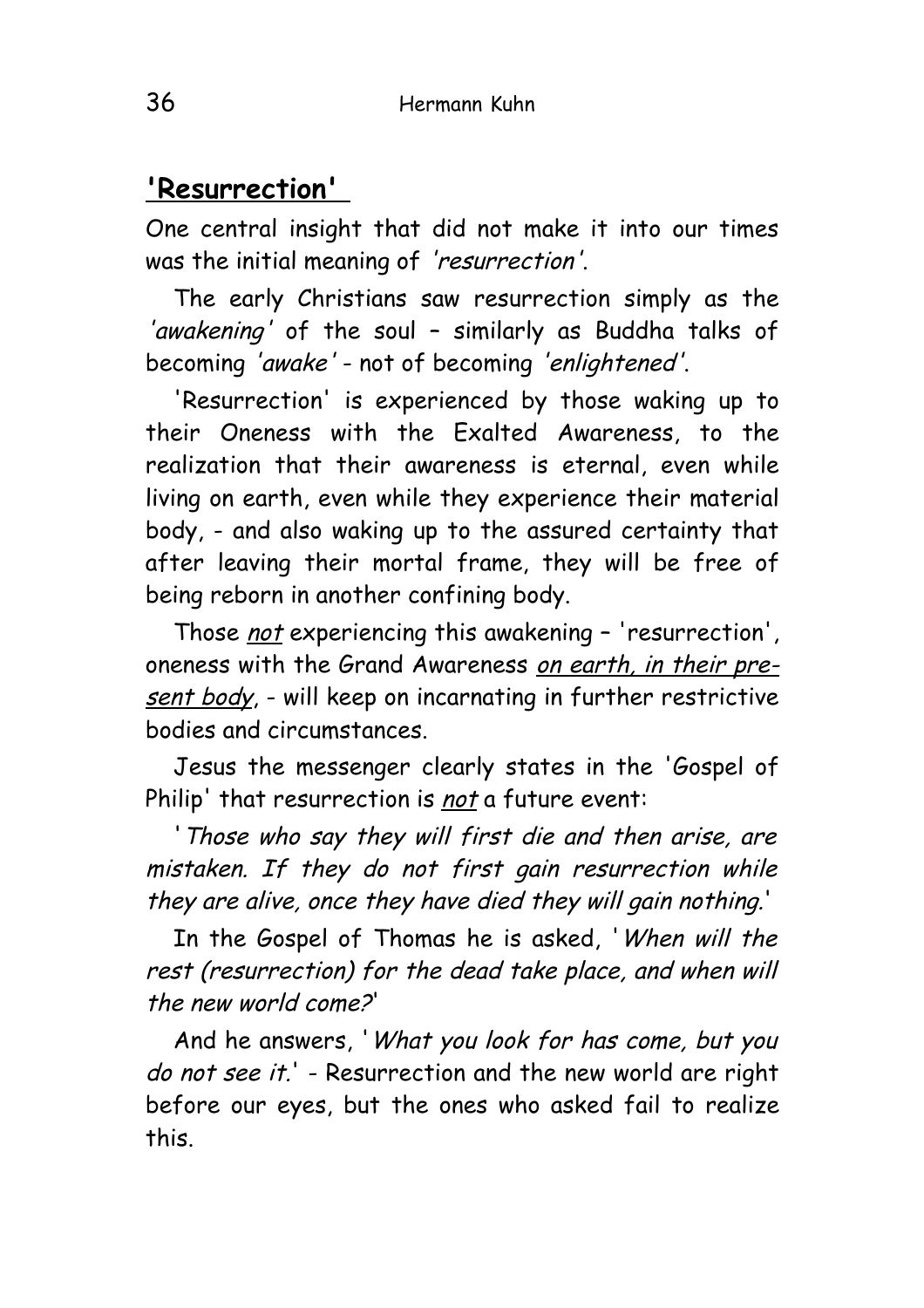#### **Further Distortions**

Apart from 'resurrection' numerous other ideas got fundamentally distorted:

'Salvation' - the concept that external higher powers or God 'save' mankind from 'eternal damnation' –

- instead of man – in a self-initiated, inspired fashion finding the Grand Awareness he never lost and always carries within.

 'The investiture of priests' versed in clever speak and formal ceremony - instead of inspiration by those who personally experience the Grand Awareness, and thus are able to awaken similar perception in others.

'The invention of sin' – which does not exist in nature; - nor do the counterparts of sin: repentance, confession, penitence, -

- none of which make us expand, more noble, or perceive the Exalted Awareness. Sin forever makes us look backwards for imaginary past 'mistakes' invented by people with quite sinister agendas.

'The focus on belief' – a poor substitute for directly experiencing the Fantastic, the Extraordinary, the Ecstasy of the Exalted Awareness.

'The focus on prayer' to an external 'higher' agency instead of rising to our own immense, noble power of creating within.

'The idealizing of conformist "good" behaviour' instead of being guided by inspiration, expansion and one's inner nobility, - and challenging those who enforce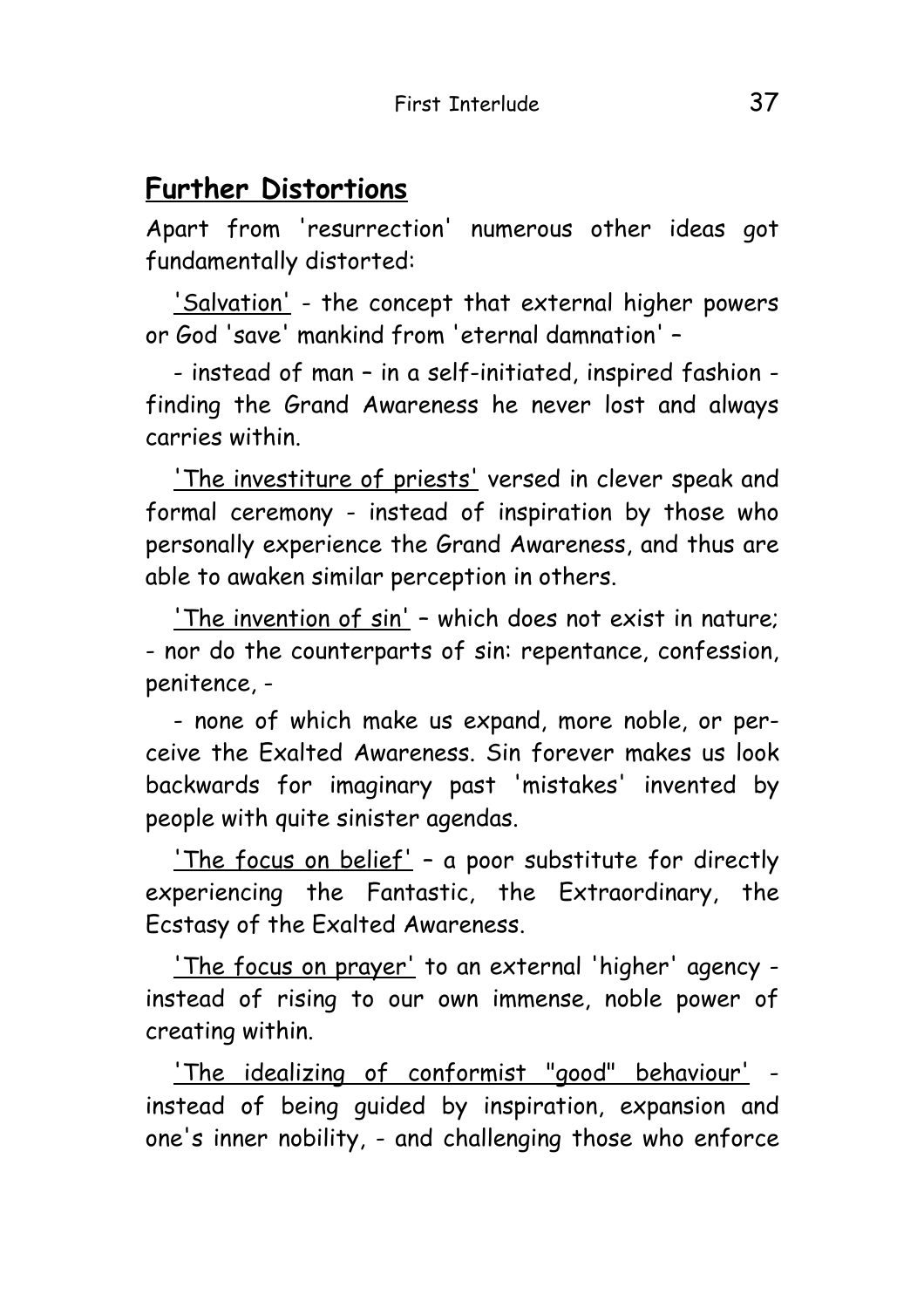docility, restriction and formalism because of their own petty personal interests, - and telling them to get lost.

And these are only a few examples of distortions.

# **Gnosticism ?**

Some people might say that what the ancient text contains is Gnosticism. - But I utterly *disagree* with this opinion.

Originally a 'Gnostic' ('knower' in Greek language) was someone in command of a very special knowledge, who directly perceived the Grand Awareness underlying all physical experience, and who knew such insight to be accessible to everyone at all times.

Yet during the second century AD 'Gnosticism' became an artificial classification, became a label the orthodox fraction used to first categorize the expansive, ecstatic community of people inspired by the original message of Jesus – to then destroy it.

Gnosticism – as it is defined today, - is merely a hazy image of what it originally was. This is because the only information about it – apart from the Nag Hammadi scrolls – stems exclusively from documentation written by those who actually eradicated it (Irenaeus, Tertullian etc.). How reliable would you consider information about the resistance movement against a dictator, if it relied only on documents written by the police that actually annihilated this rising.

No, this text is not about lifeless, scholarly, footnoteridden Gnosticism, this text carries a long forgotten,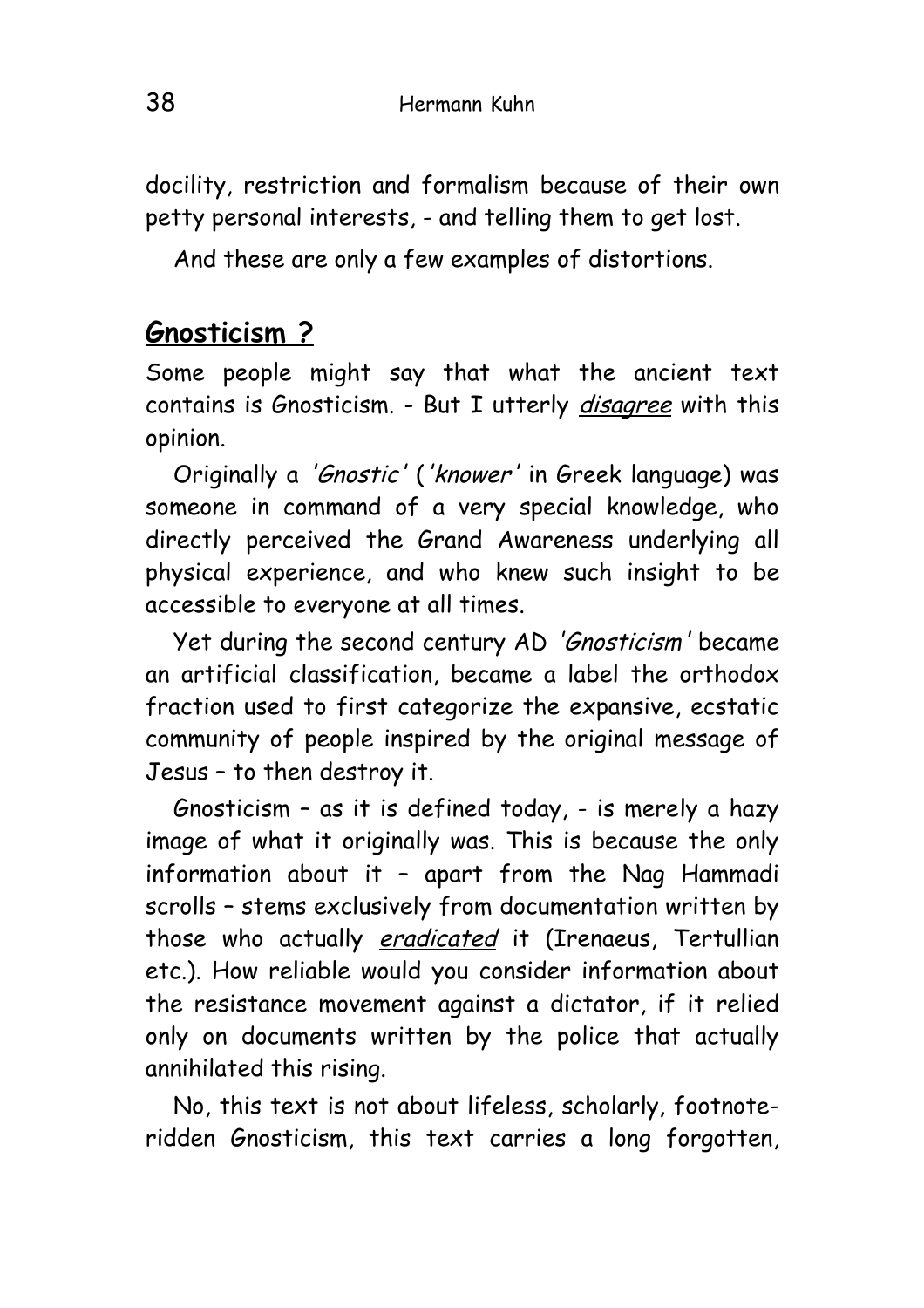inspiring, original message that opens up untold, fantastic, noble dimensions to mankind.

# **Onto Further Shores**

Now - instead of trying to 'resurrect' information long so distorted as to be almost unrecognizable, let's turn to other cultures – let's see if they show similar messages, possibly clearer, less deteriorated, with more details how to purposely perceive and realize this higher part of ourselves.

The story how I discovered such scripture – actually the very first text of this kind I ever found – is worth relating, because the way it came into my focus was bizarre, spans more than three decades and defies logical explanation.

# **An Ancient Treasure Hidden in a Book**

It was way back at a time where no more than fifteen serious 'spiritual' books were readily available in print; a time where only one local bookshop sported one single narrow shelf hidden in the back of the store, displaying Lao Tse's 'Tao Te King', Seneca, Yogananda's 'Autobiography of a Yogi', Govinda's 'Way of the White Clouds' etc. Once you were through reading these fifteen works, you were on your own.

Oh yes, we knew that ancient Indian scriptures existed, but this was a huge complex of confusing archaic lore seemingly without discernible structure. And even if we knew a certain book existed, it usually was unobtainable, far too expensive, only available in original Sanskrit,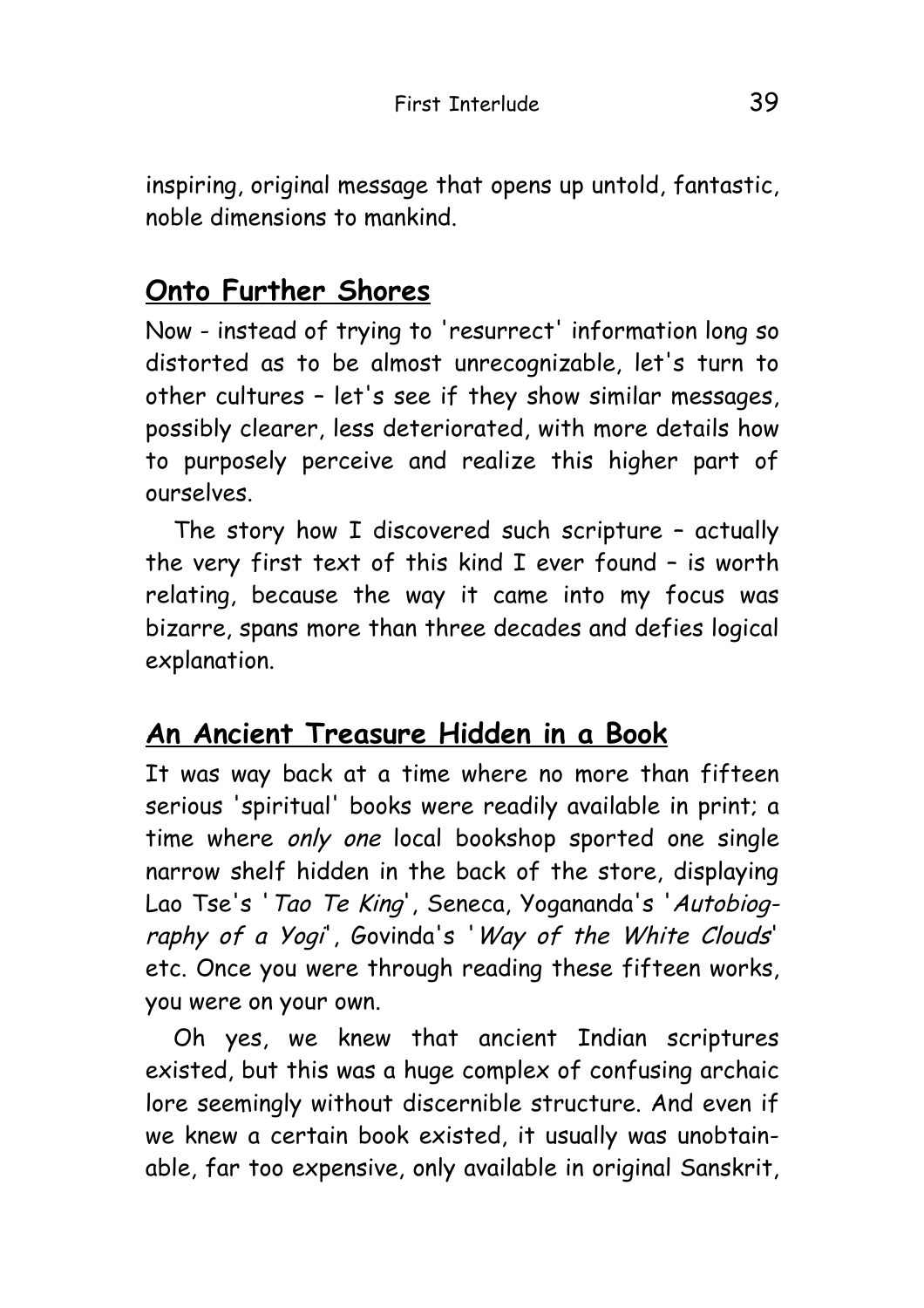Pali, or Prakrit language, or translated by scholars who made their contents even more confusing.

Sure, nowadays a quarter-million 'spiritual' or 'New Age' books are on sale, - but to my personal experience they never went beyond what these initial fifteen 'spiritual' works described. – Or – more sarcastic – in the words of 18<sup>th</sup> century German poet Johann Wolfgang von Goethe: 'Stepping on quark (twaddle) makes it flat, not strong'.

At that time – my age was twenty-two - I came across one book whose title I don't recall after these many years, but which contained the reprint of an original scripture written more than a millennium ago – a text that mystified me though I was utterly unable to understand it then.

Now, - instead of discarding it, as I had done with the works of Gurdijeff, Blavatsky, Rudolf Steiner and others, I did something I'd never done before: I copied the few pages of this scripture. Since copy-shops didn't exist yet, this took an elaborate journey to the company of a girlfriend's father to get it done.

I then sealed the 12 copied sheets into an envelope which I placed inside a book I knew I'd never lend out or give away, because the – well-known - author had autographed it with an elaborate dedication.

This book – including the envelope I soon forgot – accompanied me on many of my journeys of the next three decades. During these years the book got crammed into cardboard boxes, travelled to three continents, sat on improvised bookshelves of highly temporary accommoda-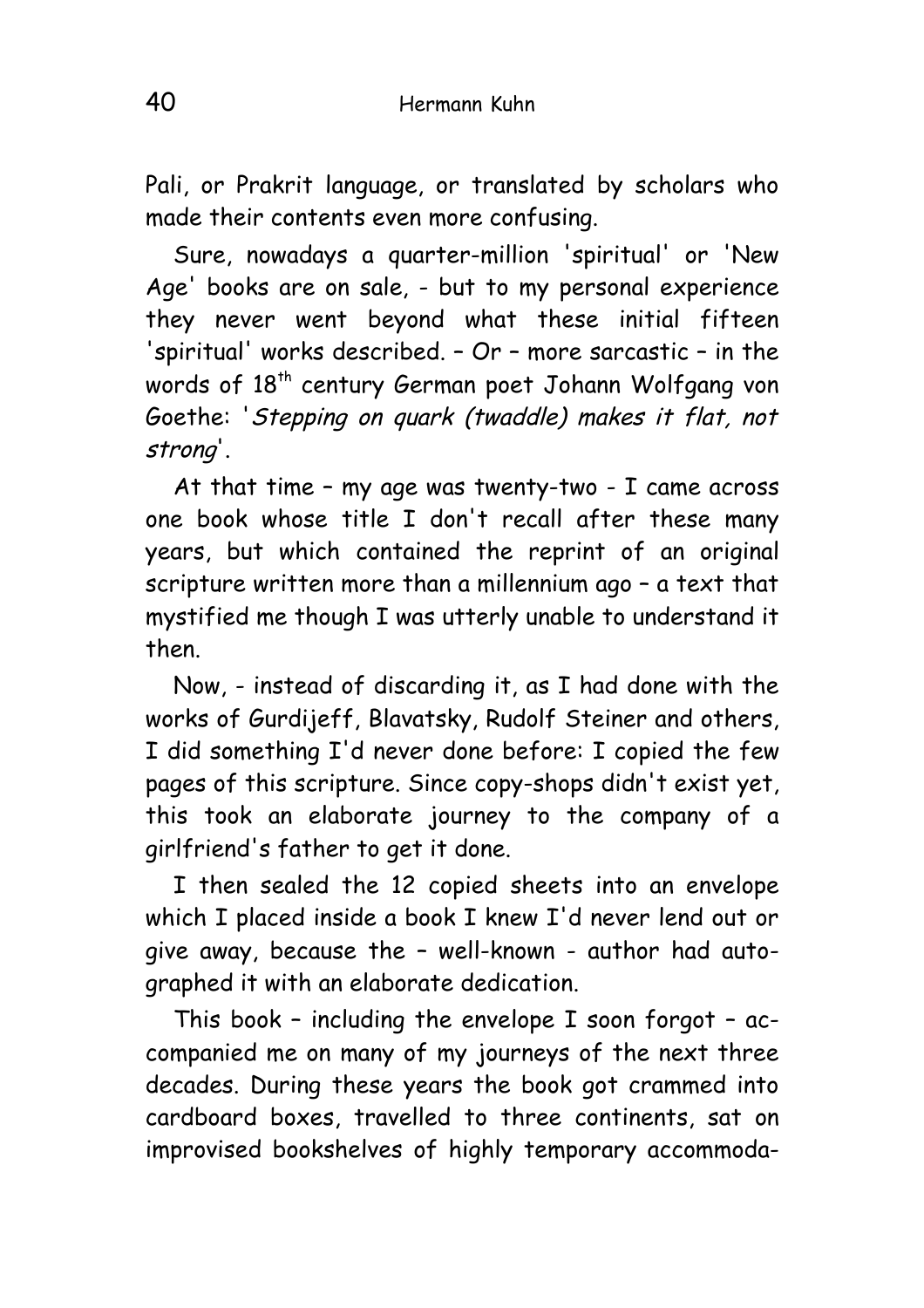tions, was stored in attics or cellars of friends – once barely escaping a flood, while all the time hiding that envelope.

Then came the day when I was searching for information I – mistakenly - thought this book contained, drew it from its shelf, - and the envelope dropped out.

Like receiving a birthday-gift out of time, I took the pages and read them in utter amazement. But where before I could see only a jumble of perplexing words, I now understood the extraordinary, intense message the text conveyed: - In great detail it described what far more illustrious ancient texts never even mentioned, - it described how to gain access to an awareness underlying the manifested world and the Unmanifested.

This is how I discovered 'The Tibetan Book Of The Great Liberation'.

# **A 1200 Years Old Message Reaching Its Destination**

But reading and understanding the book intellectually was not the main event that made this whole process remarkable. All during the month following my 'discovery' something was working inside of me, - some vague notion, some hazy idea that seemed to sway just beyond conscious perception, just barely beyond my grasp. I felt as if I started seeing something where nothing seemed to be before.

And then - almost exactly one month after finding the hidden envelope - my mind suddenly zoomed into what the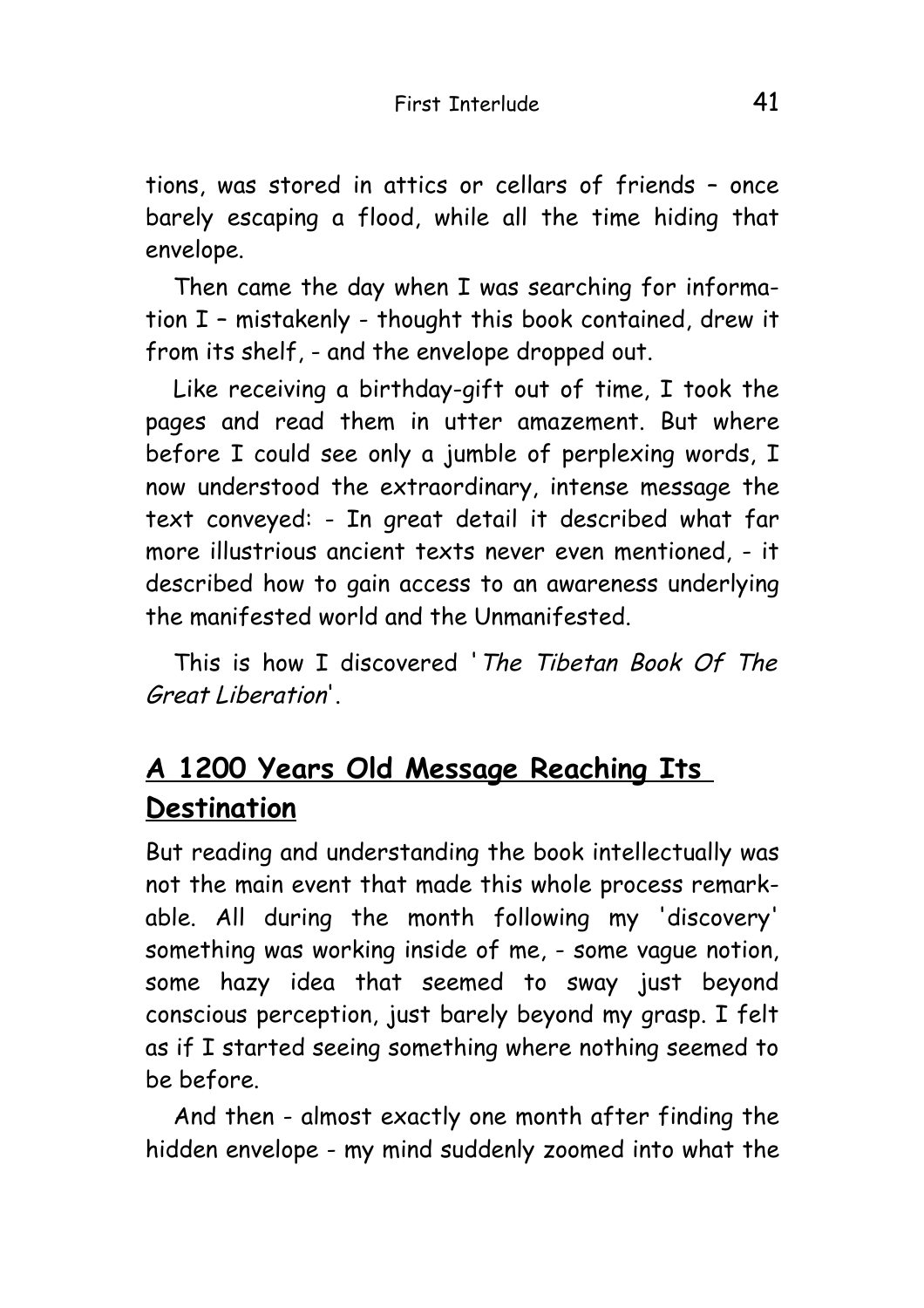author, Padma-Sambhava, described: - into direct perception of the Grand, Exalted Awareness.

The rest you know, - it's the story told in the beginning of this book.

So, - what I am presenting you now is the very text that triggered this perception, - 'The Tibetan Book Of The Great Liberation'.

Yet again it was essential to adopt the ancient text to contemporary language, - and to change special terms into present-day words. Had I not done so, the text would open up only if you are versed in Hindu, Jain, Buddhist and Tibetan philosophy, know the respective history and have some insight into Sanskrit. For those who desire it, the original translation of Evans-Wentz can easily be downloaded from the internet.

It was a joy transferring the book into present-day language. The spirited, almost staccato presentation of ideas, the inimitable way Padma-Sambhava sequences his statements to awaken insight sleeping deep within us, - all this rings out exhilarating fresh and modern.

He uses irony and pointed humour to stir, to rouse the reader. He employs paradoxes to shake us from deeply rooted thought processes. He provokes by challenging time-honoured, but ineffective courses of actions and beliefs.

So enjoy the ride. – See it as a letter from your future, - a letter your future awakened self sends into your very present to reach out to you.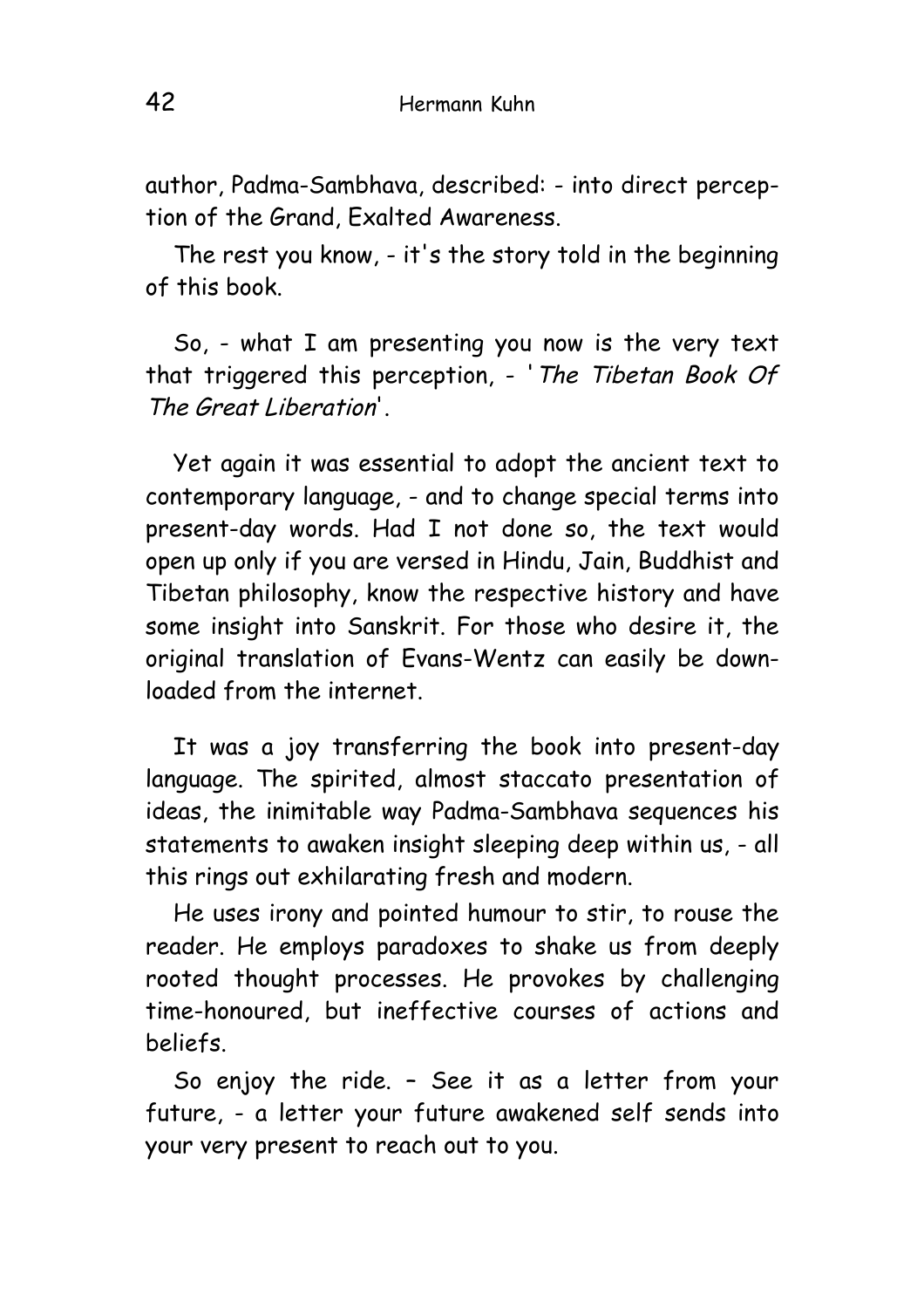May it open your mind and heart, may it open your whole being to this superb expansion of your inner Self.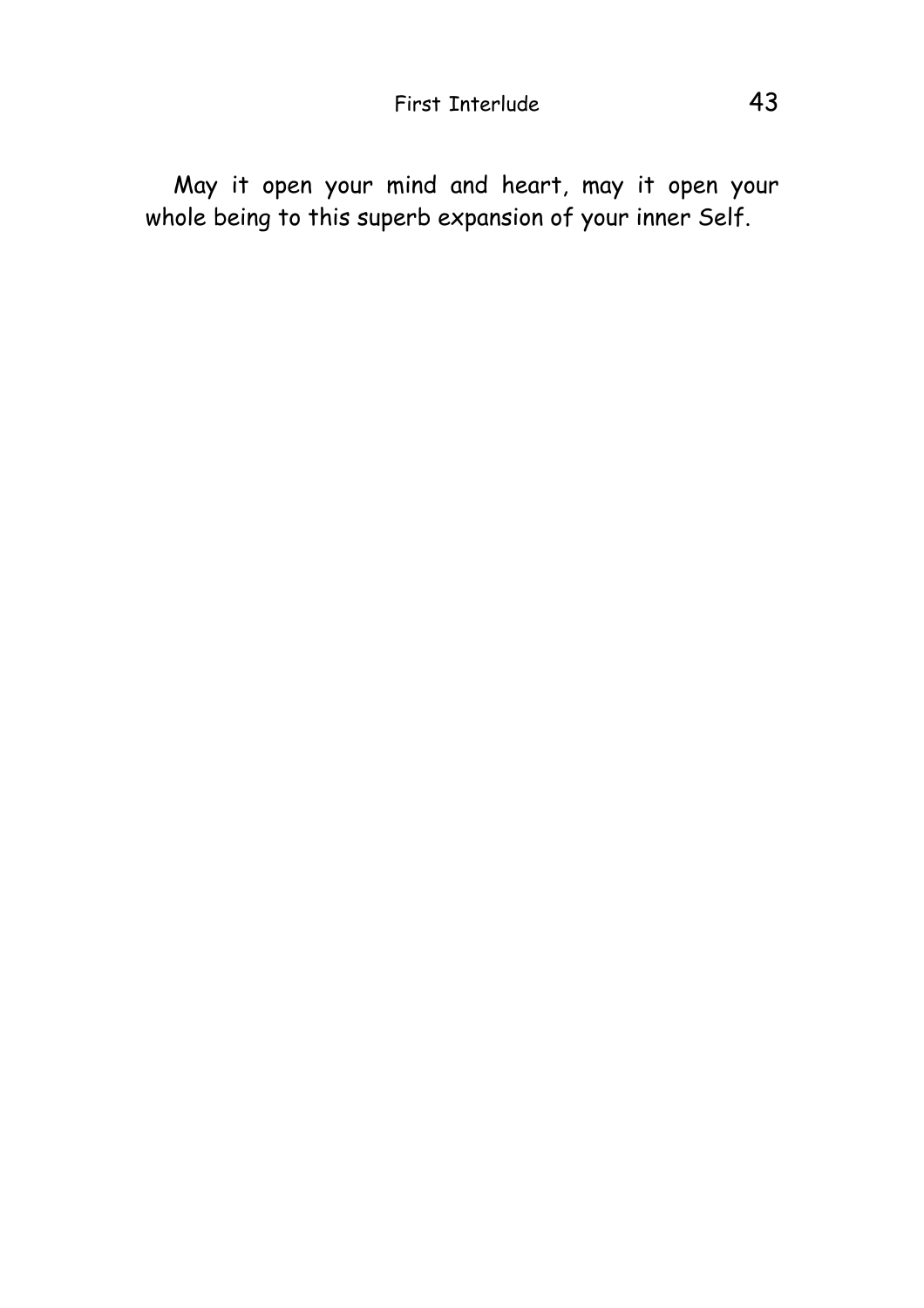The following scripture is approx. 1200 years old. It was written by Padma-Sambhava, a powerful spiritual teacher from Urgyan, Tibet, whose teachings had great impact on the entire country.

1954 the text was rendered into English by Sardar Bahadur S. W. Laden La, by the Lamas Karma Sumdhon Paul Lobzang Mingyur Dorje and Kazi Dawa-Samdup and by W.Y. Evans-Wentz.

On the basis of their translation I present this scripture in contemporary language to make it accessible to a wider audience.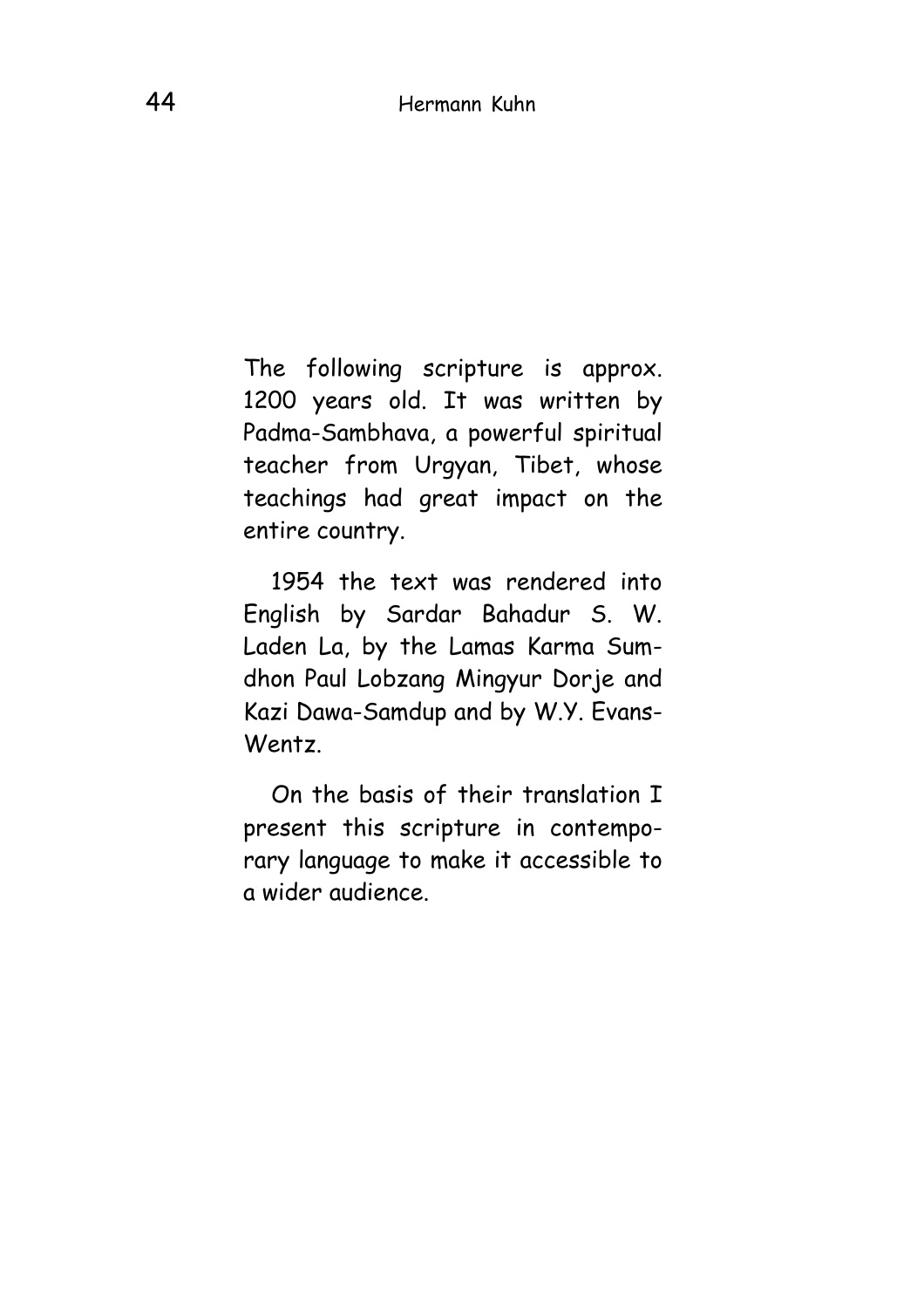# The Tibetan Book of the Great Liberation

Enlightenment by Experiencing The Great Awareness

Presented in contemporary language by Hermann Kuhn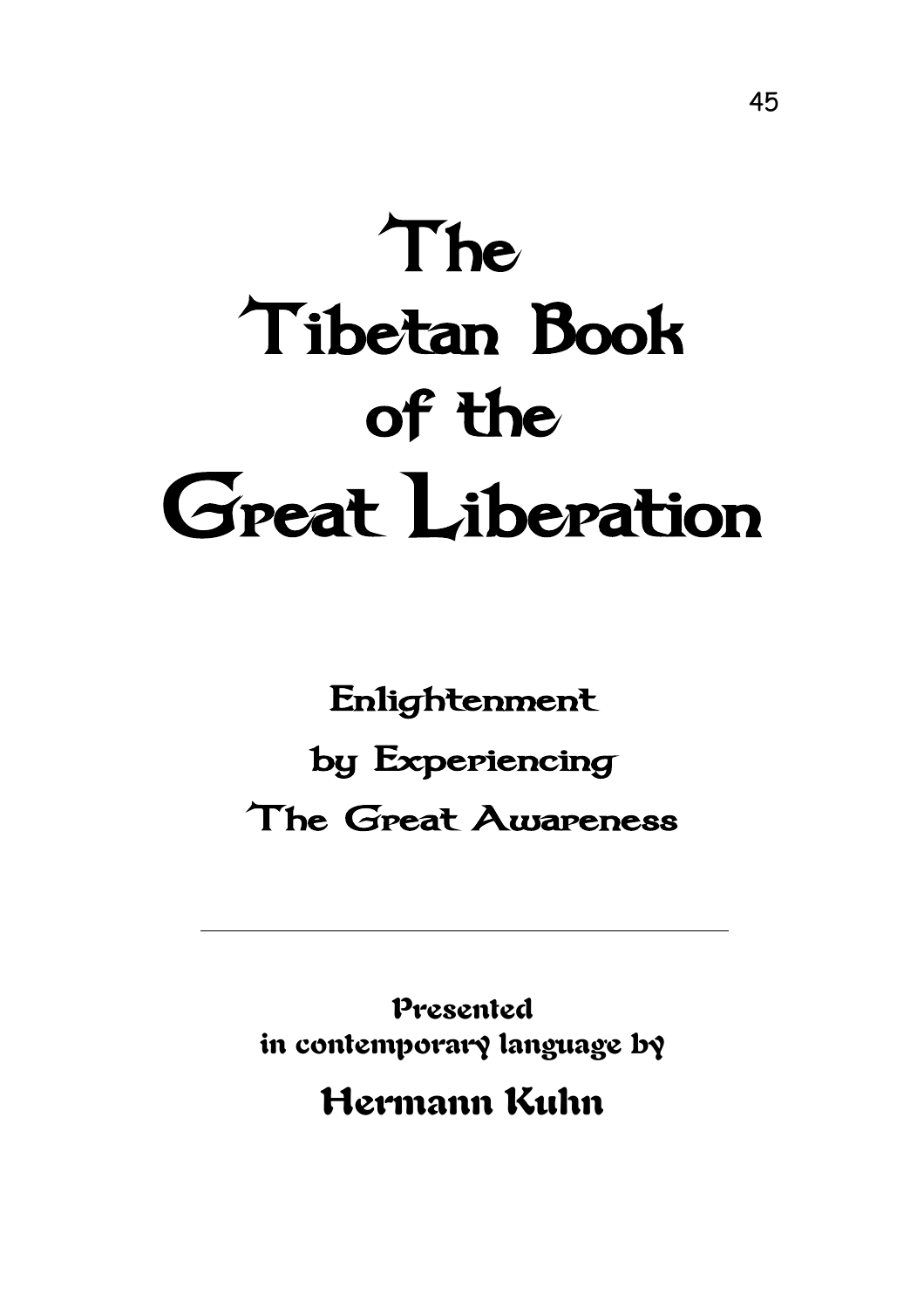# **CONTENTS**

| Part |                                                            | 49 |
|------|------------------------------------------------------------|----|
|      | First Advice to the Seeker                                 |    |
|      | Significance of the ONE Awareness                          |    |
|      | These Instructions complete What the Enlightened<br>Taught |    |
|      | Second Advice to the Seeker                                |    |
|      | The Consequences of Not Knowing the Great                  |    |
|      | Awareness                                                  |    |
|      | The Consequences of Desires                                |    |
|      | The Transcendence of the Unmanifested Great                |    |
|      | Awareness                                                  |    |
|      | The Great Self-Liberation                                  |    |
|      | Third Advice to the Seeker                                 |    |
|      | The Nature of Awareness                                    |    |
|      | Names given to the Great Awareness                         |    |
|      | 77 1 TTALI                                                 |    |

#### **Part II REALIZATION** ......................................................... **57**

The Timelessness of the Great Awareness Consciousness in Its True State Consciousness is Non-Created Look Deep Inside Your Life's Deep Purpose The Wondrousness of This Wisdom The Fourfold Great Path The Great Light The Three Times The Path to Enlightenment - Connecting Our Current State of Existence to the Exalted Awareness Freedom From Eternally Transitory Aims Connecting To the Great Reality The Validity of Mental Constructs Realization and The Great Liberation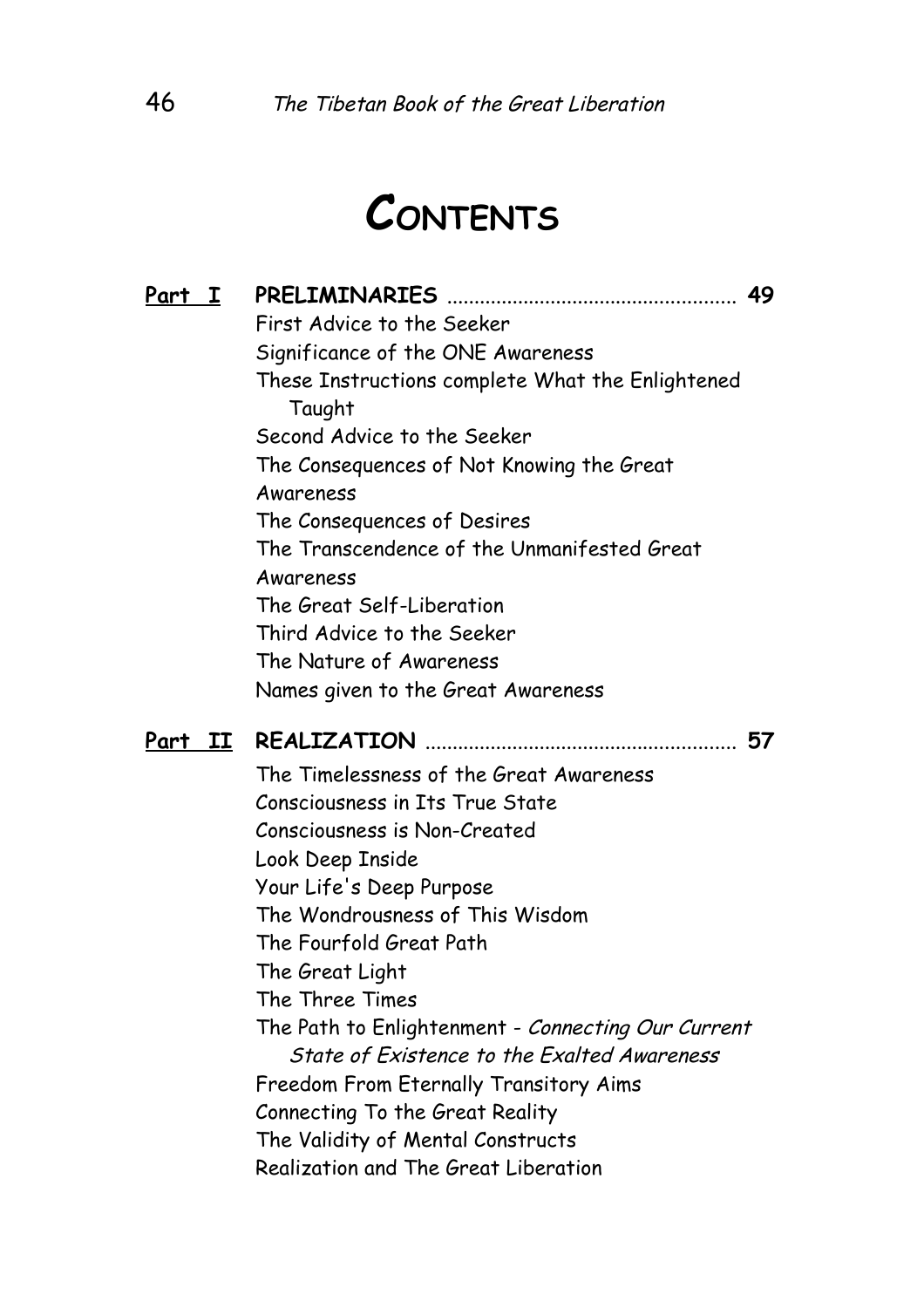#### **Part III CONCLUSION** ........................................................... **79**

General Instructions The Final Good Wishes The Last Advice to the Seeker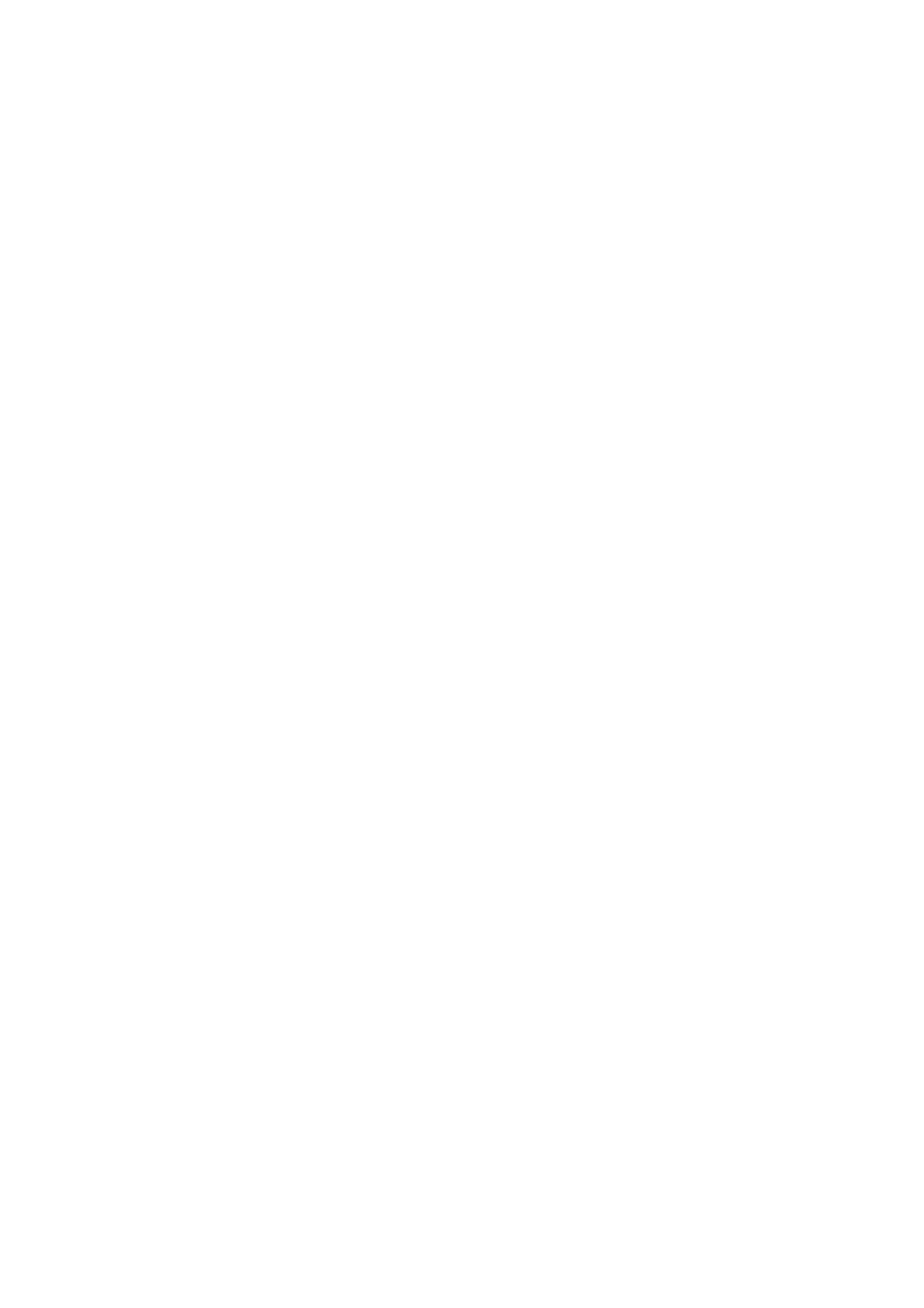# The Method of Finding the Origin

# by Perceiving the Great Awareness

by Seeing Reality

called:

# SELF-LIBERATION

# **Part I - PRELIMINARIES**

This text presents a systematic method of perceiving the Great Awareness, of seeing reality and of freeing the Self of all limitations.

It shows how your awareness works.

#### **[ First Advice to the Seeker ]**

Oh Seeker, who you gain access to this precious knowledge, - vast understanding resides within you, penetrate deep into this mighty wisdom.

May the Great Majestic Awareness open your insight into Itself.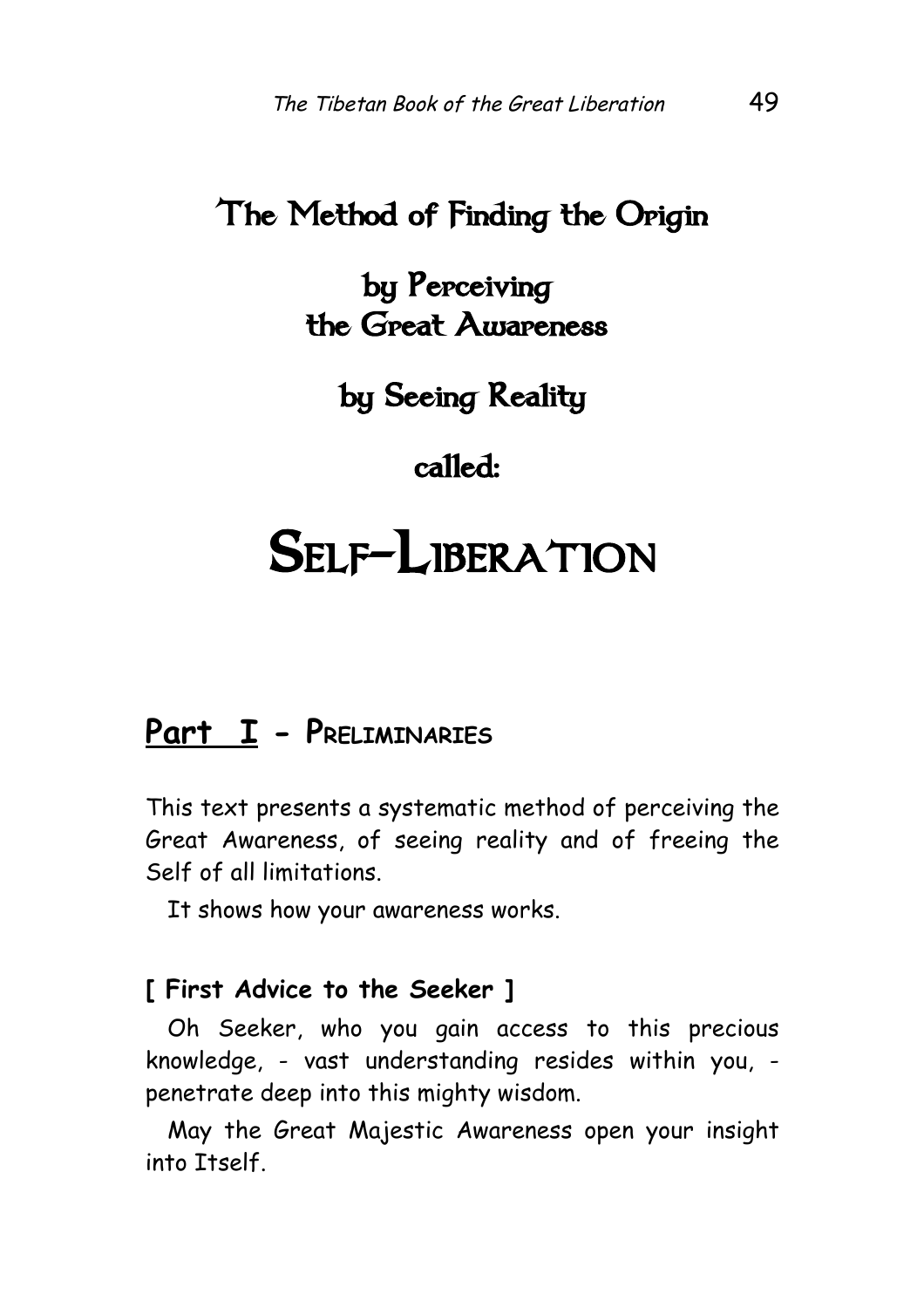# **[ These Instructions Complete What the Enlightened Taught ]**

Everything the enlightened taught, - everything recorded in 'The Door of the Dharma' and other scriptures, all remains incomprehensible because these texts do not describe the ONE Awareness.

Even the Tirthankaras, the enlightened ones of the Jains, have not taught anything regarding this.

And the vast multitude of sacred scriptures barely contains instructions how to gain access to the Great Awareness.

This scripture provides the true key to these eternal teachings. It shows the effective method how to apply them in practical life. It enables you to experience this Magnificent Awareness.

# **[ The Second Advice to the Seeker ]**

Wake up !

Listen blessed seekers ! - Highest wisdom is before you now. - Listen with all your being !

## **[ The Consequences of Not Knowing the Great Awareness ]**

Knowledge of what is commonly called 'mind' or 'consciousness' is widespread.

The Great, Magnificent Awareness however is unknown, - or thought of erroneously, - or known only one-sidedly without consideration for the missing parts. Thus desire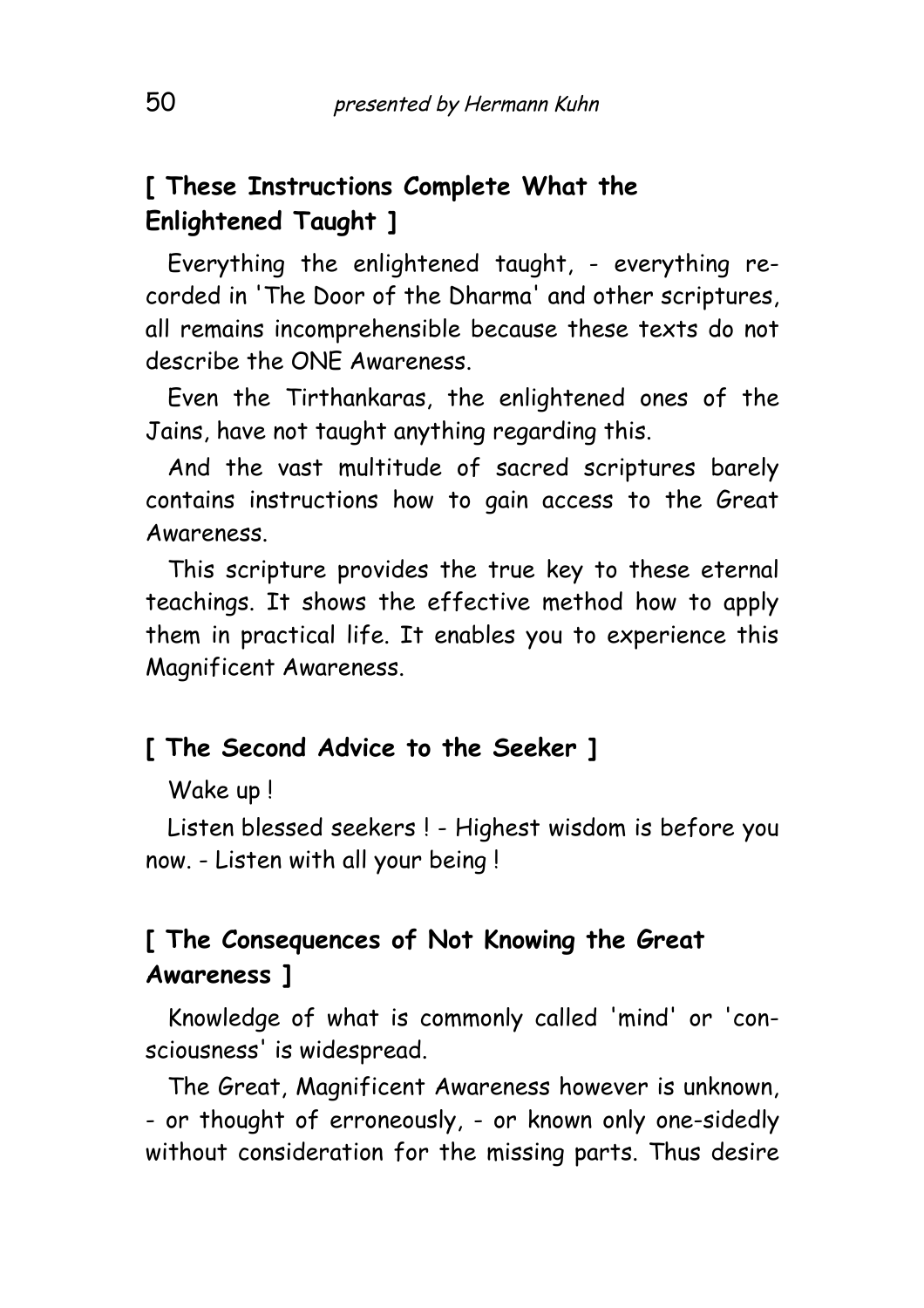for these teachings is immeasurable. It attracts even those who do not know the ONE Awareness and thus do not know themselves.

Such people aimlessly drift throughout all regions of the world of manifestations, continuously assume new forms and suffer and worry.

As long as insight into the Great Awareness is lacking, such is the result.

So impressed are they by their own suffering, so overpowered, that they lack all will to give direction to their life.

And even if they long to know the Great Awareness, their lack of will to steer their life prevents this very insight.

#### **[ The Consequences of Self-Inflicted Asceticism ]**

Others follow faiths and practices that severely restrict their lives. Fascinated by such self-imposed, intoxicating yearning, they block all inner capacity for perceiving the Clear Light.

They allow such self-inflicted blockages to overwhelm their mind and thus are unable to even recognize a widening of their perception.

The Middle Path (the simple path Buddha proclaimed) certainly describes the true mechanisms of the manifested world and even The Unmanifested, yet aimless renunciation and clinging to rigid religious ceremonies obscure all deeper insight and real comprehension.

Such attitudes likewise obscure what course of action leads to enlightenment.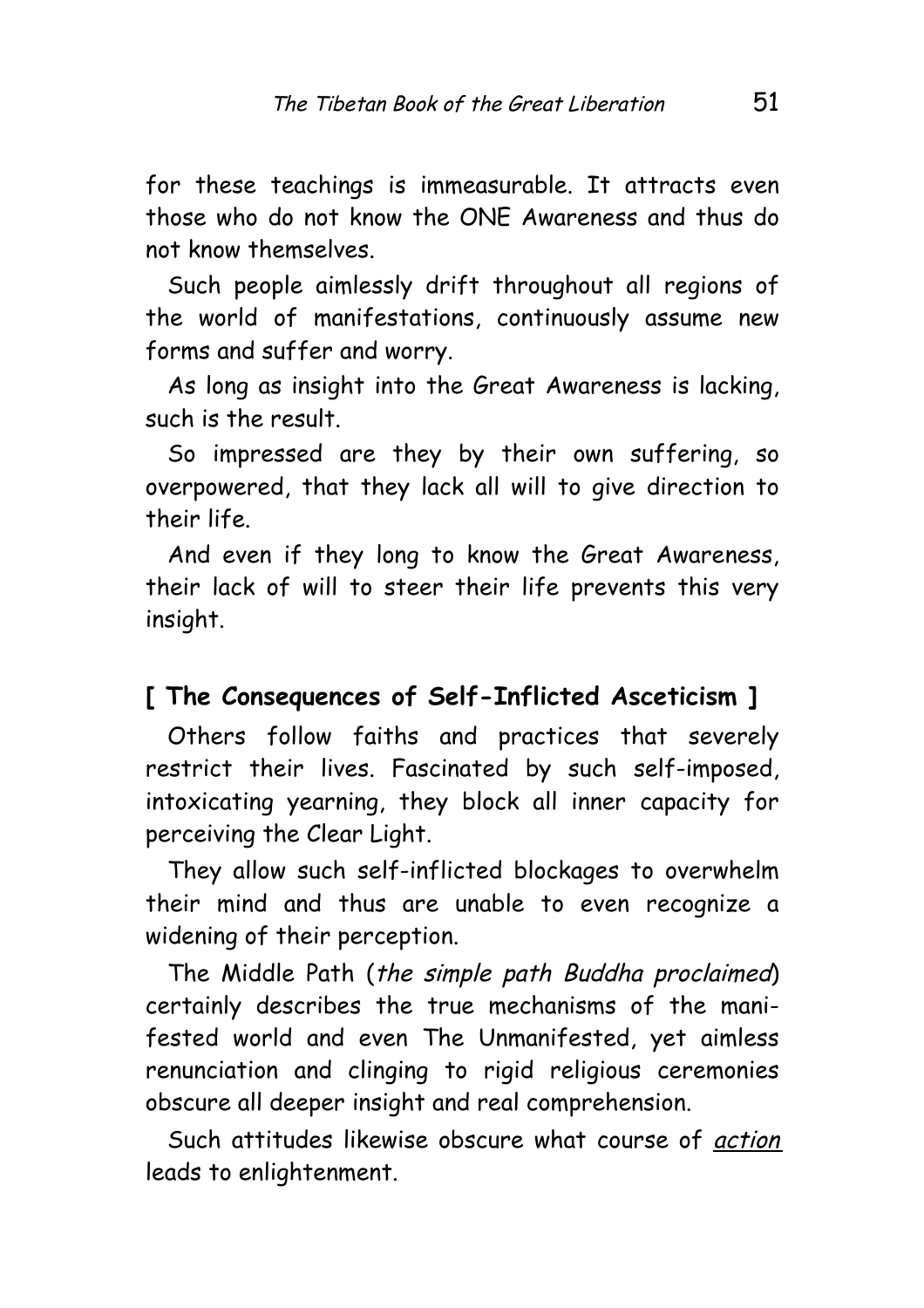It further prevents perception of spontaneous, intense expansions of our awareness that offer orientation how higher states of consciousness feel like, thus indicating the path leading there.

(These are sudden, fleeting insights into far broader comprehension that occur in regular intervals. We all experience these insights, but as long as we don't put attention there, they remain fleeting and thus cannot assist in the expansion of our being).

#### **[ The Transcendence of the Unmanifested Great Awareness ]**

Since in reality duality does not exist, so also there exist no multiple causes.

(Duality originates in the longing of man to classify what he experiences in opposites, e.g. good - bad, mind body, consciousness – matter, interior – exterior etc. Yet in the basic reality *underlying* our present perceptions, such splitting is nonexistent, - though we might currently be unacquainted with imagining anything beyond dualities and pluralities.)

As long as we don't pass beyond our desire for such classification we cannot perceive the ONE, Exalted Awareness, – will we not wake up from our current restricted state.

The material, manifested world and the Unmanifested are ONE inseparable unity. This inseparable totality IS our Awareness.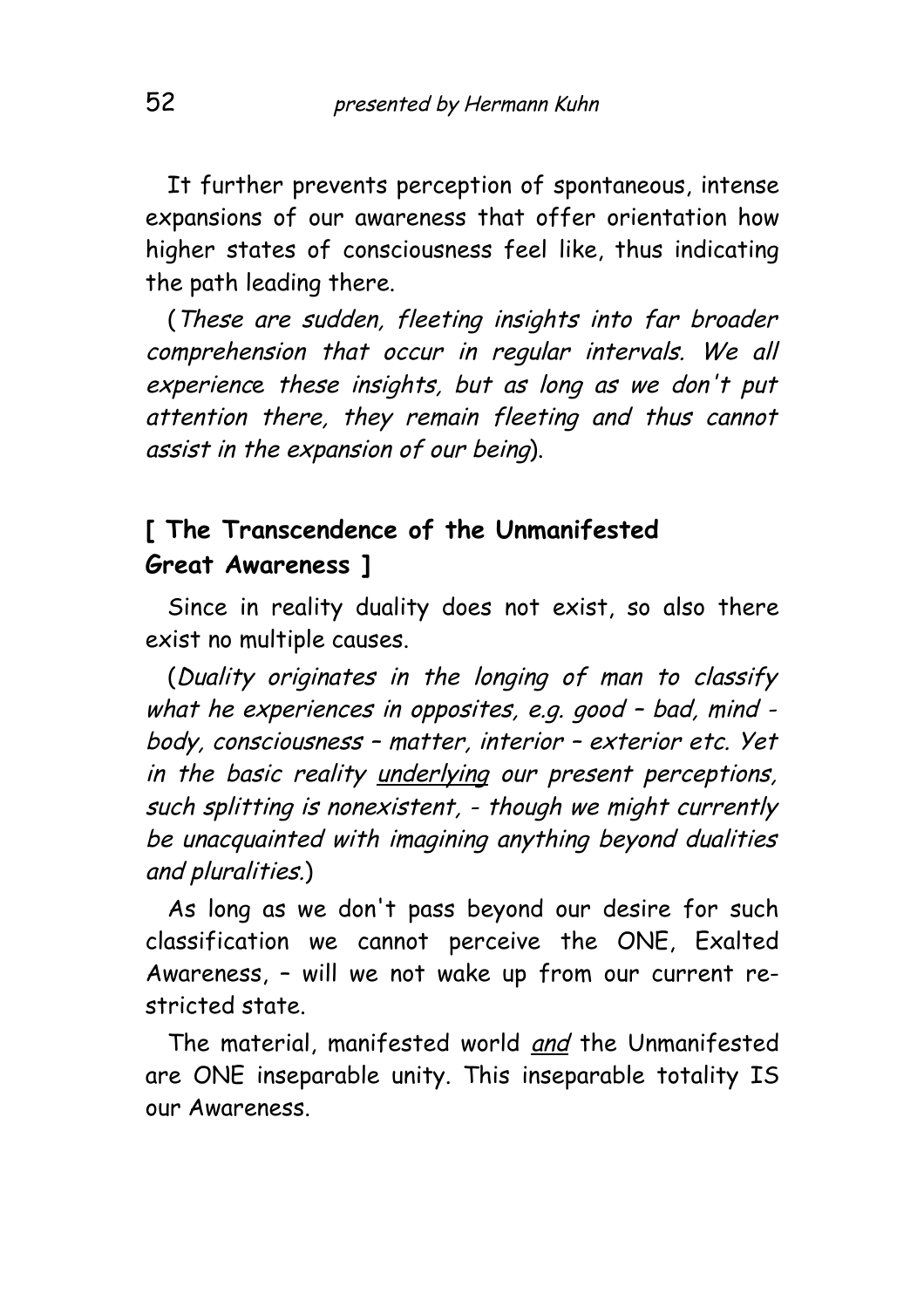(Overcoming duality does not mean giving up perception of plurality, but only to clearly see the unity behind all plural appearances.

 The Unmanifested – the highest reality, - is no negation of existence, it is an unmanifested state from which all beings, properties, dualities, characteristics etc. emerge when they assume [material] appearance.

Perceiving the ONE Unity is less far away from us as we might think. Almost always we see the world surrounding us through tinted glasses of our current feelings. When enthusiastic, we deem the world and our position in it positive; when feelings are negative, the world seems gloomy. Similar emotions even determine what sense-impressions get through to our conscious attention [i.e. which things and situations we focus on], and what we simply discard or ignore.

Thus, that what surrounds us – that what we actually perceive, – always reflects our interior, - our motivations, preconceptions, preferences, dislikes, our ideas and fears.

Yet when we forego our desire for duality, - when we begin to see the world before us as 'silver screen', - as total reflection of our interior, of all our emotions, when we cease to see us as separate from what we perceive, we get nearer to experiencing The All-Encompassing Awareness – of which we presently perceive only a minute part.

And if we don't like some of what we see on this 'screen', it's exactly these 'unloved' parts that provide exquisite insight what we still carry within [with a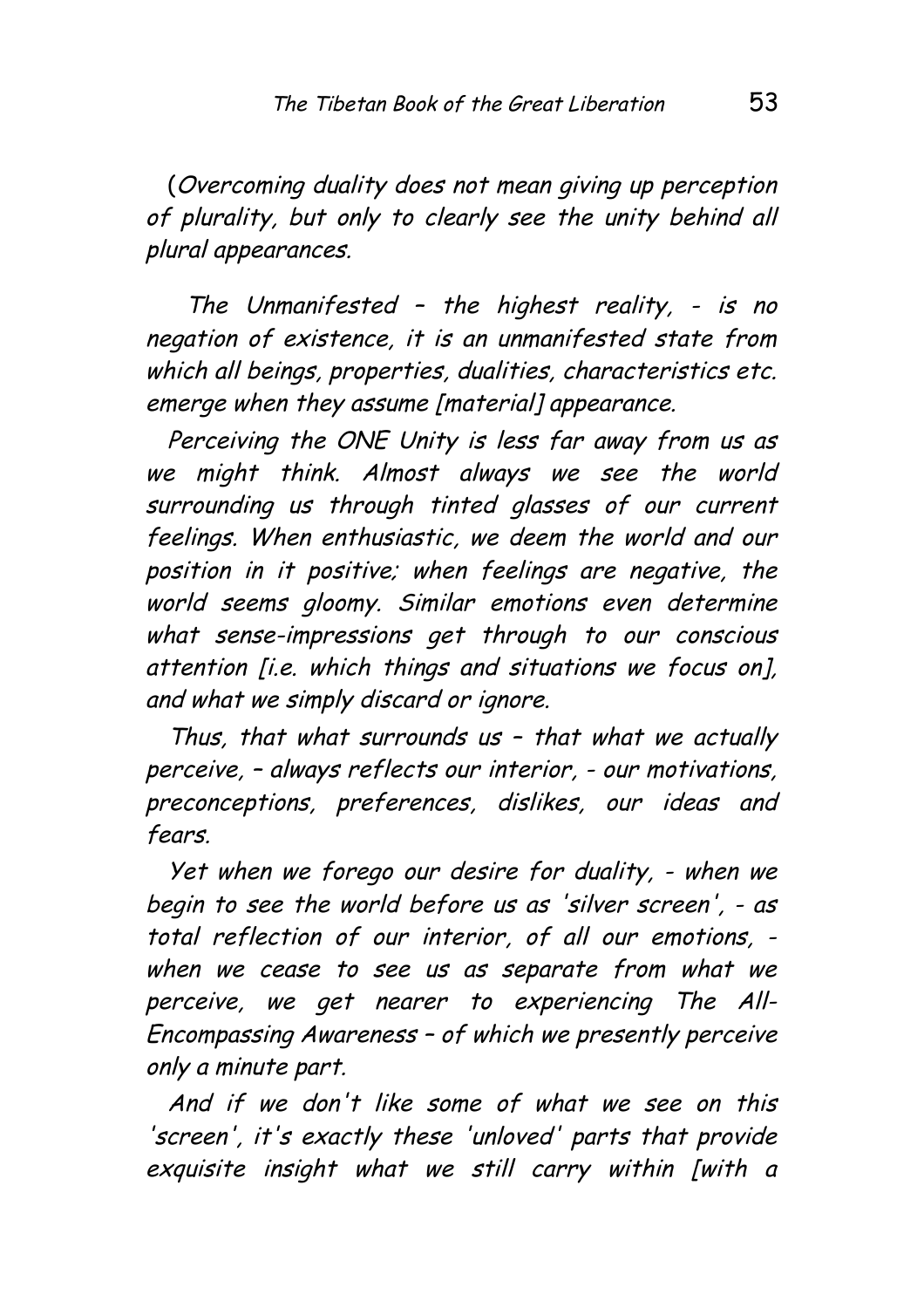negative emotional tinge], but do not want to see. Would it not exist within us, we would not focus on it, - would not [negatively] react to it, - would not let it reach our awareness, - would not perceive it in the first place.

It pays to acknowledge these 'unloved' parts of our reality as integral part of our life and to dissolve whatever negative feelings we associate with them. This considerably widens our scope, vision and range of life.)

#### **[ The Great Self-Liberation ]**

Seen from a worldly perspective - which everyone is free to accept or to reject - man aimlessly drifts through innumerable material forms and experiences.

Therefore – find what your life has as its purpose, realize (experience, learn) what you intend to confront during this life, - expand your perception to the True Nature of your Awareness, - free yourself from all (*material*) restrictions.

This is the core of The Great Self-Liberation. Once ultimate freedom is reached, enlightenment dawns.

#### **[ The Third Advice to the Seeker ]**

Be aware ! - Stay alert ! – Let this sublime, mighty knowledge reach you deep inside !

#### **[ The Nature of Awareness ]**

What is commonly called 'mind' or 'consciousness' we access through intuitive channels.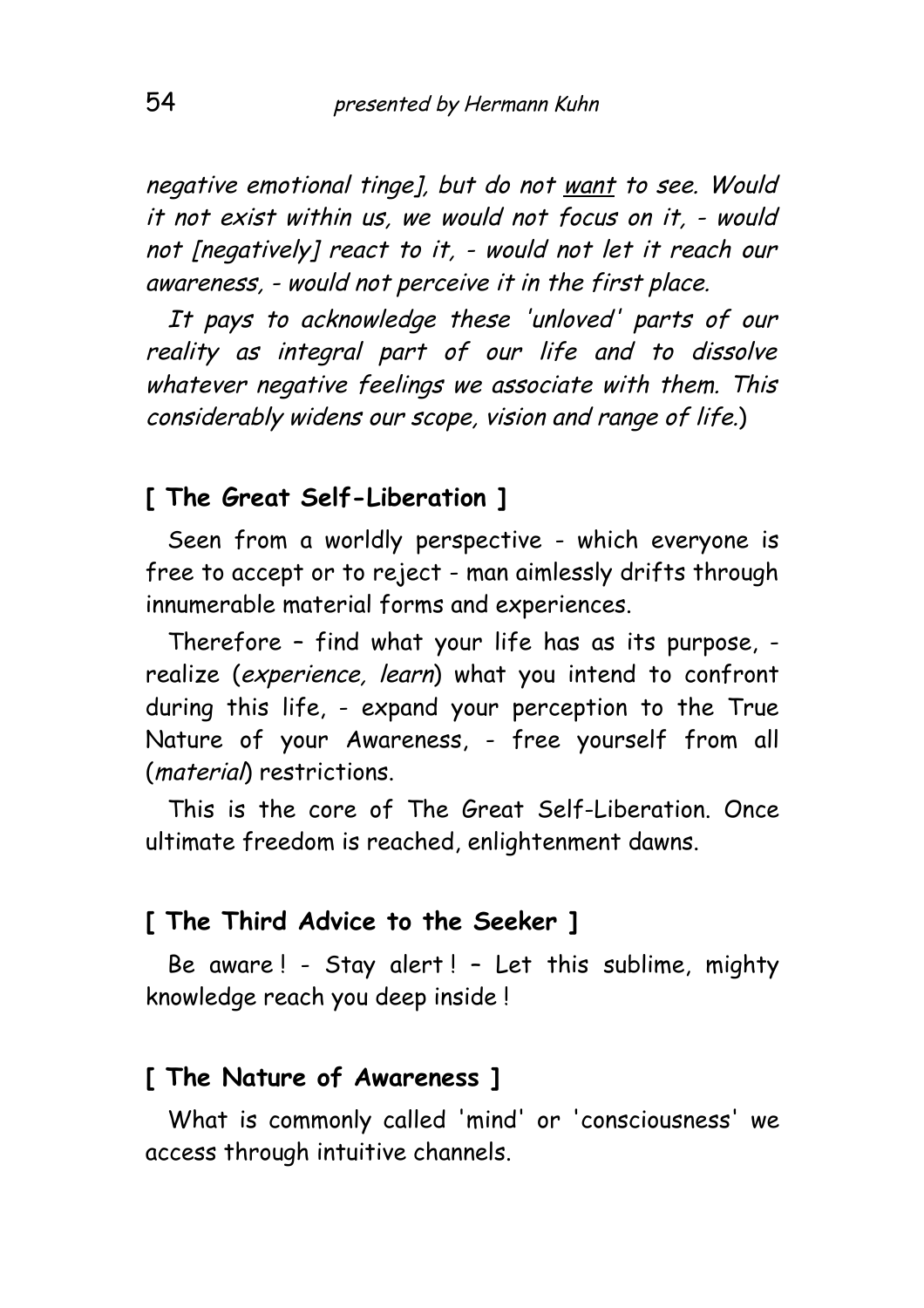The Great Awareness though - though it exists - cannot be found (*this way*) within the manifested regions.

Yet since it is the source of highest bliss, of happiness, of all enlightenment, as also of all burdens of the perishable world, it pays to know and value It, - as it pays to value *all* paths that lead to enlightenment.

#### **[ Names given to the Great Awareness ]**

Innumerable are the names given to the Great Awareness.

Some call it 'The Mental Self '.

Buddhists (of the Hinayana path) call it 'The True Essence of Doctrines'

Followers of yoga call it 'Wisdom' or 'Self'.

Those taking re-incarnation for non-existent, or thinking the lives of man are ruled by outside influences, call it 'The Ego', 'The I', or 'The Cumulative Experiences of Man'.

Some call it 'The Means of Attaining the Other Shore of Wisdom' or 'The Vessel to Liberation'.

Some call it 'The Buddha Essence'.

Some call it 'The Great Symbol'.

Some call it 'The Sole Seed'.

Some call it 'The Potentiality of Truth'.

Some call it 'The Foundation of All'.

And common usage assigns a multitude of further names to the Great Awareness.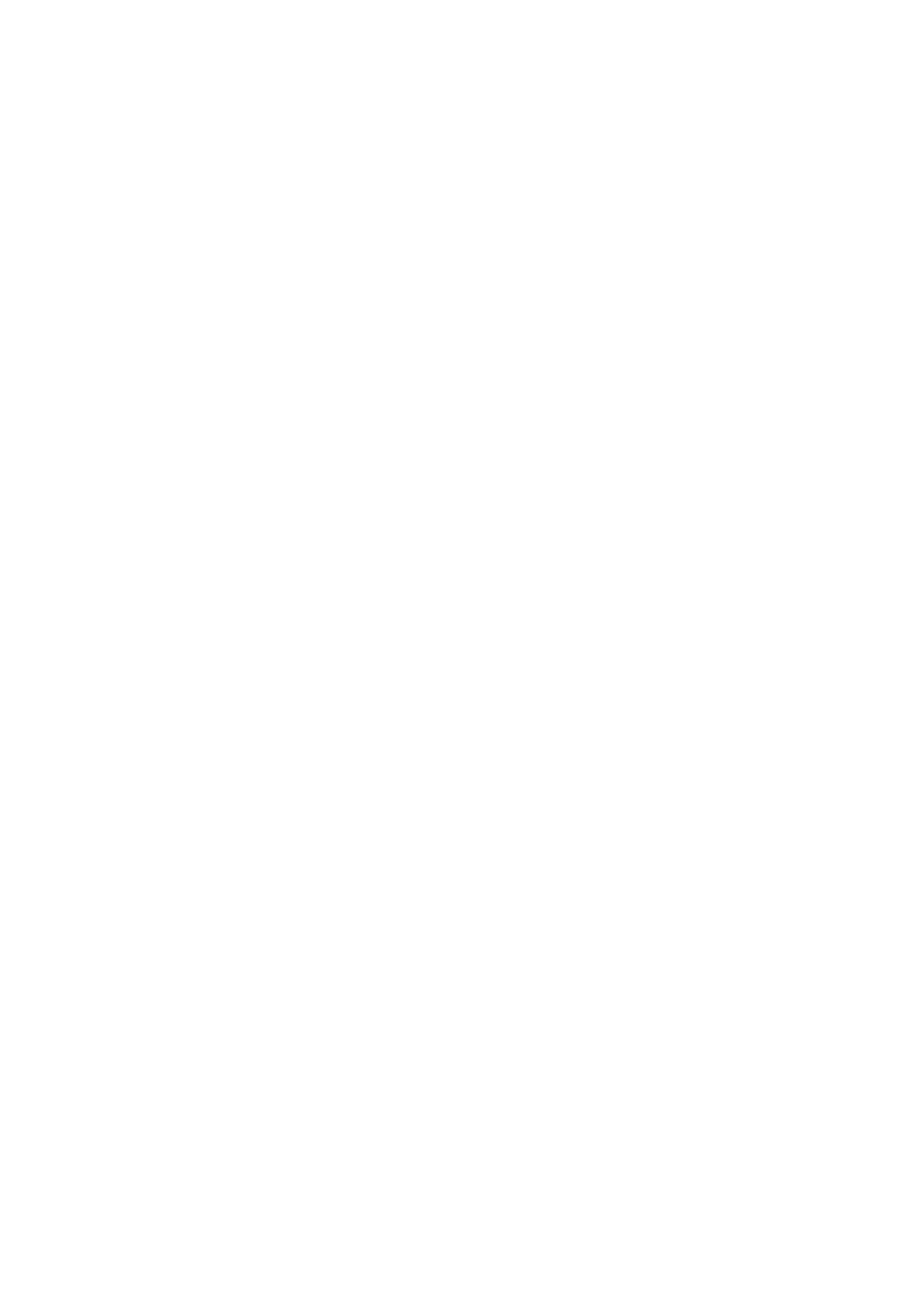# **Part II - REALIZATION**

#### **[ The Timelessness of the Great Awareness ]**

He, who becomes conscious of the Great Awareness, who realizes its functioning and who actively applies this insight to his life, - in him awakens all knowledge presently concealed, - and also knowledge of the future, deemed unborn and unconceived yet.

Experiencing the present is the natural state of our consciousness. Yet to purposely experience itself, consciousness constructs its very own time-frame around this present.

(The present is the only time in which we access reality. Our life is only what we NOW experience and feel. – Even when we think of 'the past' or plan 'the future', we do this only in the present.

All other times are 'mental' constructs that support us to experience our transitory appearance in this [material] manifested world.)

#### **[ Consciousness in Its True State ]**

Whoever genuinely searches for the core, for the true, original state of his consciousness, promptly discovers that it is easily grasped and easily understood, - even if our matter-oriented senses cannot perceive it.

The very core of consciousness is naked, immaculate, not made of anything, free of any pre-programmed content, without duality and colour, transparent, timeless,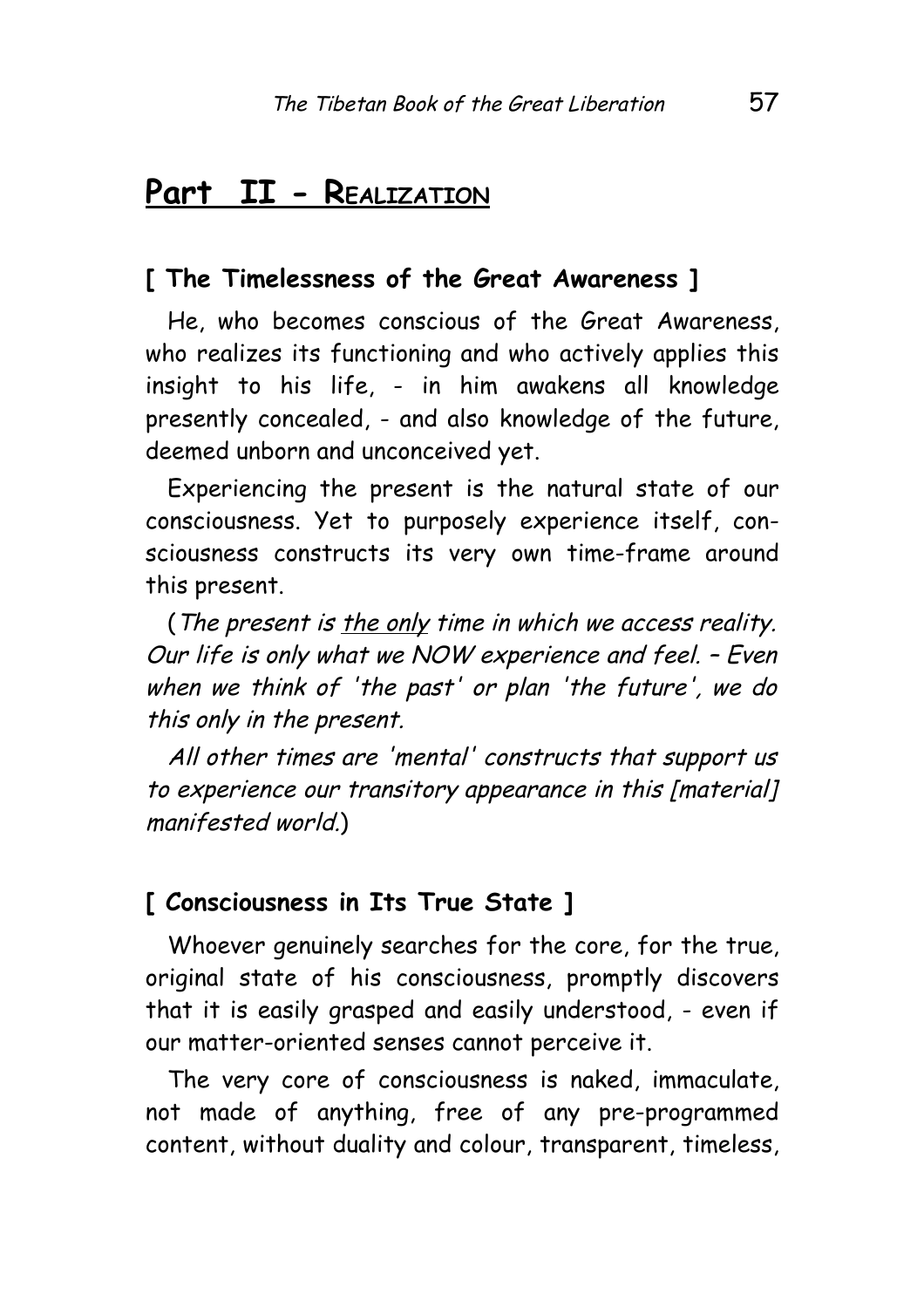unimpeded, untouched by differentiation, not recognizable as a separate thing, but only as the unity of all things, yet not composed of them.

Nor is our own (personal) awareness separate from other awarenesses, - from the awarenesses of others.

Whoever perceives the core of the ONE Awareness also realizes the immutable eternal presence of the manifested worlds residing in it.

The ONE Great Awareness – uncreated and unmanifested, unformed, self-radiant, encompassing every location and path this world contains, - which carries within the experiencing of its own wideness, - which shines forth for all living beings and can be perceived by everyone at any time, - being beyond all thoughts, - IS the primordial substance in which all aspects are united, in which all aspects are ONE.

Whoever truly understands and applies this knowledge, realizes all set forth above.

#### **[ Consciousness Is Non-Created ]**

Consciousness in its true, all-encompassing nature is non-created. What consciousness radiates and causes, radiates by itself. – Thus, whoever claims it was created, never really experienced the true nature of Consciousness.

Since nothing except Consciousness exists, there also exists no object outside of Consciousness upon which to meditate. - Thus, whoever meditates on such (irreal)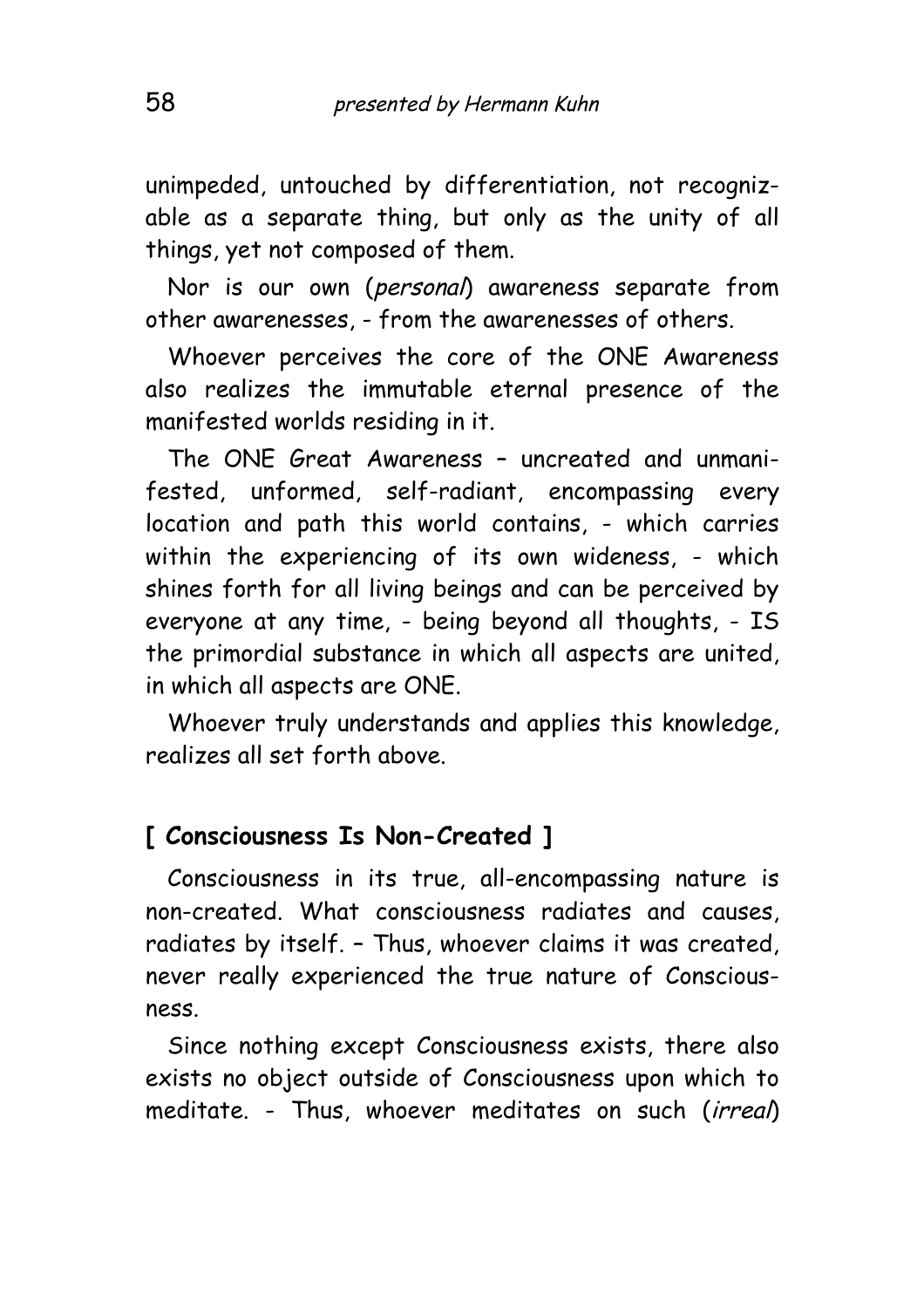objects, never meditatively experienced the true nature of Consciousness.

The ONE Awareness encompasses ALL that exists. Its true nature is eternal – without beginning, without end. – Thus, whoever claims that there's beginning or an end, never realized the majestic timelessness of his own Consciousness.

Someone who never truly searched for and found the core of his consciousness ...

- who never directly experienced that Consciousness exists beyond everything manifested and also encompasses all Unmanifested, …
- who never experienced Consciousness in its original, primordial nature, - never in its unmanifested, uncreated state beyond form …
- who never experienced how Consciousness carries all potentialities within itself, …

… what worth carries his claim that Consciousness was somehow created?

Consciousness IS, – born of itself, - without cause, without an objective set for its manifested and unmanifested existence, - without anything existing outside of it.

Consciousness in its true nature cannot be grasped by intellect alone.

Insight into its true nature cannot be acquired, cannot be obtained by any specific course of action, by studying, by learning a certain knowledge, by special blessings etc.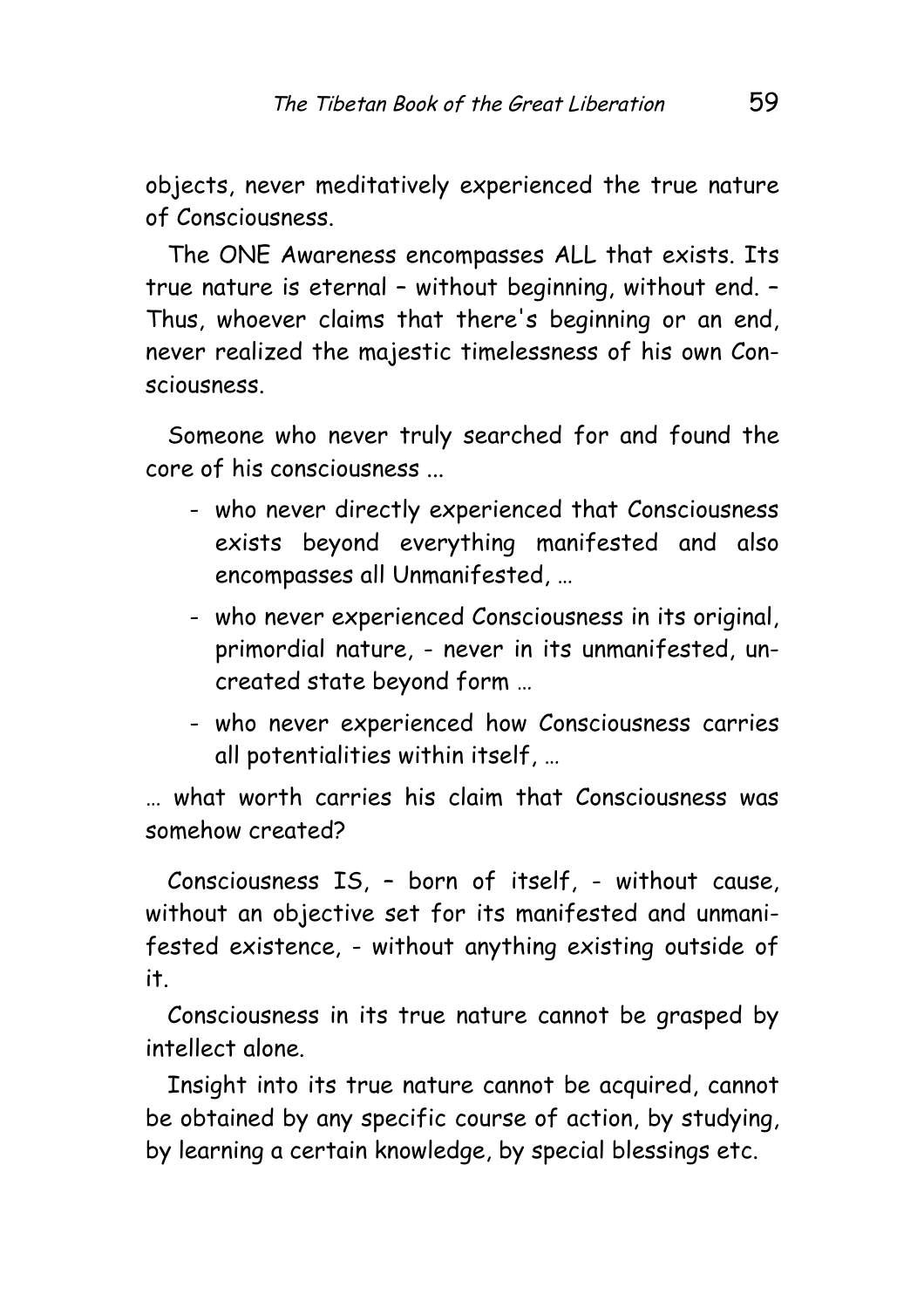Insight of this highest nature dawns once our time for this has come, - to then consequently unfold complete freedom and sovereignty within us.

#### **[ Look Deep Inside ]**

Like the essential nature of the All-encompassing Awareness which is free of all restriction and manifestation and not built on anything external, so also your awareness – your very own, personal awareness – is independent, free, limitless and vast as the sky.

Seek deep thine radiance in your awareness, - there you'll find how true this is.

Vast, limitless is Self-Born Wisdom. Without beginning, without end its brightness shines forever like the sun, everlasting like eternity, - everlasting in the eternal present.

Seek deep thine radiance in your awareness, - there you'll find how true this is.

Highest Wisdom is indestructible, beyond doubt, continuous like the ever-flowing current of a river.

Objects und conditions appearing in our life are a mere flux of instability like fluttering air at the horizon, - mere apparitions that have no power on their own to fascinate and fetter.

Appearances - all appearances - truly are mere concepts, mere notions, mere ideas, self-conceived by our mind like images, like the reflections of a mirror.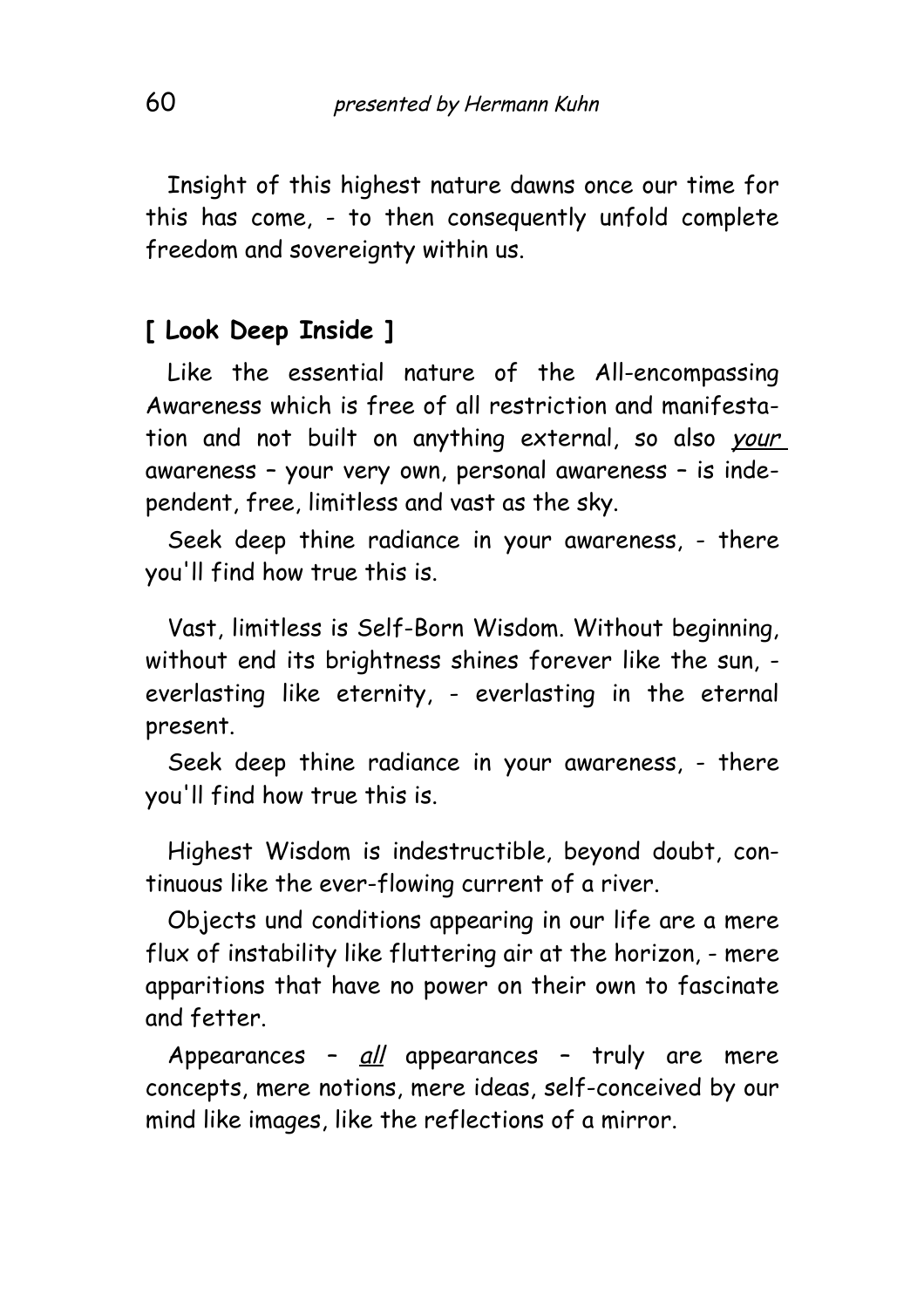Lacking real substance and fleeting like passing clouds, all external appearances verily fade away eventually back into their own respective places.

Seek deep thine radiance in your awareness, - there you'll find how true this is.

#### **[ Your Life's Deep Purpose ]**

Only in your very own awareness you'll discover the true motivation why you attained existence, - only here you find the purpose, the very basis of your being.

- Meditation that reveals such insight thus needs to happen in your mind, in your awareness, - no other place provides such access
- Here only in your awareness do you find truth that utterly convinces you, - only here you find true orientation who you really are, where you are and where it pays to go from here
- No other alternative place exists where liberation can be reached.

Thus teach and practice nothing that leads elsewhere.

Seek ever anew thine own radiance deep within your own awareness.

When you look outwards, into the void, into the emptiness of space, there's no place where consciousness does shine.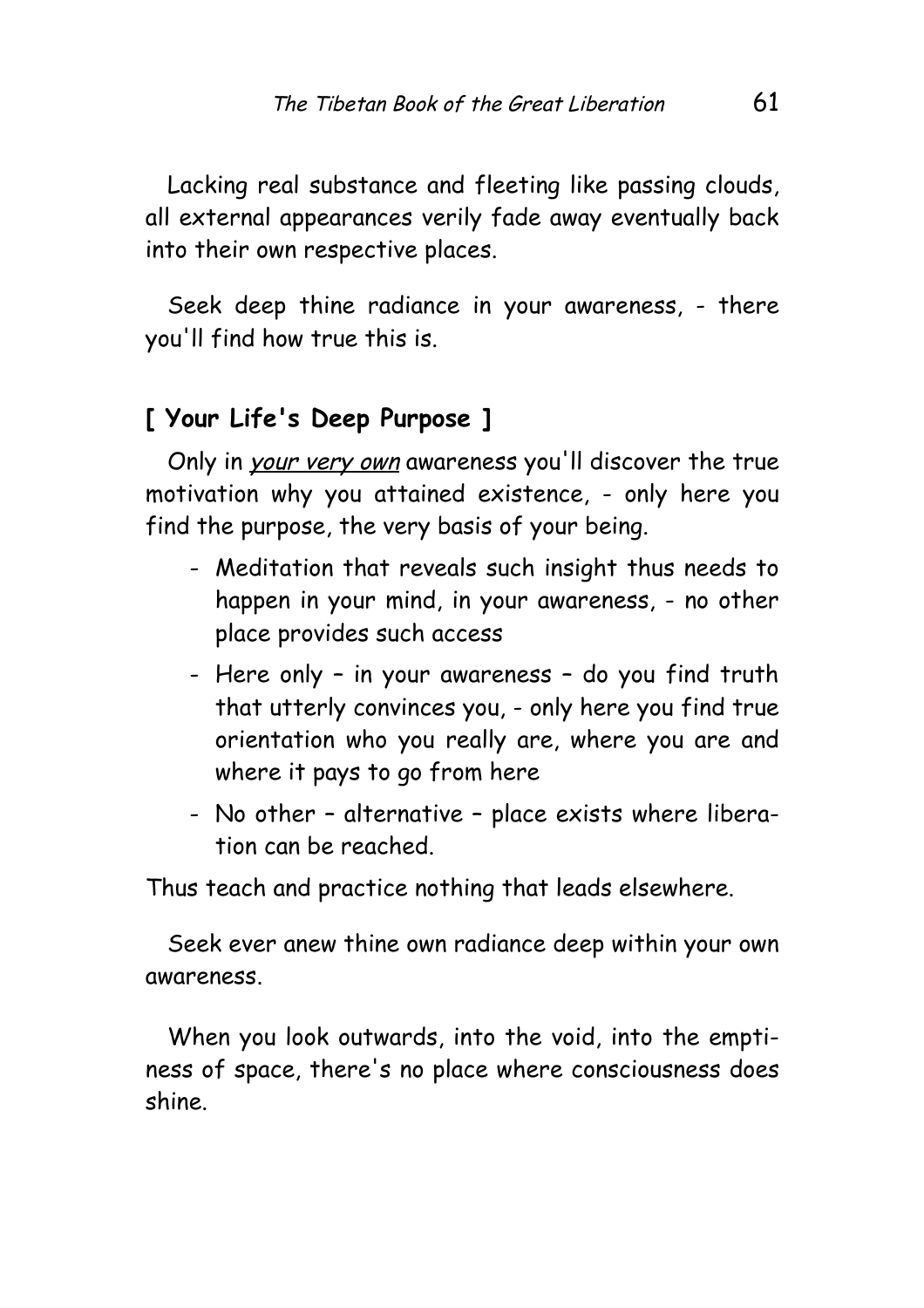And also when looking inwards, - into your mind trapped in material existence - to here locate this shine, you find nothing there that radiates, that glows or glistens.

Awareness – The Great Awareness – is transparent, with no tangible qualities.

Its nature is the clear light of wideness, is the infinity of purpose of existence. The nature of Awareness equals the cloudless sky where nothing can be seen, that itself cannot be seen, yet which contains everything. Awareness – your awareness – cannot be grasped, not be described in categories of limited life.

Awareness is not plurality, is not duality.

Awareness is all-encompassing, all-penetrating, being aware of everything.

Great, truly, is the difference between knowing and not knowing how precious this knowledge really is.

#### **[ The Wondrousness of This Wisdom ]**

This Clear Light, eternally unborn, originating in itself, is a parentless child of Wisdom.

Wondrous is this

Being non-created, it manifests Natural Wisdom.

Not having known birth, it knows not death.

Though it is Total Reality, there's no perceiver of it. Wondrous is this.

Though it acts within the world of appearances, evil doesn't defile it.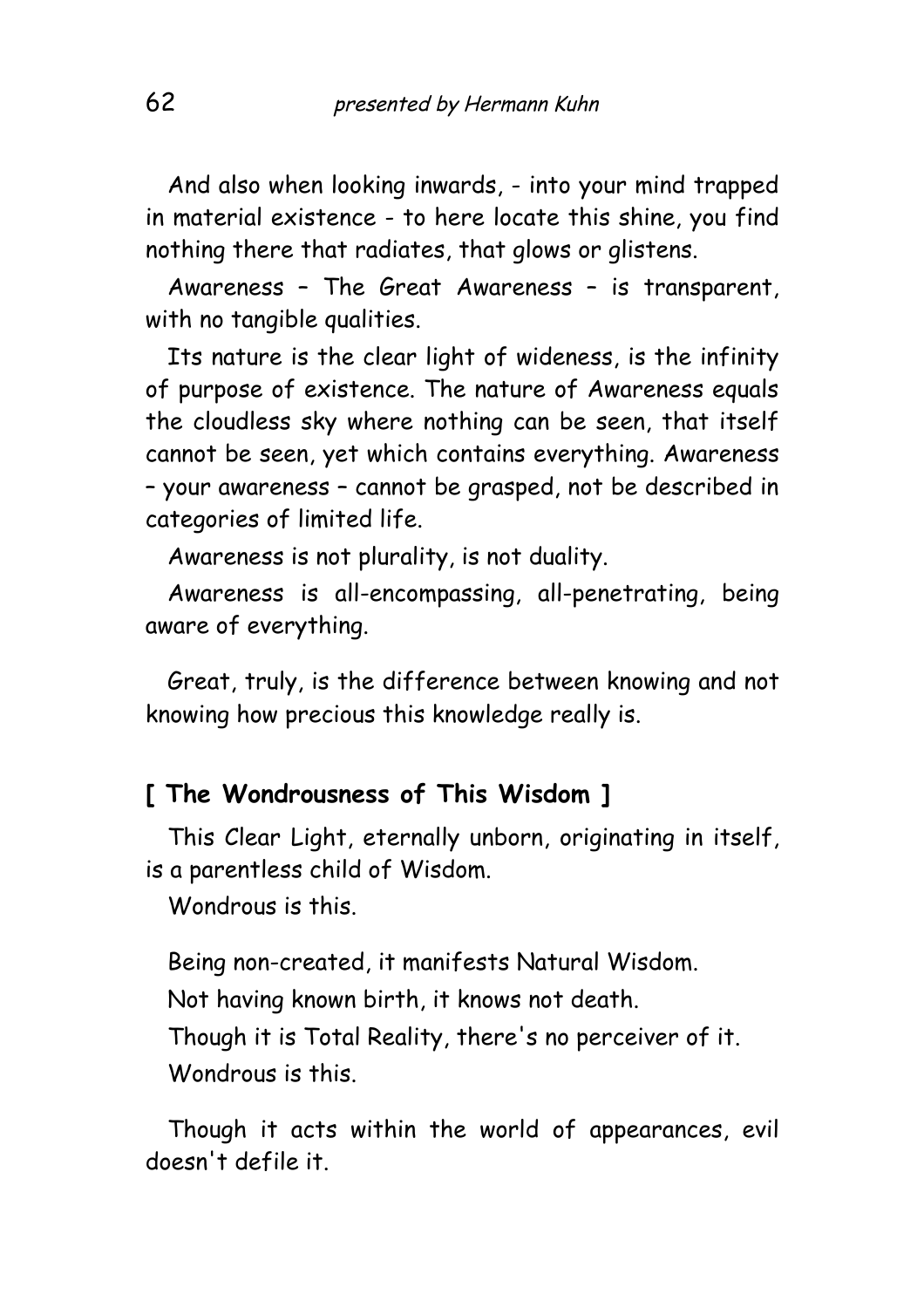Though it perceives the import of teachings leading to enlightenment, it stays unallied to good.

Although owned by all beings, it is not recognized.

Thus those who do not know this path and its significance seek other gains. And though the Clear Light of Reality shines inside their own mind, the multitude hunts for it elsewhere.

Wondrous is all this.

# **[ The Fourfold Great Path ]**

Treasure this wisdom, - it opens access to the invisible, brilliant Awareness residing deep within you.

- This is the most excellent of teachings.
- This is the most excellent of meditations, devoid of mental concentration, all-embracing, free of every imperfection, complete.
- This is the most comprehensive of practices, it makes aware of the unmanifested, uncreated state within.
- This is the most excellent of results, it awakens the incredible, the unimaginable in the most natural way.

These four components – clear, flawless wisdom, meditation that's all-embracing, practice that never errs, and The Incredible as outcome – are called the Fourfold Great Path.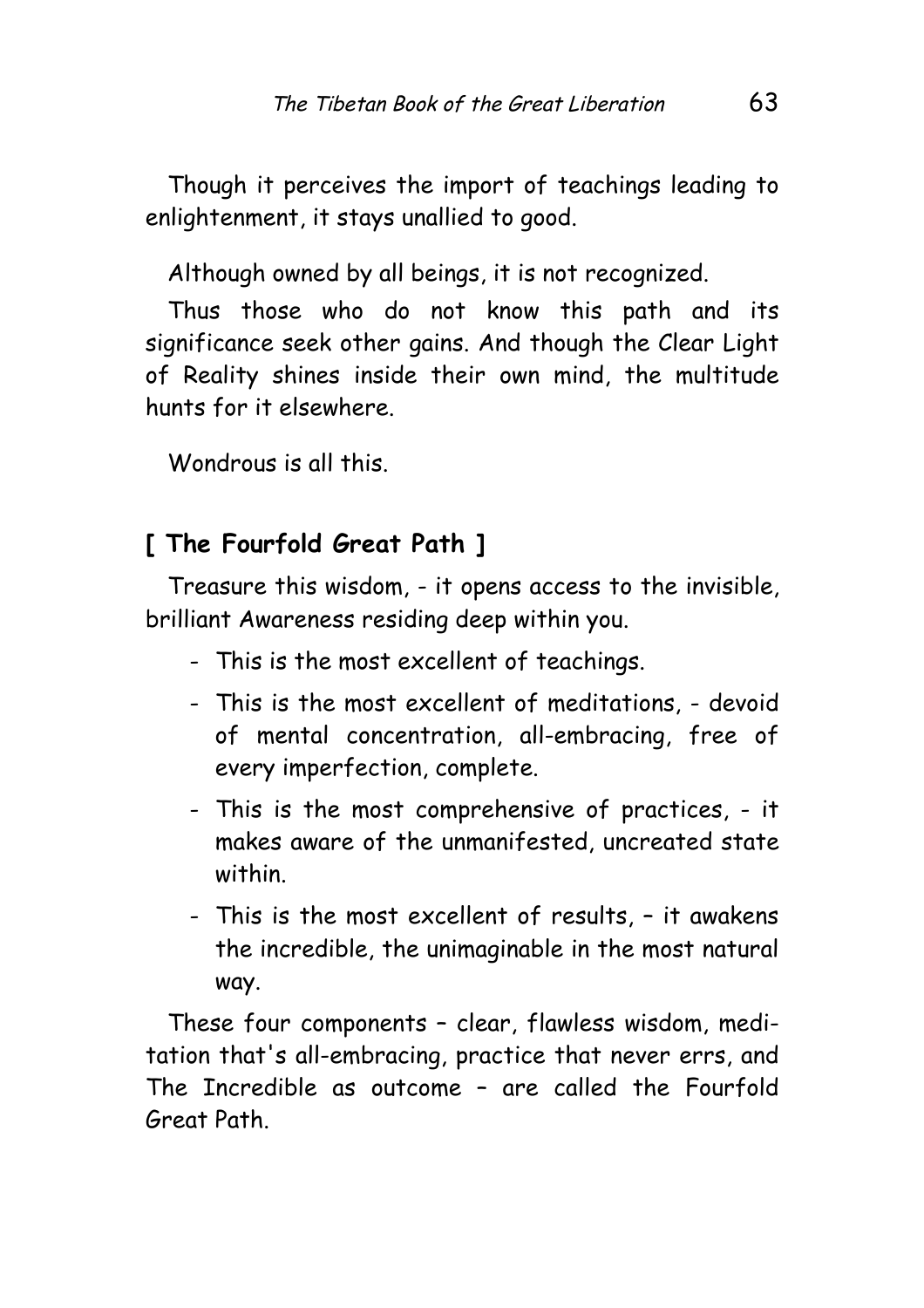#### **[ The Great Light ]**

This Fourfold Great Path awakens The Immutable Continuous Light of Clear Wisdom within -

- which unfurls before us all-penetrating vision of the three times.

(The three times - present, past and future – encompass the entirety of our material existence. The clarity that now opens satisfies each and every open question and completes any remaining unfulfilled material desire.)

Thus each of these four – highest wisdom, all-encompassing meditation, activity focused on enlightenment, and experiencing The Great, The Fantastic – are also called 'The Great Light'.

#### **[ The Three Times ]**

How do the three times – our material existence – appear to us once we experience the Great Awareness?

Past and future we cease to engage in once we perceive the Exalted Awareness; we intentionally abstain from recalling 'past' events.

(This does not mean that these events cease to exist. We simply condense what we experienced in the three times - in the material world - into one holistic insight, similarly as we also do not recall each single move of our childhood that trained us to effectively steer our body as an adult. We condensed these particular experiences of our youth into one holistic skill we now – as a grown up proficiently access at any time we want.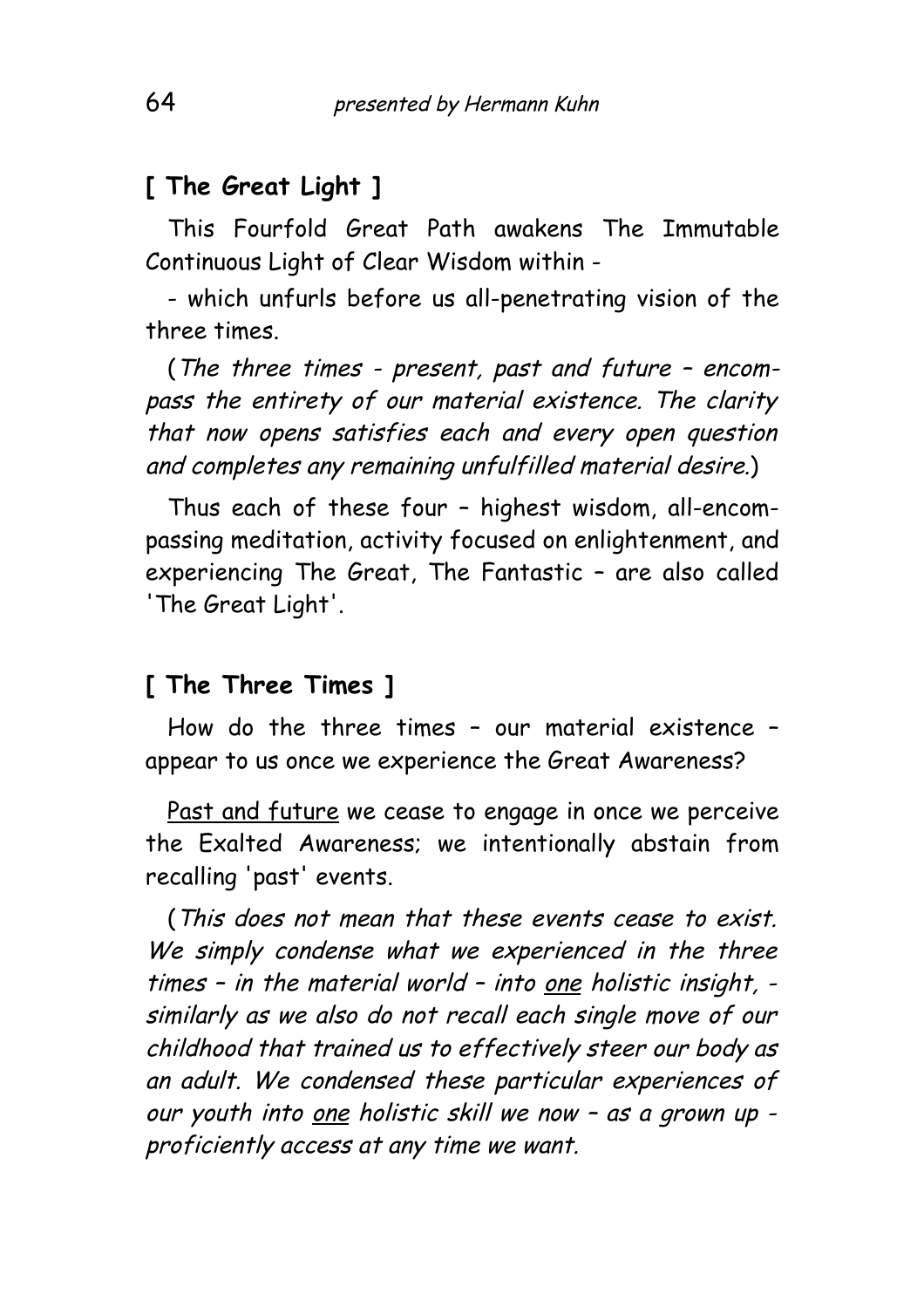A similar process of our consciousness condenses what we experienced during material existence into one holistic insight that enriches our perception in the Exalted Awareness.)

The future - (which – in reality - is a mere mixture of desires, fears and anticipation we project onto a virtual place we call 'future', but which has no real existence beyond these moody emotions) - is not welcomed and thus we intentionally sever it completely from our present.

The present – (as we confront it during material existence) – cannot be fixed, cannot be held on to, and thus stays in a state of vagueness, of voidness.

(Present, past and future – as universally valid they might appear to us as long as we experience material existence, - for the Great, Exalted Awareness they merely are facades, are mere appearances laying like a veil before our vision, having no more reality than dreams or illusions.)

#### **[ The Path to Enlightenment ]**

#### **[ Connecting Our Current State of Existence to the Exalted Awareness ]**

There being no thing on which to meditate, no meditation is there whatsoever.

There being no thing to go astray, no going astray is there, - if we are guided by our archaic imprint of the Exalted Awareness.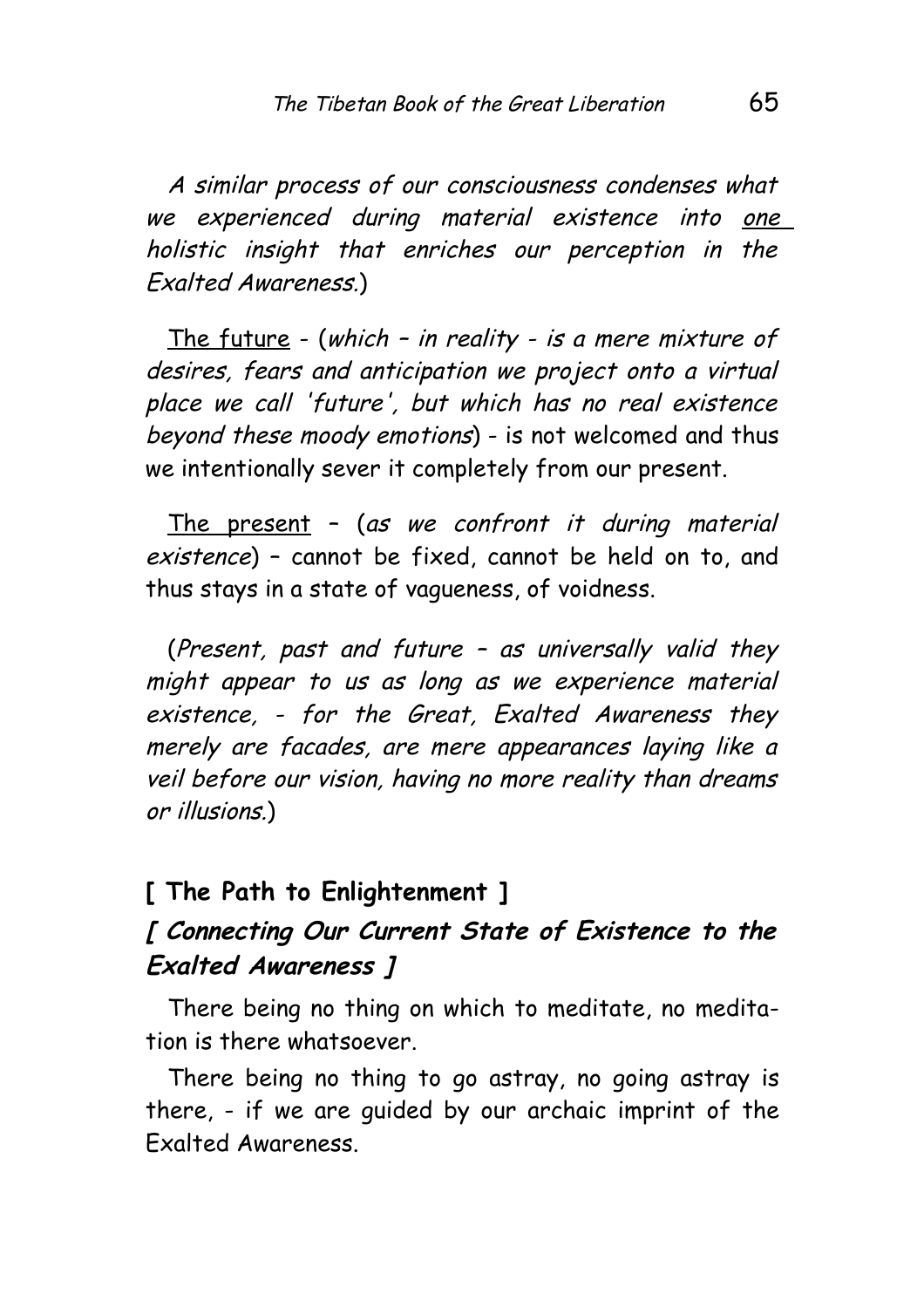Without meditating, without going astray, focus attention on that brilliant True State within, - on recognizing and treasuring your own Great Self, - on perceiving the all-embracing, complete knowledge you possess, - on enlightenment born of its own power; - focus on Truth radiant in brilliant light inside of you. That resplendent brightness, that sovereignty and power you there see IS that enlightened, perfect being you really ARE.

In this realm of wisdom, transcendent of all meditation, naturally illuminative, where there's no going astray, where we perceive the emptiness of all concepts and doctrines, - there we recognize that liberating our Self and realizing the Great Origin's true broadness is an essential part of our being's purpose.

Without realizing this, the goal of this path is unattainable.

But simultaneously with this realization we also gain perfect enlightenment.

The wisdom taught herein is immeasurable, encompassing all knowledge in all infinity and depth, - still it is contemplated, mulled over and categorized in many ways. Yet for the Great Awareness no two such things as contemplator and contemplation do exist.

Once this is understood in all its depth, the seeker of this knowledge - on perceiving the Exalted Awareness fuses completely with this teaching, though the seeker himself when sought cannot be found.

Thereupon is attained the goal of all seeking, and also the end of the search itself.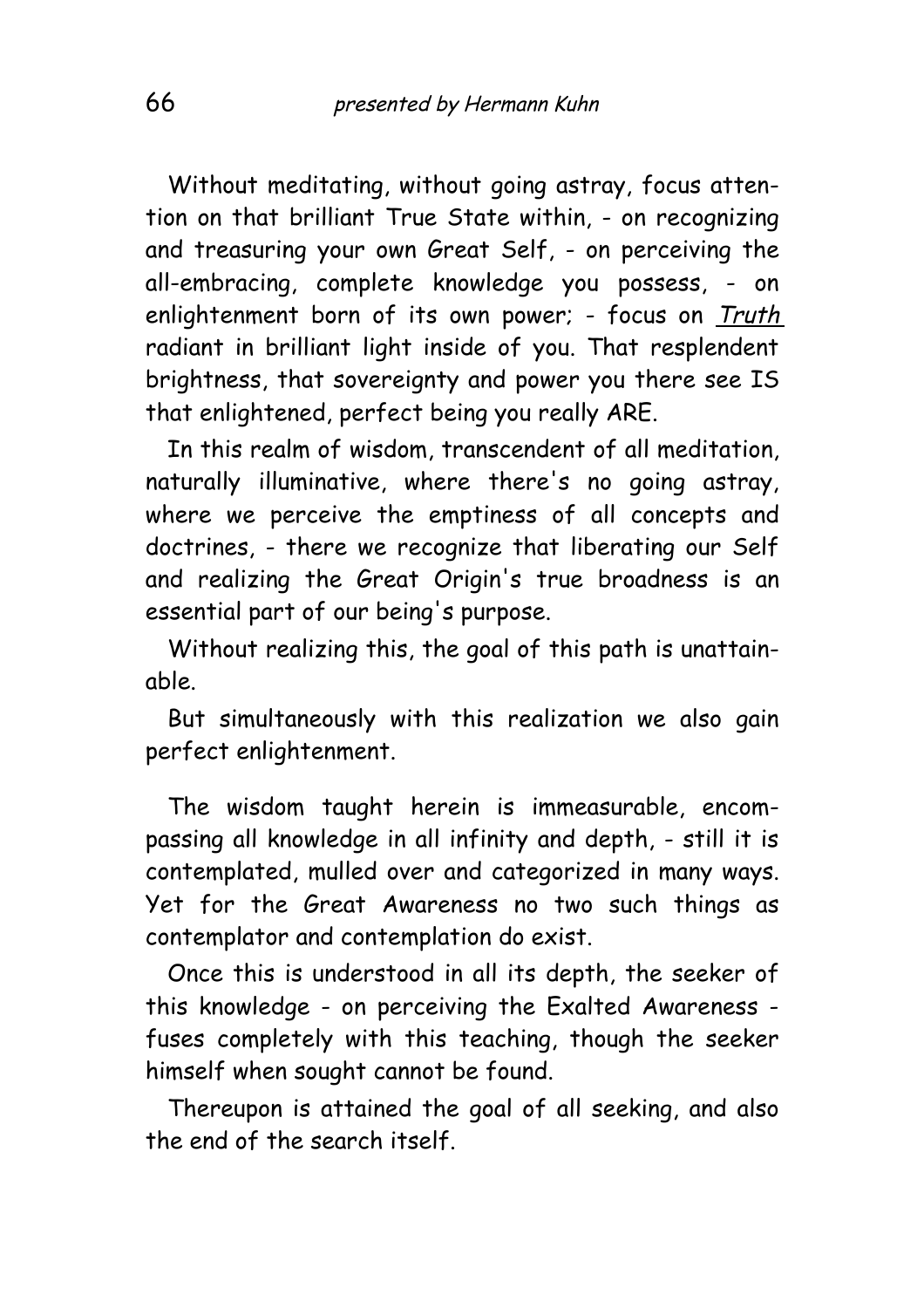Then, nothing more is there to be sought; nor is there need to seek anything.

This beginningless, vacuous, unconfused Clear Wisdom of cognizing one's own Self is the essence – is the core of total freedom from the restrictions of material existence.

Though there are no two separate things as knowing and not knowing, there do exist innumerable profound types of meditation, - whose end is the supreme triumph of knowing the Great Awareness – the majesty of one's own mind.

Though no two separate things as the object of meditation and the meditator exist, - yet if the meditator of meditation is sought and not found, thereupon the goal of meditation is reached and also the end of meditation itself.

And even if meditator and the object of his meditation are no two separate things, we nevertheless should not forego meditation (and thus fall under the sway of veiling ignorance); - for when we meditatively experience the Great Awareness's quiescence unmodified in our mind, the clarity of non-created Wisdom instantly shines forth as the result.

And even if there are innumerable profound practices, they all do not exist for Awareness in its True State, because there are no two separate things as existence and non-existence.

There being no two separate things as practice and practitioner, - yet if the practitioner of practice is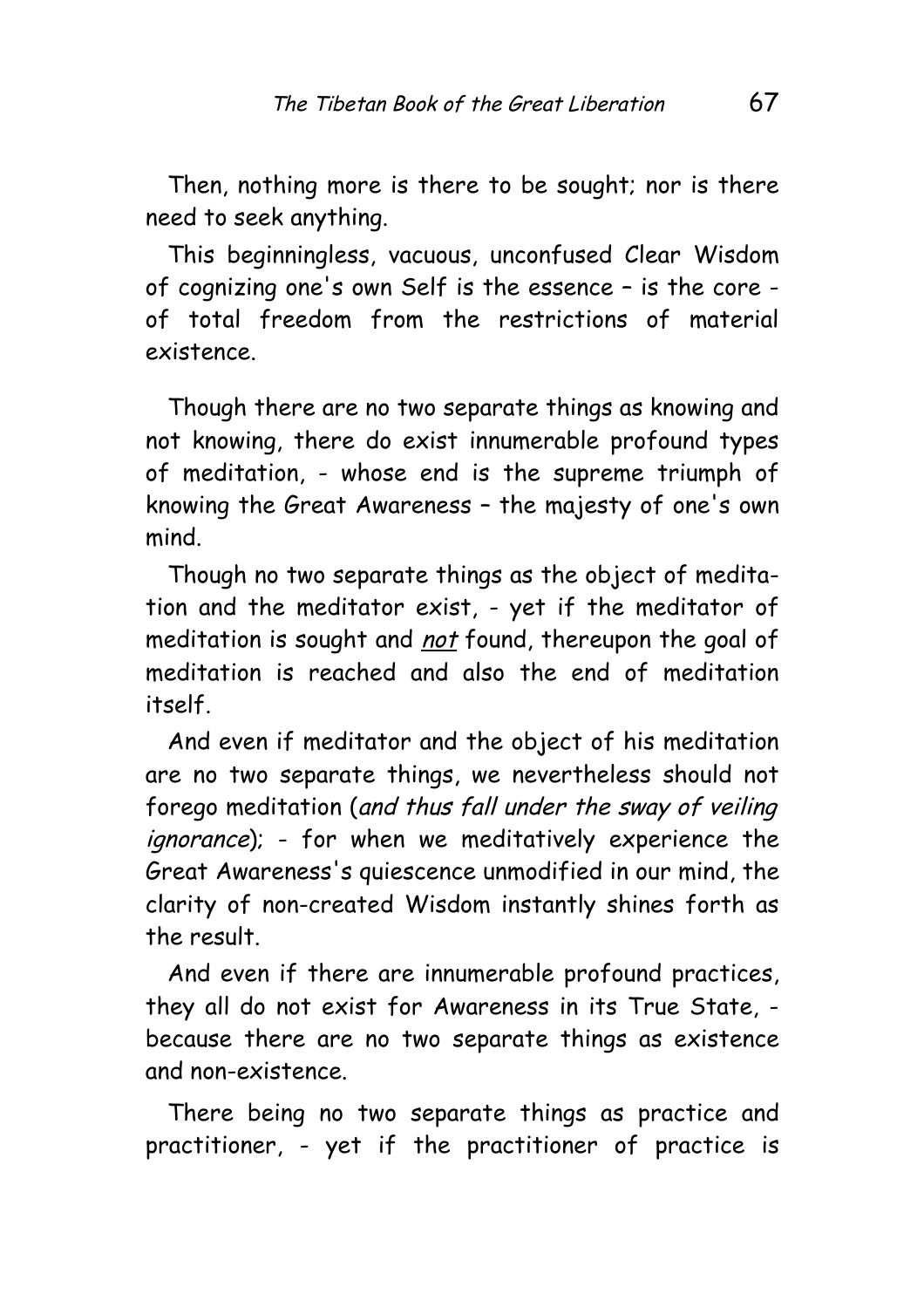sought and not found, thereupon the goal of all practice is reached and also the end of practice itself.

There being nothing since eternity that needs to be practiced, thus there's no need to practice anything that leads astray.

Perception of the non-created, self-radiant Wisdom actionless, immaculate, beyond acceptance or rejection, is itself the perfect practice.

And even though no two separate things as pure and impure exist, an immense variety of fruits of association with the Exalted Awareness can be experienced; - yet those whose mind is founded in Awareness in its True State, perceive these fruits as mere expressions of the world of appearances in their unmanifested, potential condition.

And even if no two separate things as action and the performer of action exist, - yet if one seeks the performer of action and no performer is found anywhere, thereupon the goal of all attempts to obtain fruit is reached, and also the final consummation of these fruits itself.

No other method to obtain this special fruit exists, only the one depicted here, - thus don't allow that the dualities of trusting and distrusting, of accepting and rejecting this knowledge distract you from this path.

Realizing the self-radiant, self-born Wisdom, - insight that this Wisdom expresses in the manifestation of the material worlds, - and that this all springs forth from the Exalted Awareness which cognizes itself in this process, -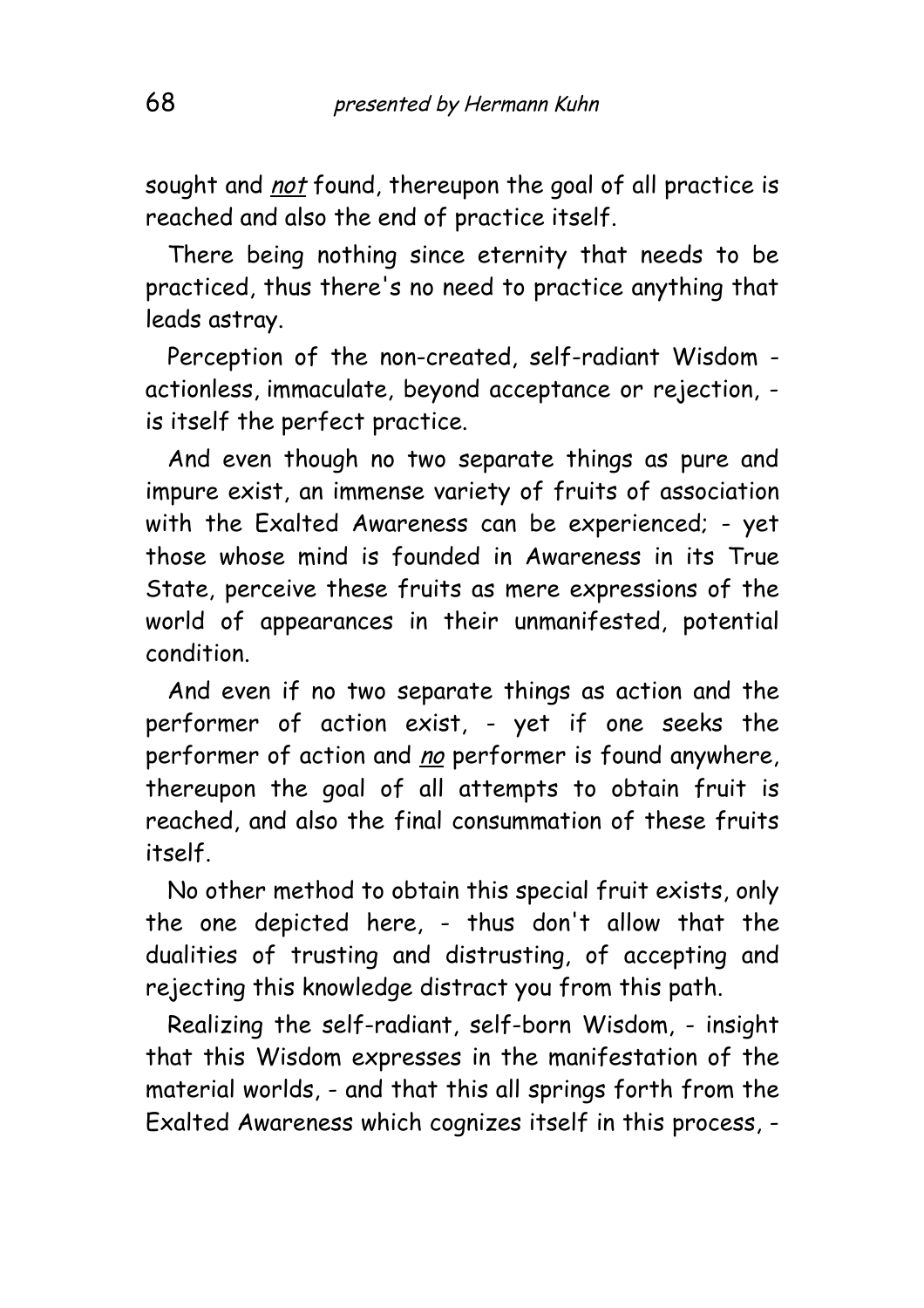is the very fruit of attaining ultimate liberation, - is final, perfect enlightenment.

#### **[ Freedom From Eternally Transitory Aims ]**

This Wisdom releases from striving for aims we never can reach.

(Transitory aims are unattainable, even if tradition or society defines their pursuit as desirable. Freedom from such fruitless endeavour releases time and energy for something more effective.)

- This knowledge brings freedom from 'The Middle Path' (which – according to Buddhism - fosters spiritual growth without requiring austere activities like renunciation, asceticism, penance etc.

Yet the more one tries to engage in 'The Middle Path', the more elusive it becomes. Even Buddhists state that no one – except Buddha – ever reached enlightenment [awakening] by way of this path.)

Perceiving the Great Awareness requires no austere behaviour, but IS the awakening.

- This knowledge liberates from the need to acquire 'Wisdom'.

The 'wisdom' the world of appearances strives for brings no enlightenment since this is not its goal. 'Wisdom' only produces contrast to those who are 'less wise'. – The depth and broadness of the Great Awareness on the other hand is continuous,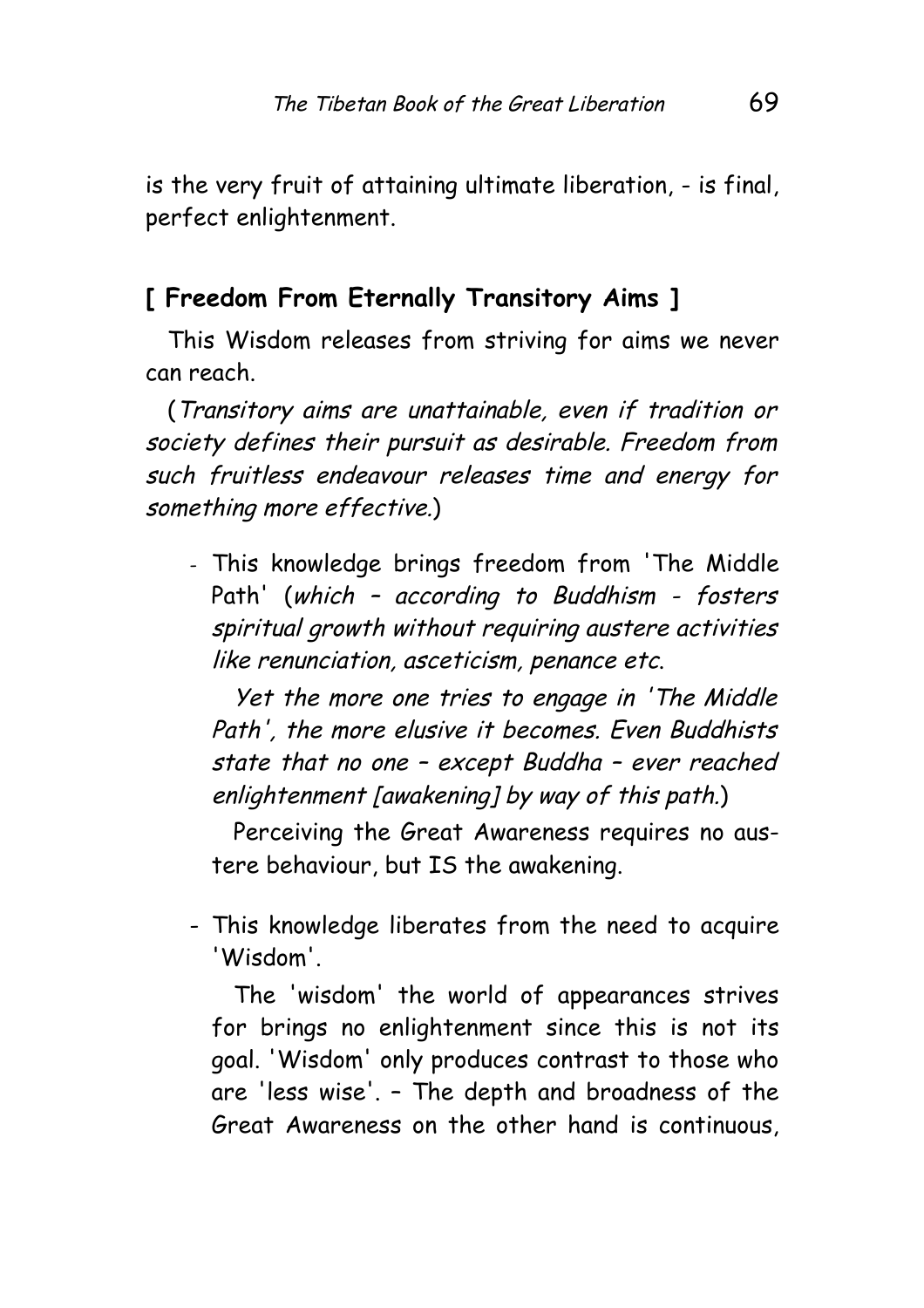ever-present in our life, - and unfolds without us needing to acquire 'wisdom' first.

- This knowledge liberates from the need to contemplate the five basic elements of the cosmos ('The Essence of the Buddhas'). – The Great Awareness encapsulates this essence in its unlimited width. Once we perceive This, whatever basics there are in the cosmos inevitably open up to our consciousness.
- This knowledge liberates from any search 'How to Reach The Other Shore Beyond Bodily Existence'.

Whatever effort is spent to find knowledge of our existence beyond our bodily form never achieves the longed for clarity about this special crossing.

Perceiving The Exalted Awareness dissolves all fear of dying (all fear of the transition to an altered type of experience). Would the power of this knowledge be known to all beings, much fear and insecurity would lift from the material world.

- Similarly no special action (renunciation, asceticism, spiritual techniques, religious or magic rites, prayers, blessings, cleansings, or strictly obeying a guru's instructions etc.) can 'Free Our Awareness'.

Those having reached enlightenment experience that Awareness IS without beginning or end, - thus what particular action could possibly lead there?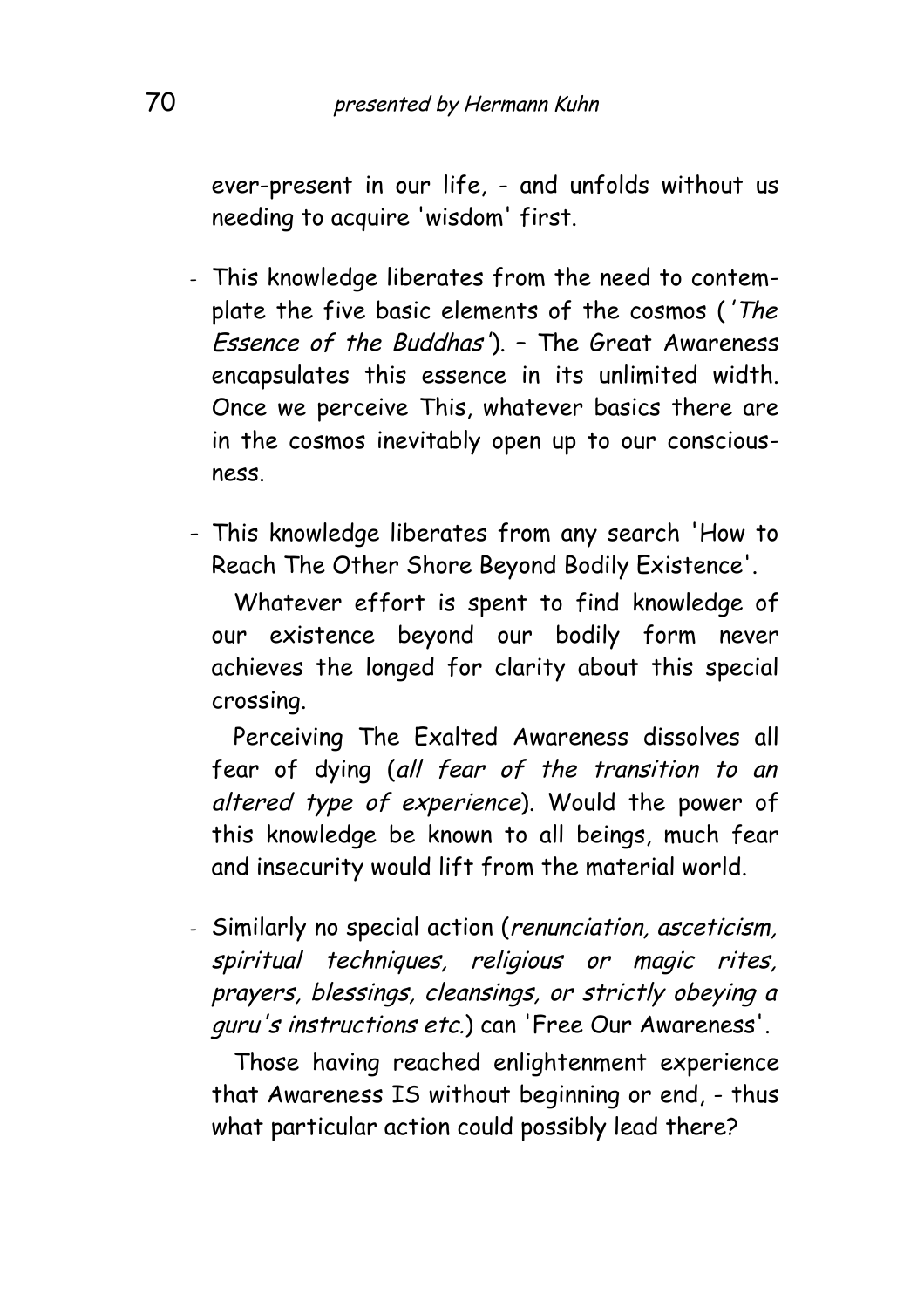- This knowledge liberates from searching 'The Foundation Of Everything'.

Since the Great Awareness continuously expands dynamically, there simply is no (static) 'Foundation Of Everything'.

- 'Common Sense' only occurs within the framework of material existence. Striving for such rationality will keep a person locked within these bounds.

Yet regardless what elegant and splendid names be given to fleeting aims, - what other Wisdom than that of the Great Awareness do we really long for deep inside?

To desire more than this Wisdom is to be like one who seeks an elephant by following its footprints, when the elephant itself has long been found.

#### **[ Connecting to the Great Reality ]**

And even if we seek throughout all the material worlds, - the Exalted, Pure Awareness cannot be found except in our mind.

Who does not know this and seeks the Self outside his mind won't find it there.

Who thus seeks to know himself is like a fool giving a performance in midst a crowd, forgets who he really is and then seeks everywhere to find himself.

This simile also applies to erring in other ways.

Release from the constriction of material existence stays unattainable as long as the true natural state of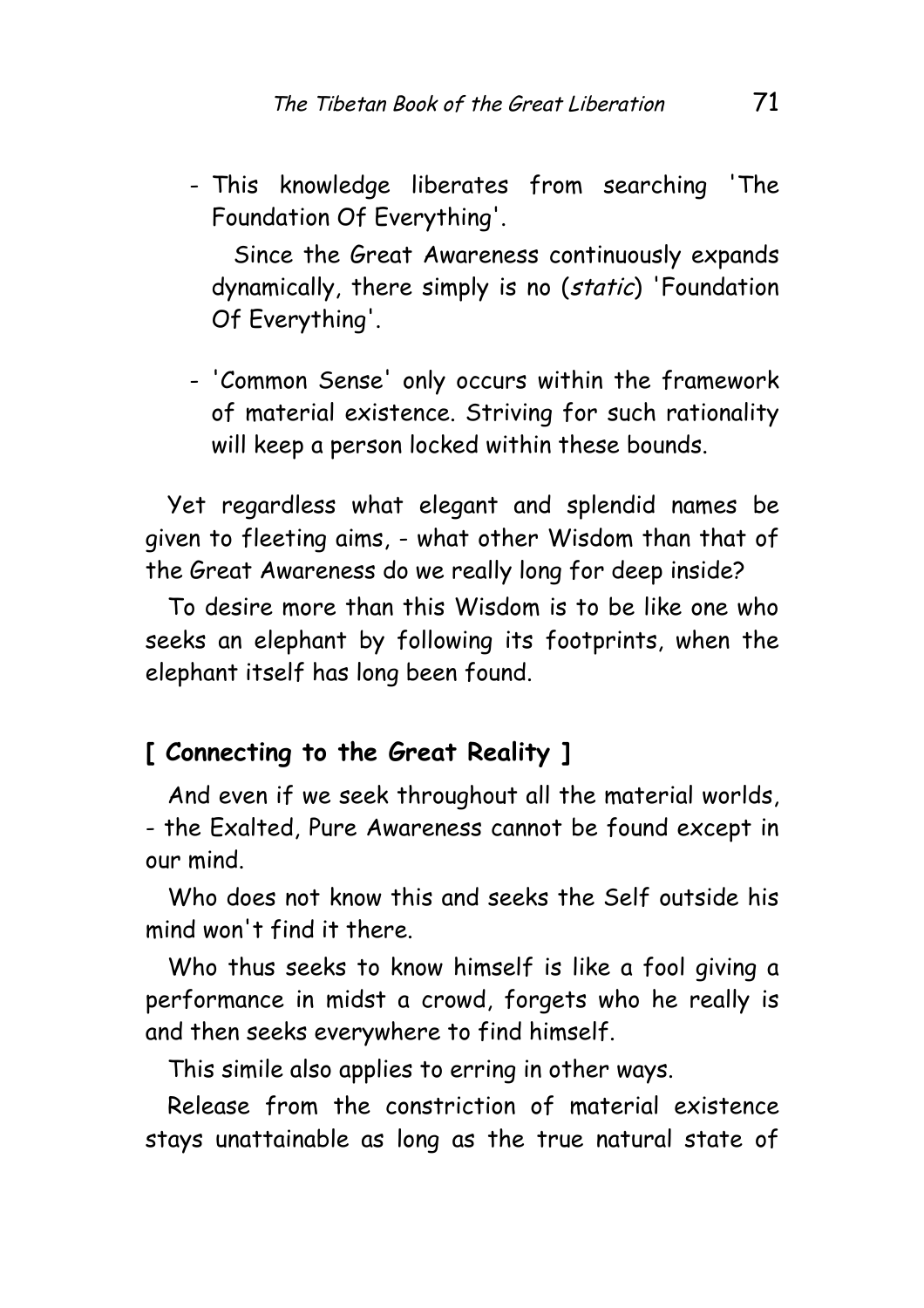substances and the Clear Light of Awareness is unknown or not perceived.

As long as we don't see the Great, Exalted Awareness in our mind, we have no access to enlightenment.

Enlightenment and its Wisdom seem utterly separate from the unreal, daydreaming illusion of material existence, - yet in reality they cannot truly be differentiated.

It is an error to conceive them otherwise than as ONE.

Erring and non-erring are, intrinsically, also a unity.

When we stop seeing consciousness as duality and permit our mind to (*again*) expand to the true broadness of its primordial all-comprehensive state, we attain liberation.

(While inhabiting <sup>a</sup> body we are deeply inclined to relate to the world outside of our mind and body as fundamentally different from our consciousness. This approach – called duality in this text – blocks the true nature and the immense abilities of our awareness. Once we stop forcing this restricting attitude on our consciousness, - once we give it [us] all freedom to experience its [our] original exalted status, our 'small' awareness automatically and naturally expands until it experiences its own fantastic nature and width. Experiencing this expansion is incredibly beautiful.

We reach this state by intentionally giving up blockages – i.e. by dissolving erroneous prejudices, flawed ideas, restrictive doctrines etc. - that lock our awareness into their current narrow limits.)

If we (erroneously) envision our awareness as separate from the external world (as a duality), this is not brought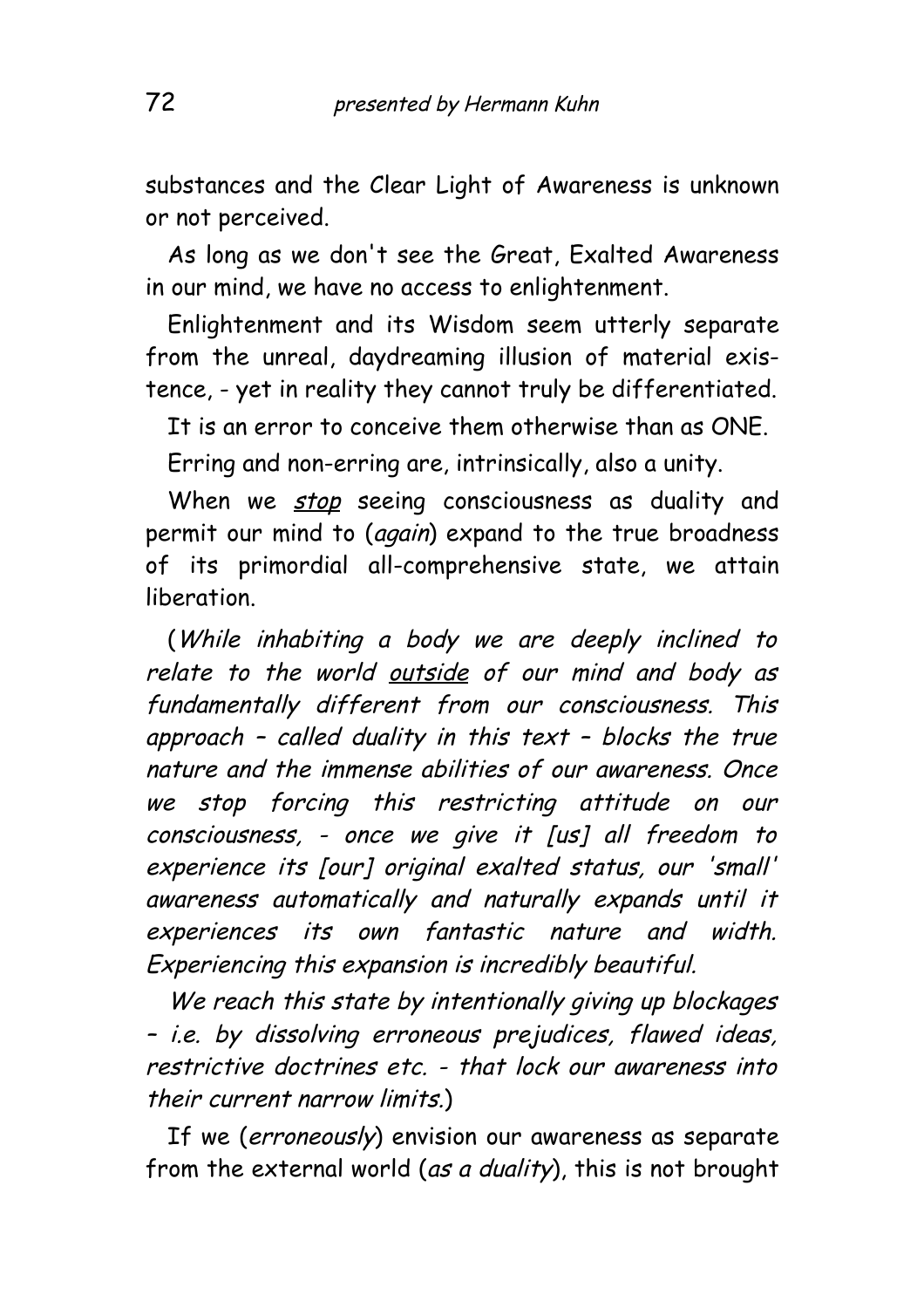about by ignorance, but by us never having sought to really experience our Great Self.

Seek within thine own self-illuminating, self-originating Exalted Awareness – firstly - from where all such flawed concepts rise, - secondly - which (small) region of your being they really affect, and – lastly - whither they vanish.

This process of realization is similar to that of a crow which, although already in possession of a pond, flies off elsewhere to quench its thirst, and finding no other drinking-place returns to the original (*known*) pond.

Similarly the radiance the ONE Awareness emanates, by emanating from our own consciousness, emancipates our awareness.

The ONE Awareness, omniscient, all-comprehensive, immaculate, eternal, unobscured as the empty sky, shining clearly, imperishable in self-originated Wisdom - is Itself the Only Great Reality.

The entirety of the visible universe also is (*merely*) an expression (just one of many signs) of the ONE Awareness.

By knowing the ONE All-Encompassing Awareness in our mind, we know it to be free of every limitation as the clear sky.

Equating the cloudless sky with the Great Reality is meant merely as an analogy.

It links the unreality of visible things to the sky's apparent emptiness, - yet experiencing the Great Awareness does not depend on whether or not we understand this special simile.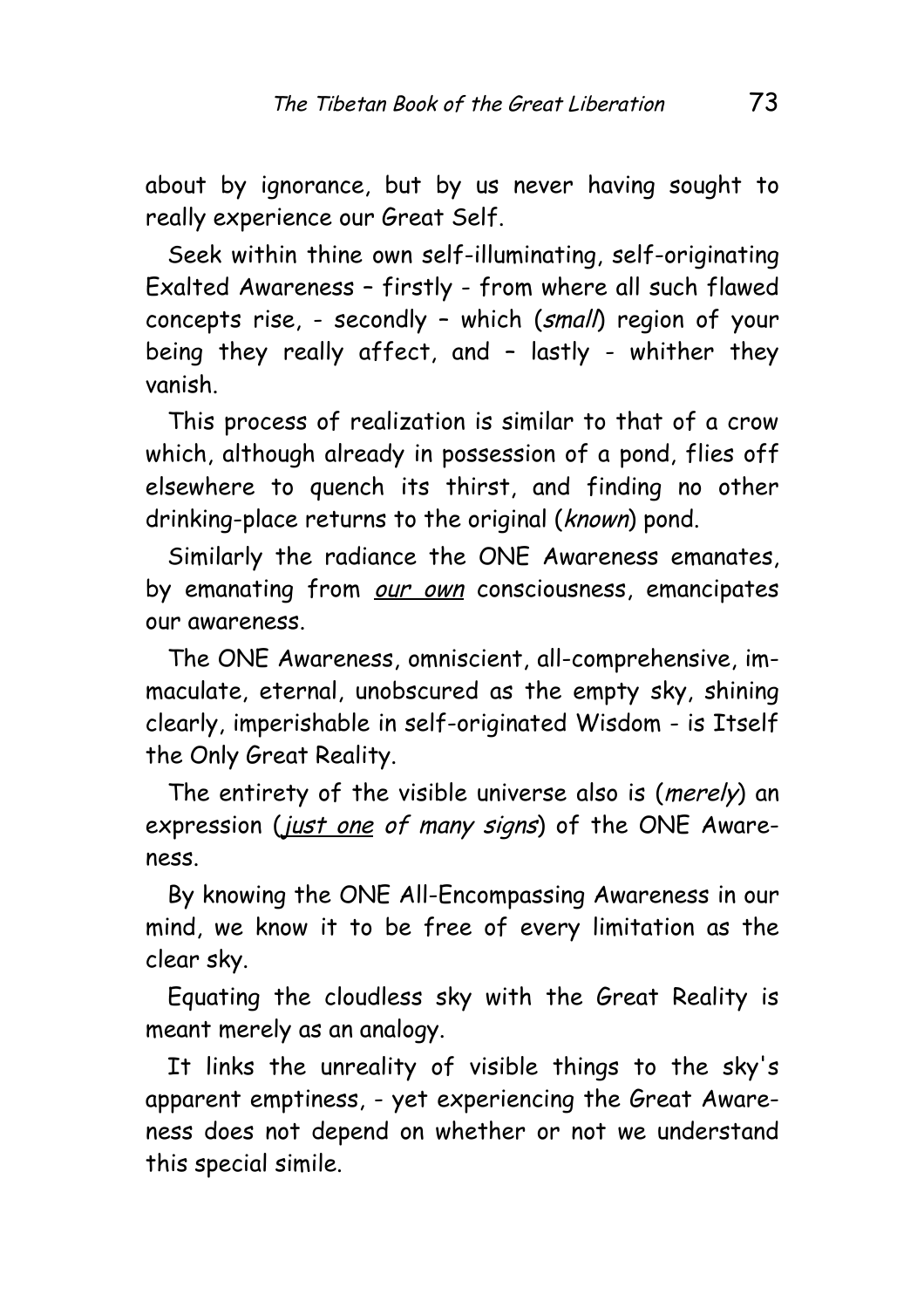Therefore – retain your perception of the All-Awareness – never stray from this Great Path.

#### **[ The Validity of Mental Constructs ]**

Concepts (philosophies, ideologies, belief-systems, dogmas) are all deceptive, illusory in their very nature, - none of them are real, - and all of them always fade out in the end.

All theories of the Whole, of the world of appearances, of enlightenment, are nothing more than mental constructs.

Changes in our sequence of ideas and views trigger respective changes in our vision of the external world.

Thus, the multitude of views regarding the material world spring merely from a multitude of continuously changing mental concepts.

Human beings conceive ideas in differing ways.

The unenlightened see - outside themselves - only external, transitory duality and diversity.

All theories and doctrines are always seen through tinted glasses of our own mental concepts.

As a thing is viewed, so it appears to be to us.

Yet to see things as multiplicity, and to cling onto such separateness, is to err.

Now follows insight how mental concepts work.

Perceiving the Radiance which shines without being seen, is Enlightenment.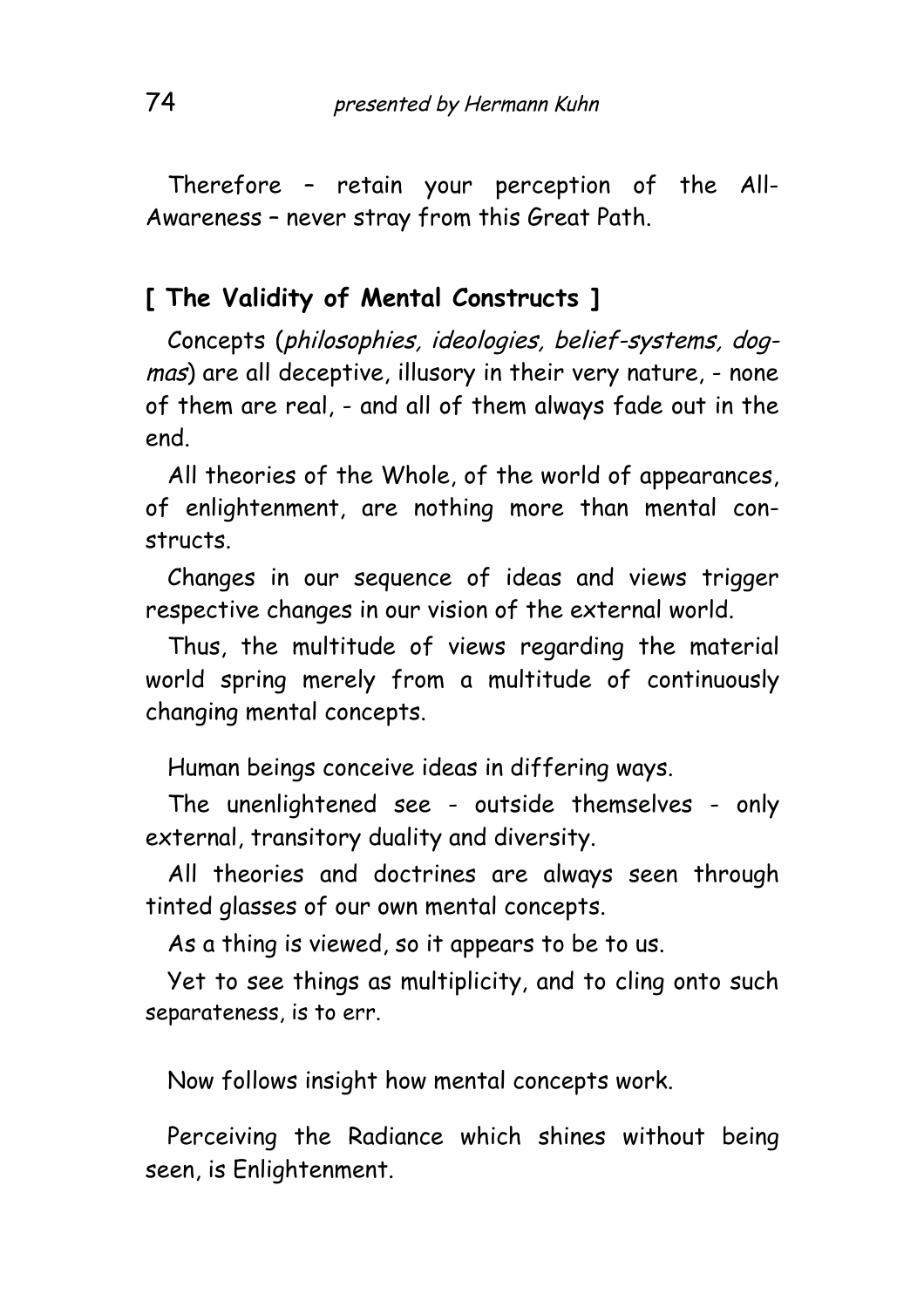By not controlling one's thoughts, one errs.

Who understands the thought-process in one's mind and gives it direction, automatically attains liberation.

In general, all things mentally perceived are nothing else than concepts.

The bodily forms in which the world of appearances is expressed are also concepts of the mind.

'The material appearance of beings' is also a mental concept.

'The happiness of gods in their heavens and in the worlds of men' is another mental concept.

'The three unhappy states of suffering'

- (1 Tangible suffering: Illness, loss etc.
- 2 suffering triggered by change: the tendency to cling to a preceding state once life-circumstances are shifting, and
- 3 suffering triggered by awareness of our present limited state of existence: - the fact that we currently do not experience our true exalted state)

are also mere concepts of the mind.

'Ignorance, miseries, and the Five Poisons' (hate, pride, greed, jealousy and ignorance caused by intentionally not wanting to comprehend,) are likewise mental concepts.

'Self-originating Divine Wisdom' is also a concept of the mind.

'Full realization once one passes into Enlightenment' is also a concept of the mind.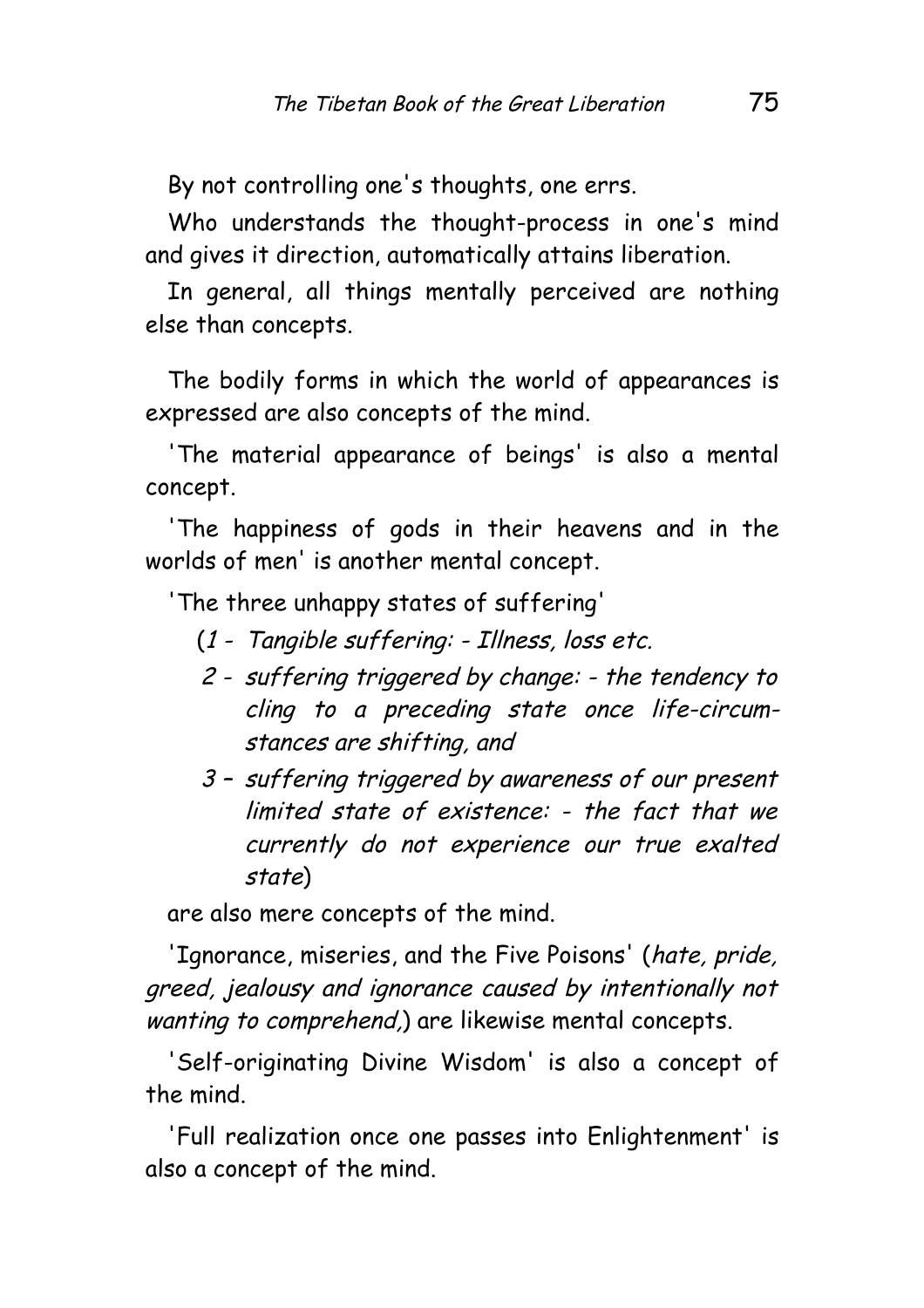'Misfortune caused by demons and evil spirits' is also a concept of the mind.

'Gods and the good fortune they cause', are also concepts of the mind.

Likewise, the various' perfections (wisdom, patience, abilities etc.) are mental concepts.

Deep, subconscious yoga-induced trance' is also a mental concept.

The colour of any objective thing is also a mental concept.

'The form- and qualityless nature of the Unmanifested' is also a mental concept.

'The One and the Many in the Exalted Awareness' is also a mental concept.

'Existence and non-existence', as well as 'The Non-Created', are concepts of the mind.

#### **[ Realization and The Great Liberation ]**

Nothing save Awareness is perceivable.

Awareness - when uninhibited - conceives all that comes into existence.

That which comes into existence is like the wave of an ocean.

He who perceives beyond all dualities achieves Liberation.

It's irrelevant what 'mind' or 'Awareness' is called, truly Awareness is ONE, - apart from Awareness nothing exists.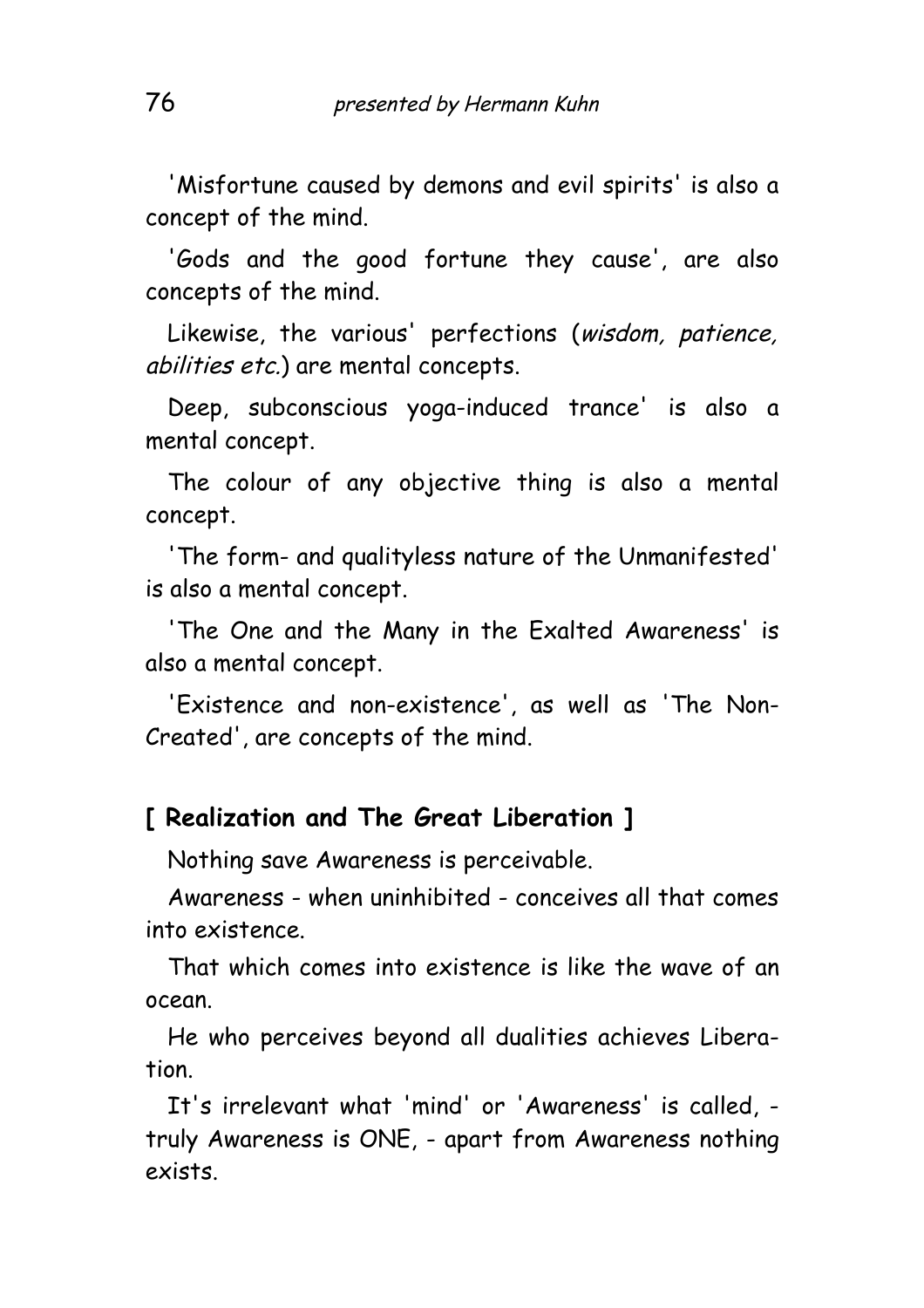That Unique ONE Awareness is not built on anything and has no roots in anything.

Nothing else needs to be realized.

The Non-Created is the Non-Visible.

By knowing the invisible Broadness and the Clear Light and seeing them as ONE (since plurality does not exist in the Unmanifested), one's own Clear Awareness is perceived. Yet exactly because no plurality exists in the Unmanifested, the Great, Exalted Awareness (in its entirety) cannot be known. (This would require duality i.e. an external, separate observer different from the Great Awareness.)

Awareness is beyond nature, yet is experienced in bodily forms.

Realization (unrestricted perception) of the ONE Awareness constitutes Ultimate Deliverance.

Without mastery (without deliberate steering) of our mental processes realization cannot be achieved.

Similarly, sesame seed is the source of oil, and milk the source of butter, - yet not until the seed is pressed and the milk churned do oil and butter appear.

So also sentient beings ARE the Great Awareness in its very essence, yet not until they realize this can they attain Enlightenment.

By realizing this even a simple, untrained person attains Liberation.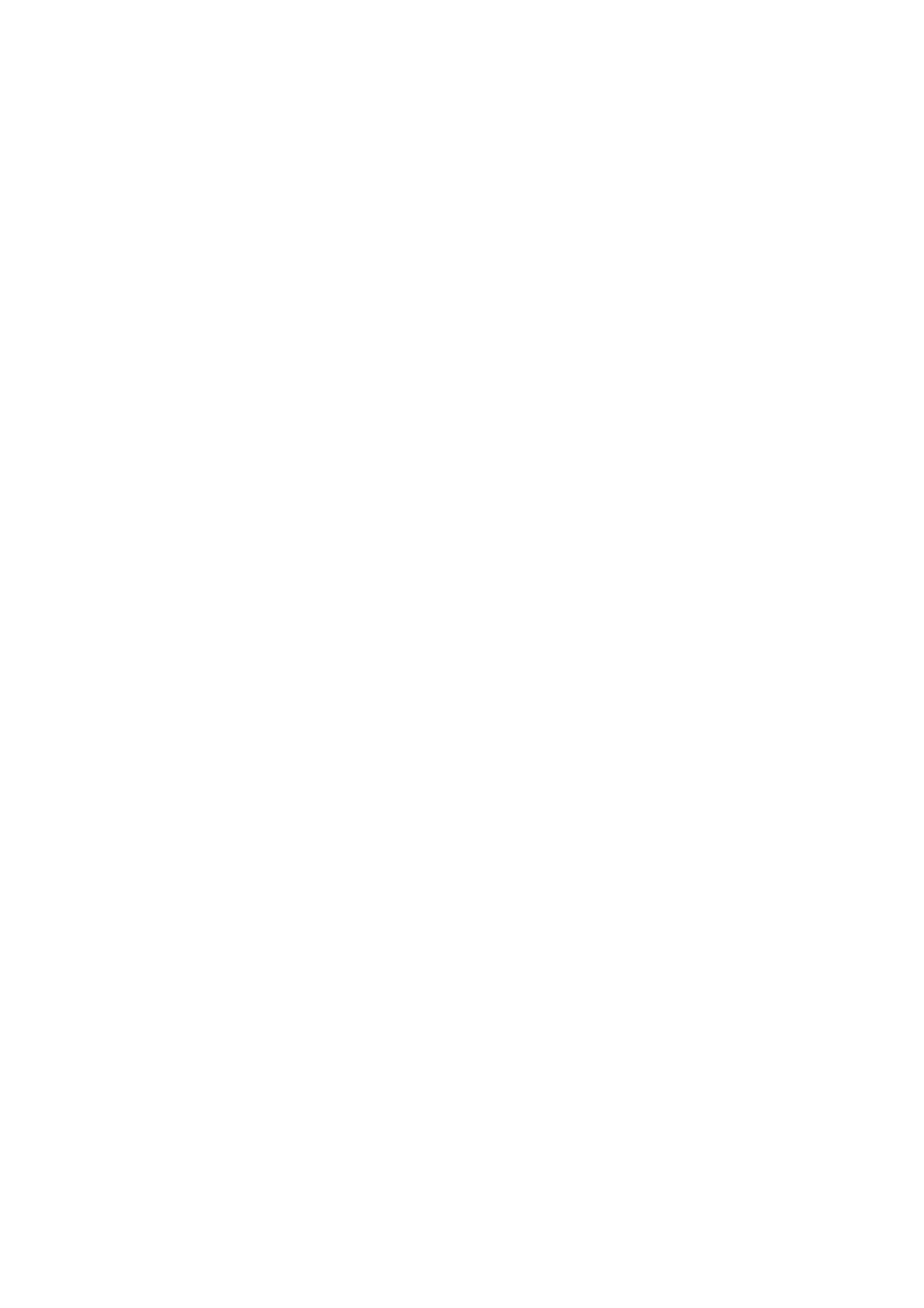# **Part III - Conclusion**

#### **[ General Instructions ]**

In this text the author (Padma-Sambhava) faithfully recorded his own experiences according to his abilities.

To one who tasted honey, it is superfluous for those who have not tasted it to offer an explanation of its taste.

If scholars or pundits talk about the ONE Awareness without ever having experienced it, they talk nonsense, despite all their cleverness in expounding the many different doctrinal systems.

To lend ear - even for a moment - to the reports of one who never approached nor perceived the Great Awareness, is like listening to flying rumours concerning a distant place that never was visited.

Simultaneous with the first experience of the Exalted Awareness comes release from good and evil.

As long as the Great Awareness is not known, all practice of good and evil results in nothing more than renewed incarnation in higher or nether regions, or the material world.

As soon as we become aware of the Wisdom of the Unmanifested, concepts like good and evil karma cease to exist.

Even as the empty sky seems to contain a source of water *(rain)*, but does not, so also in the Exalted Awareness is neither good nor evil.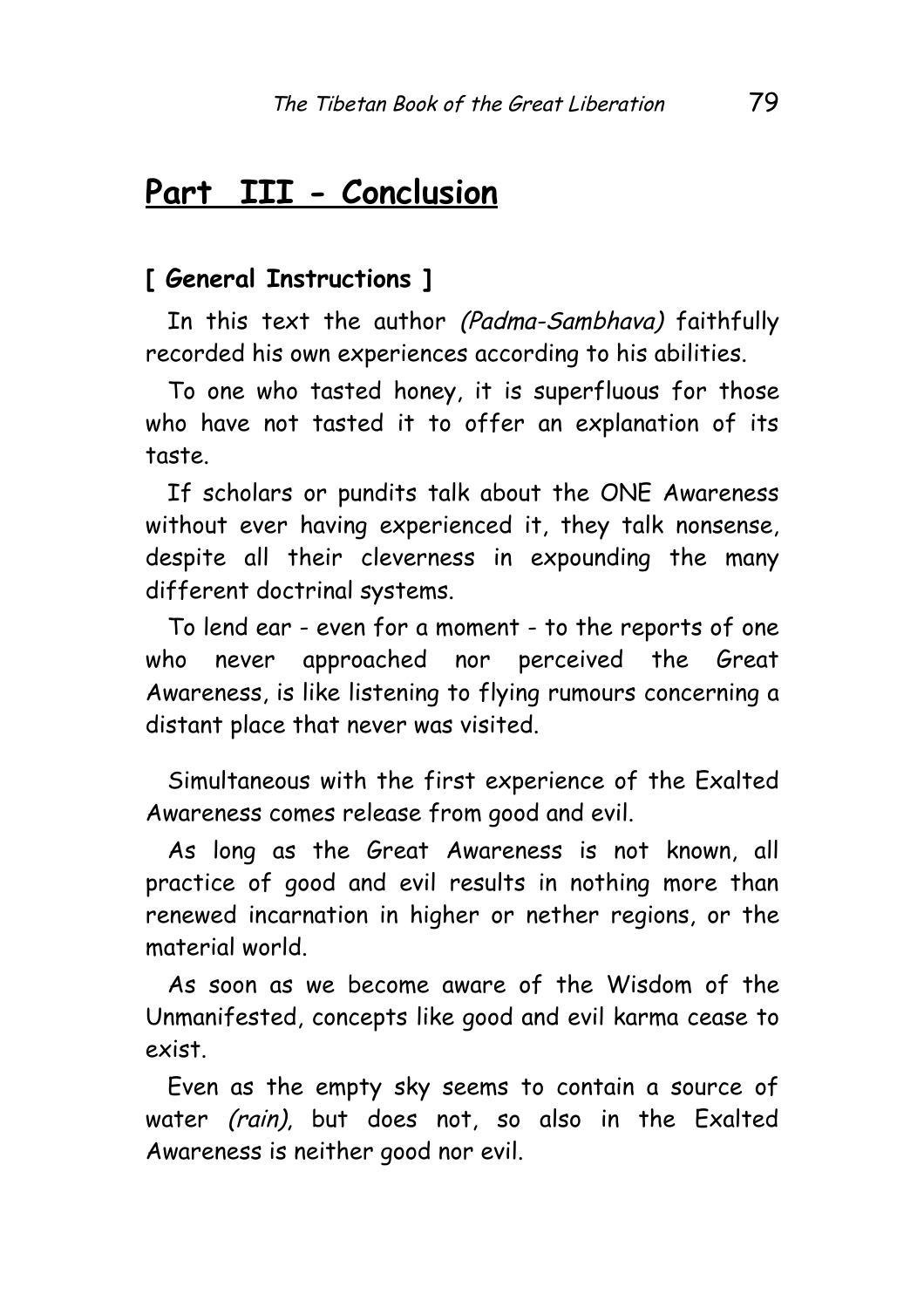When in our mind we see the Origin – unmanifested Awareness - in all its nakedness, in all its clarity, we realize this path to liberation to be exceedingly profound.

Seek, therefore, thine own Great Wisdom within.

What you'll find there is vast and deep.

#### **[ The Final Good Wishes ]**

Hail to all ! – This is The Knowing of the Exalted Awareness, the Seeing of Reality, Self-Liberation.

According to ancient tradition these essential aphorisms are kept brief and to the point.

This text is destined for those future generations who will be born during the Age of Darkness.

Thus the manuscript was hidden amongst other precious objects in a secret cache.

May this book be found and read by those blessed seekers of the future.

#### **[ The Last Advice to the Seeker ]**

Vast, mighty, deep is this exalted wisdom.

May it not wane until The Origin is known to all beings experiencing the manifested worlds.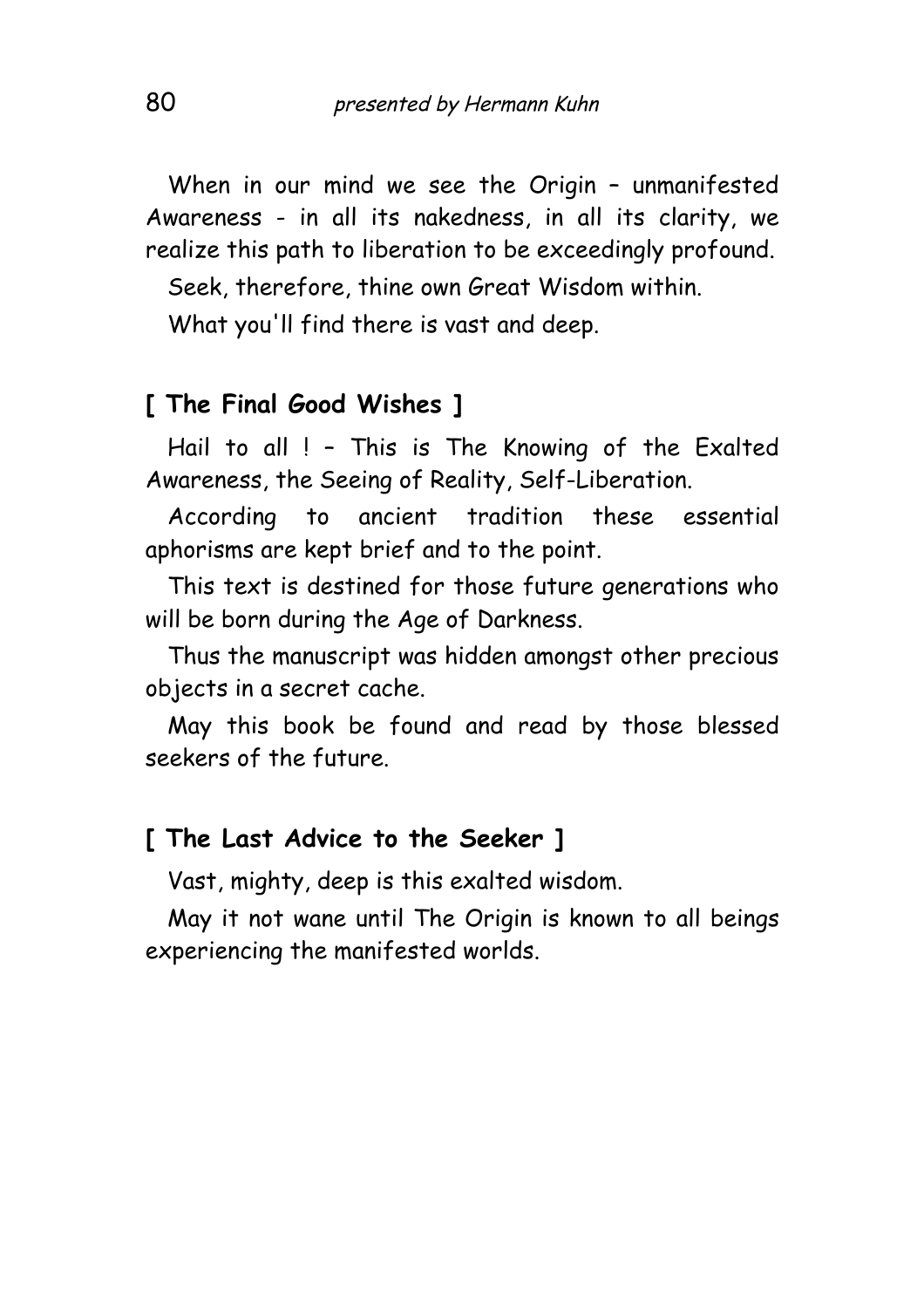# **Second Interlude**

Now, - after reading this text the first time, I asked myself rather bewildered: – What's the advertised method? - Where are Padma-Sambhava's actual instructions? – Did I miss something?

But during the second reading I noticed that everything was there, but just not structured like a modern handbook: Click that icon, press that button, and this will happen. Padma-Sambhava uses a far subtler approach.

### To Know It's There

He alerts us that something exists in a place or region or space - or whatever you call an 'item' our language doesn't have words for, – where previously we thought there would be nothing. He directs our attention towards this seeming 'Void' where we didn't perceive anything before.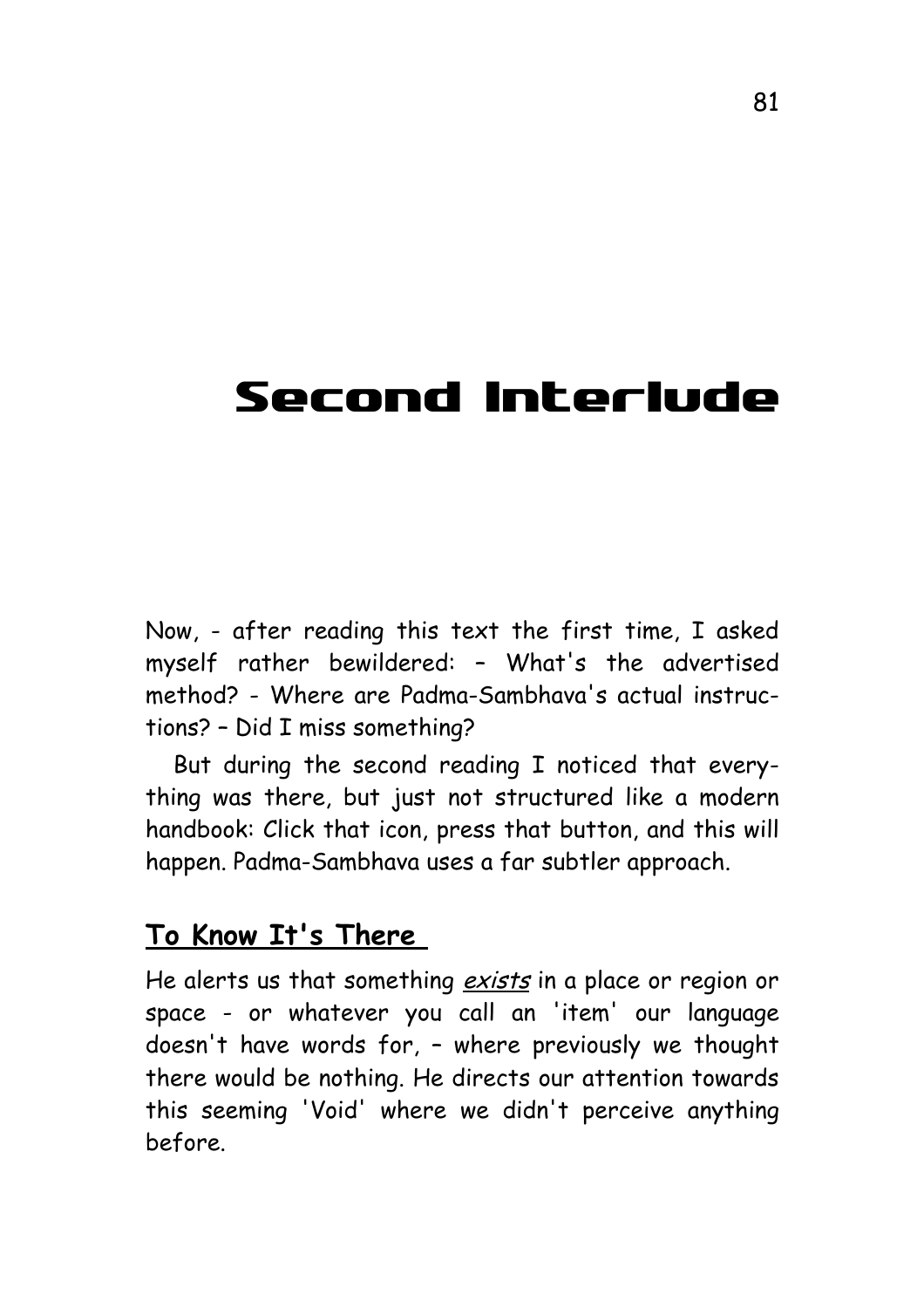This doesn't seem like much, - yet is extremely precious. Being aware that something – previously unknown actually exists makes it infinitely easier to really find it.

No one, – not our parents, not our teachers, friends, priests or anyone – ever told us about this, - or even knew about it. - 'It can't be seen, it can't be isolated in a testtube, thus it can't possibly exist,' my own mother, a medical doctor, instructed me when I was young. It took me years to get past this misleading early programming.

Sure it can't be analyzed materially, - simply because it's not material, - as all our thoughts are non-material, as all our feelings are non-material, as all our verve to do something, all our motivations, our love, our storehouse of knowledge within us are non-material. We can't 'see' any of this; can't isolate it in a test-tube, pin it to a wall, or buy in a supermarket, - but it certainly exists, - it provides the very drive that makes us experience life for fifty, eighty, hundred and more years.

Remember how you felt when falling in love the very first time, - and to your utter amazement discovered a dormant, unexplored dimension of fantastic feelings within you, - a world whose existence you couldn't even have guessed at before, a new dimension that promised unfathomable ecstatic joy, triggered vast, powerful motivations and made you venture into completely unknown avenues of life.

Now also a new dimension is waiting to be discovered, but here it helps to be aware that it exists to perceive it.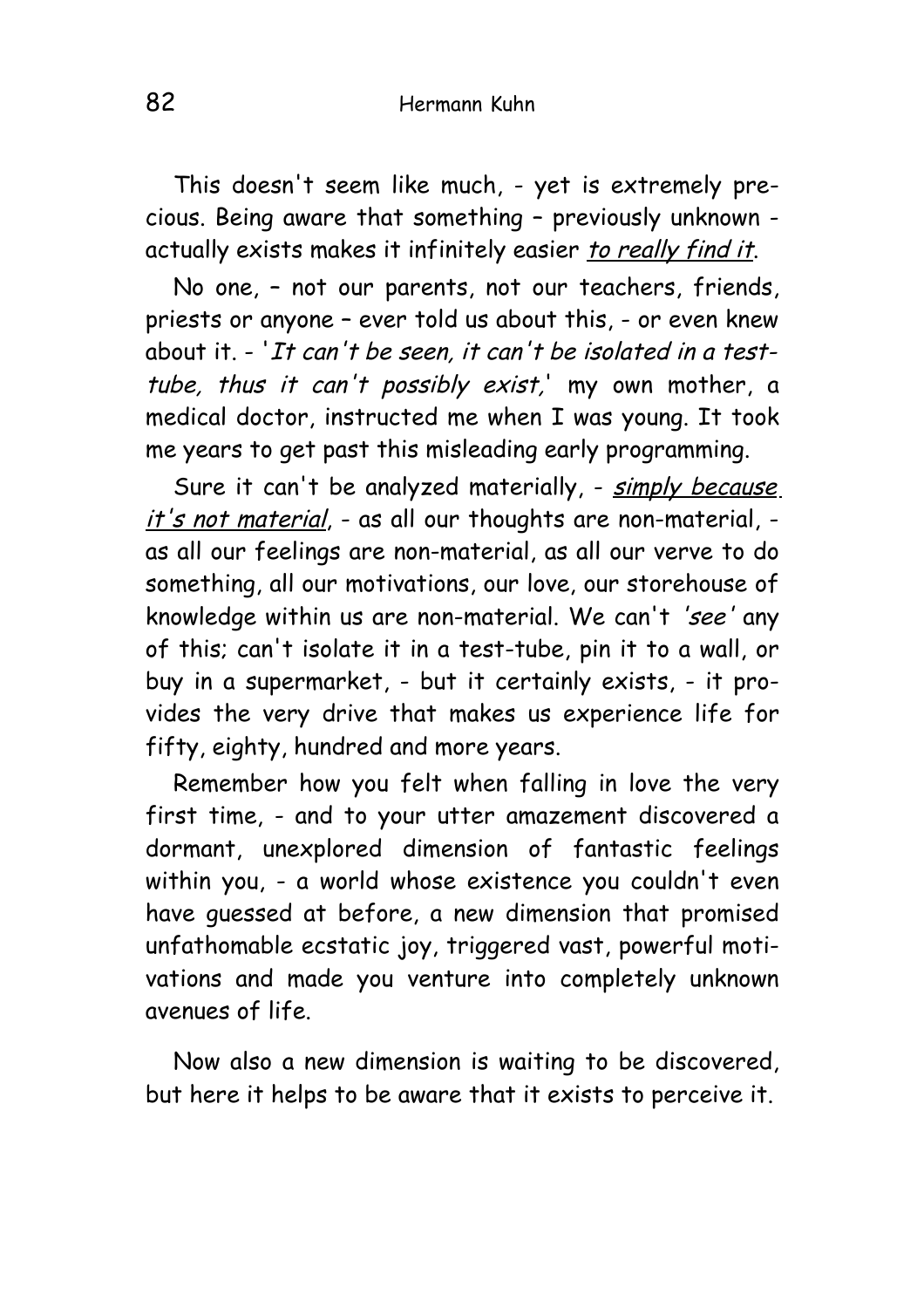Then, - as you begin sensing something in that 'space' you thought was 'empty', you now know not to discard this notion as you did before. You now know to direct attention there. And even if it seems to hover just outside your grasp for a while, this perception suddenly becomes clear - as I and others experienced it, – and then awareness expands fast, and what previously was only a vague notion, shifts right into the headlight of your focus, becomes a conscious part of your being.

You certainly are able to experience this, because you carry it within you all the time.

- But the text yields far more than mere information that the all-comprehensive awareness underlying all our perception exists.

# **What NOT to Do**

Though there's no direct way, no particular action, no instrumental thing to do to trigger this grand experience, Padma-Sambhava identifies a number of factors and actions that block this access. So be aware that these mechanisms prevent expansion of your perception: –

- self-inflicted asceticism and deliberately restraining any of our senses, our potential, our thoughts, our freedom, - all of which makes us focus on limitations only, never on expansion.
- sticking to formal ceremony or other socially opportune conduct, - none of which kindles any kind of expansive perception.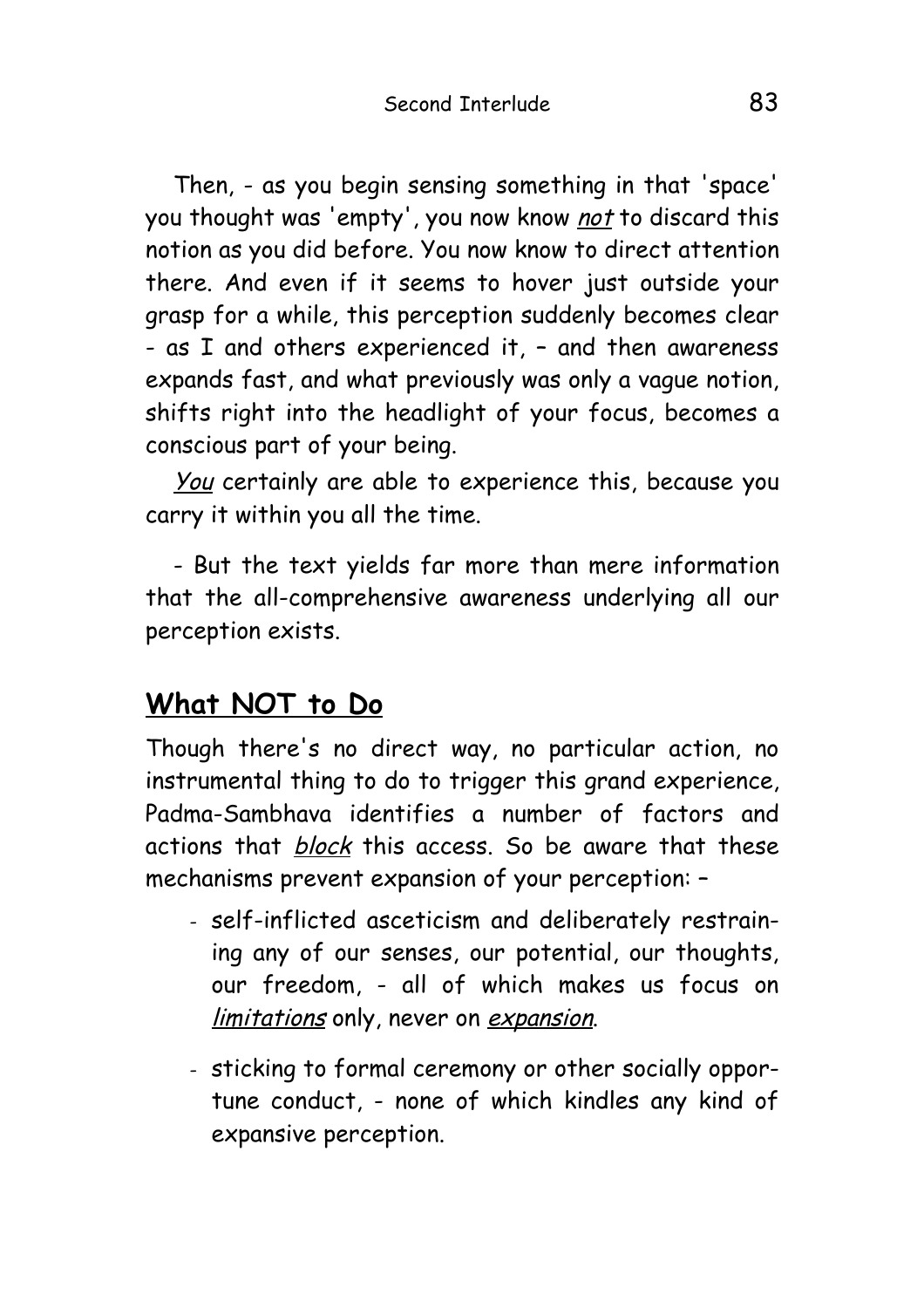- being profoundly impressed by one's own suffering, and lamenting this to others to garner their compassion. - Such behaviour just squanders energy and time on one's deficiencies. It certainly does not steer life towards greater inner freedom and sovereignty.
- pursuing fruitless (transitory) aims which never produce actual results. And even if the society we currently live in mandates such activities and puts pressure on us to pursue these goals, this only pleases society, but never stimulates our growth.
- practicing anything that leads astray, like useless spiritual techniques, meditation, exercises, cleansings, rituals etc.

At the heart of all such practices is quantitative repetition. - Mantras, prayers, yoga postures, rituals, cleansings etc., are all to be repeated a specific number of times, for a fixed period, or at recurring intervals. Many believe the more regular they perform their technique, the faster they progress.

Yet how could our awareness expand by mindlessly repeating mantras, mechanically performing religious rituals, by ceremoniously handling mystic symbols etc. - i.e. by activities whose mechanism we don't really understand and often do not even know what kind of outcome to expect, - or IF any effect would manifest at all, - or whether we even WANT something serious to happen in the first place.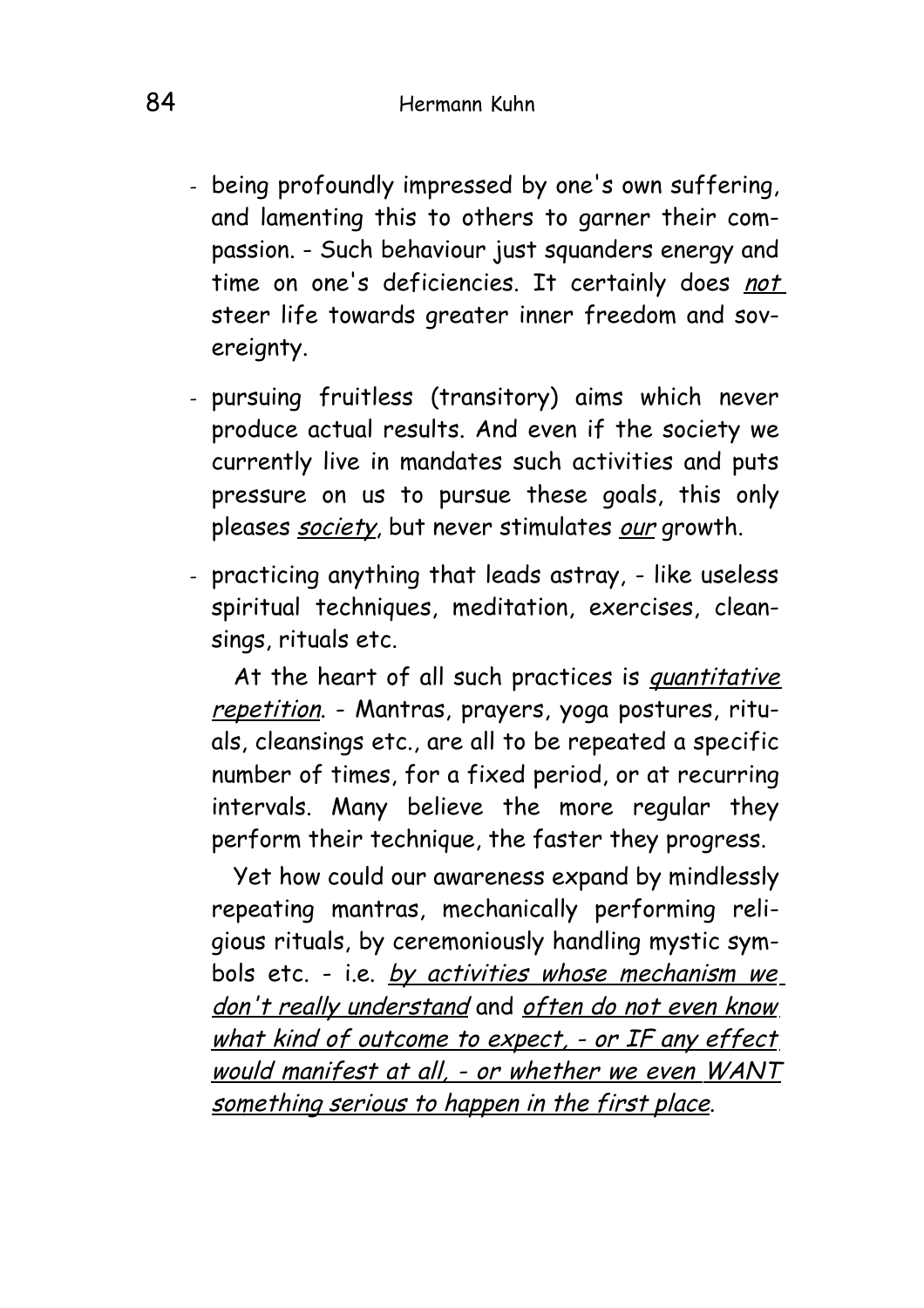Sure, - some techniques may make us 'feel good', more relaxed and calmer, yet 'feeling good, relaxed and calm' should not be confused with inner growth.

Real inner expansion is always an increase in QUALITY. It is a boost of our capacities, a sweeping breakthrough to more insight, superior understanding, more focused activities and greater command of life. Spiritual practices don't lead in this direction. They never 'produce' sufficient power to generate such burst.

- being dazzled by 'mental concepts, constructs, belief-systems or philosophies' - whose knotty reasoning more often than not is only the attempt to mask the gross lack of real insight of their originators.

The more complicated a concept, the less its author himself understands what he is saying or writing. Unmasking such constructs and discarding the useless intellectual arrogance that often surrounds such theories frees the mind for deeper insight.

Genuine truth is always simple and easily understood by everyone. Yet voicing plain truth often takes considerably more courage than articulating incomprehensible, but suave intellectual nonsense.

The deeper the truth, the simpler and the more powerful it is.

- listening to those who never directly experienced the Great Awareness – because their views lack all substance.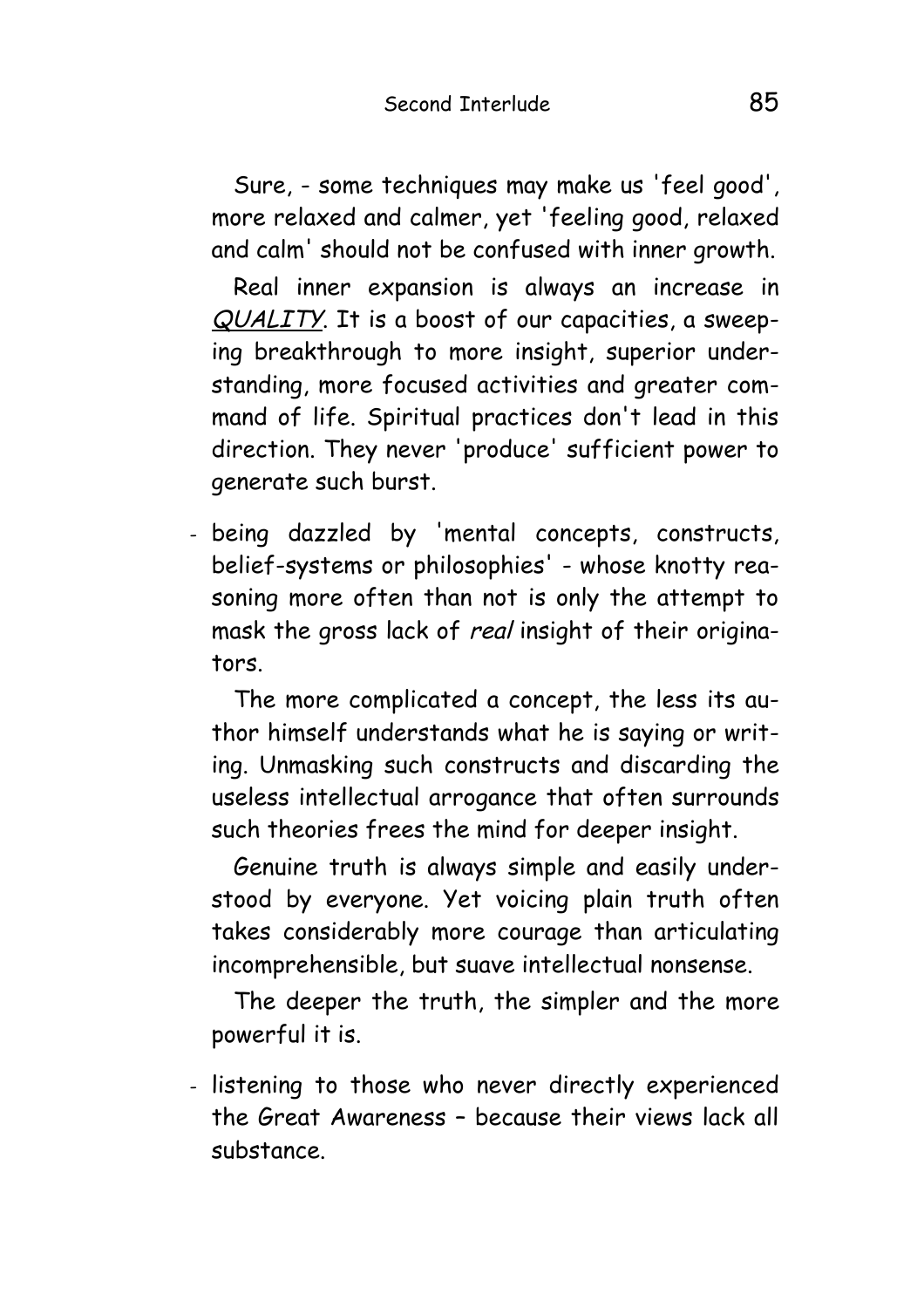And even if such people try to 'explain away' what is our direct, personal experience, this does not in the least diminish our ability to perceive it.

Those only arguing or discussing about it, are unable to see it.

- regarding the world as separate from us – as duality, – instead of realizing that the way our surroundings appear to us always reflects how we currently feel.

Any of these factors limit our scope of life. None of them advances expansion. Giving up such pointless activities and concepts frees time and energy for real inner growth.

### **How to Stimulate Expansion**

But Padma-Sambhava also shows how to *advance* perception of the Great Awareness:

- Being aware that there's infinitely more to discover than what we experience now.
- Finding the purpose in your life, becoming aware of what you really want to be excited by, to venture into, to learn, to feel, to gain from this life.
- Choosing expansion, and going for this discovery, for change, for adventure, - and creating the actual conditions to make this happen.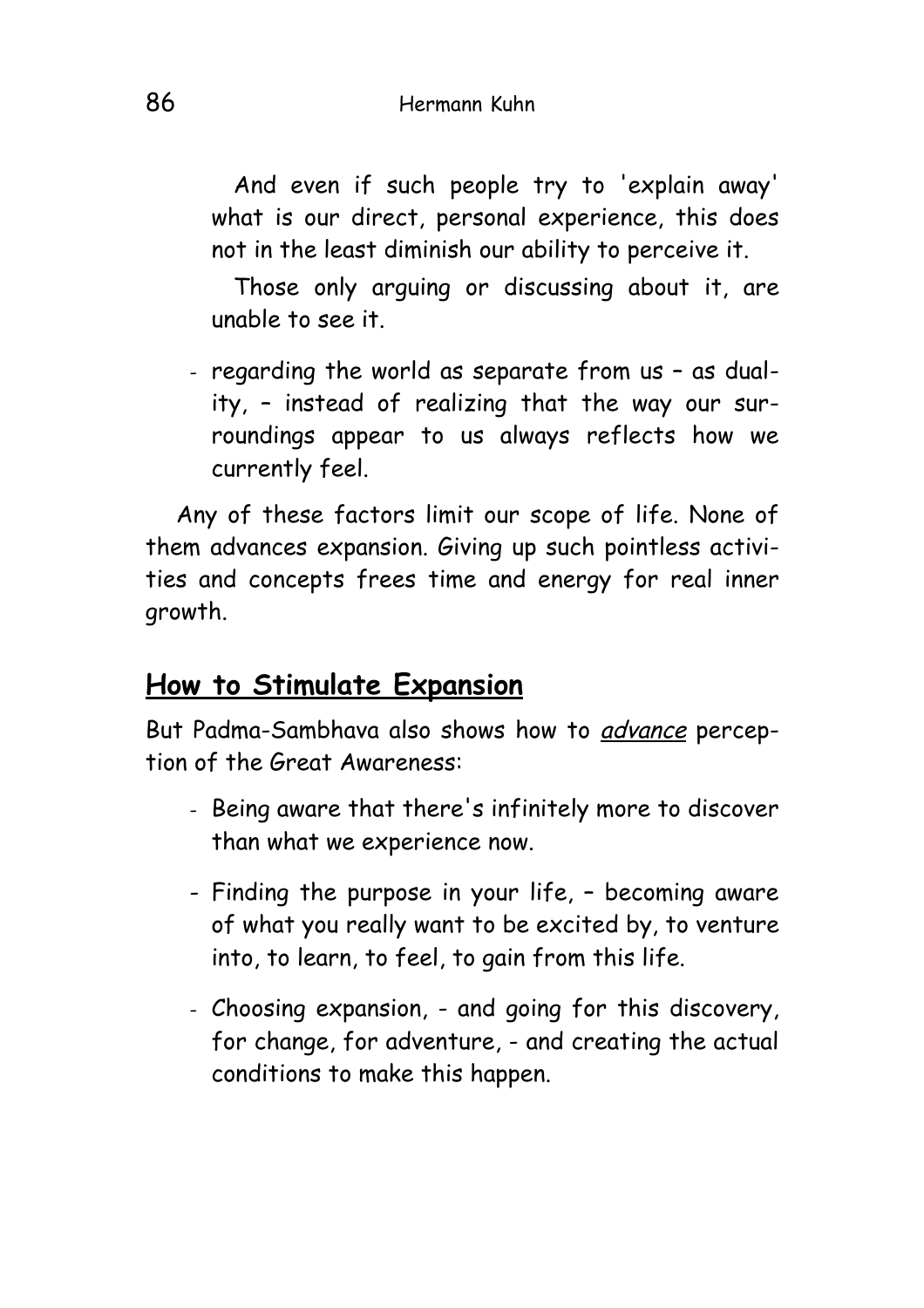- Steering life consciously; purposely decide what you really want to feel, think and do, - and intentionally go for expansion.
- Searching the noble you sense within, finding truth at your core, becoming aware of the depth of your awareness, - nowhere else will you find the allpermeating awareness underlying everything.
- Treasuring the Great Awareness, honouring your own perception.
- Realize that all doctrines are empty, be guided by your direct, vivid experience.
- Realize that NOW your present is the only time that offers you the power and the opportunity to initiate change in your life.

All this supports opening your being, - for what you were born with, - for what has been yours all along, - for what no-one can ever take from you, -

- for the all-encompassing awareness within you never really lost.

#### **T he 'Fourfold Great Path'**

And then there is the 'Fourfold Great Path' Padma-Sambhava advertises, - and dismantles two sections later: 'There being no thing on which to meditate, no meditation is there whatsoever.', - and re-instates two paragraphs further down, - and dismantles and modifies numerous times.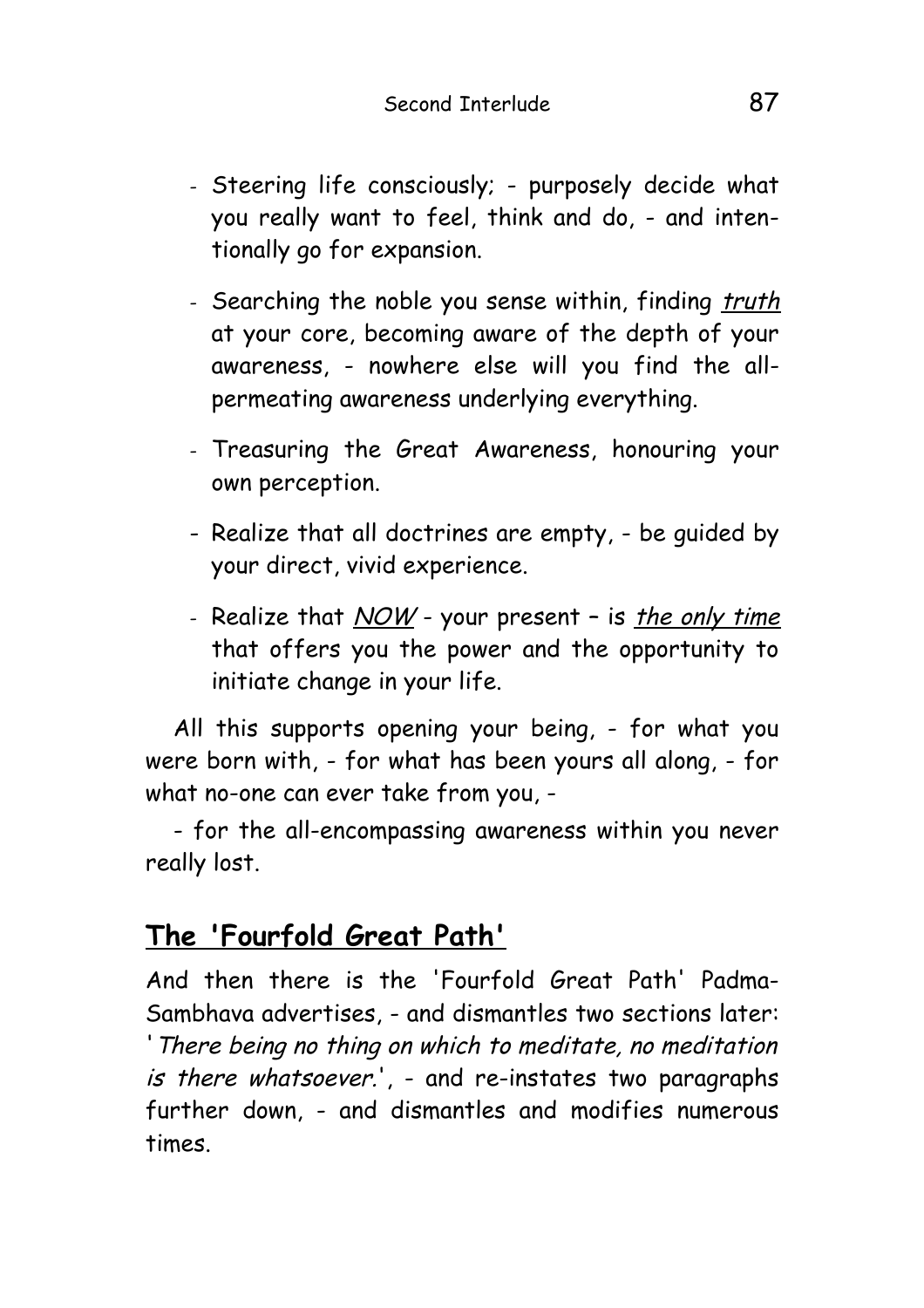This perplexing oscillation aims to shake us from the deep-rooted belief that any particular action may actually 'produce' perception of the Great Awareness.

On the other hand *desiring* this experience and directing our focus towards it is essential for perceiving it.

Thus Padma-Sambhava emphasises not to forego meditation and other such activities – even if they cannot directly produce this widening of our awareness.

And he provides the key to all this seeming paradox:

'Without meditating, without going astray, focus attention on that brilliant True State within, - on recognizing and treasuring your own Great Self, - on perceiving the all-embracing, complete knowledge you possess, - on enlightenment born of its own power; - focus on Truth radiant in brilliant light inside of you. That resplendent brightness, that sovereignty and power you there see IS that enlightened, perfect being you really ARE.'

Taking concrete steps towards this goal connects this arcane longing to our current material environment and anchors it there, - thereby preparing our being for the grand perception.

- And as I was exploring the text, venturing ever deeper into its many avenues, discovering its multilayered insights, becoming energized by its intensity and subtlety of power, I suddenly realized: -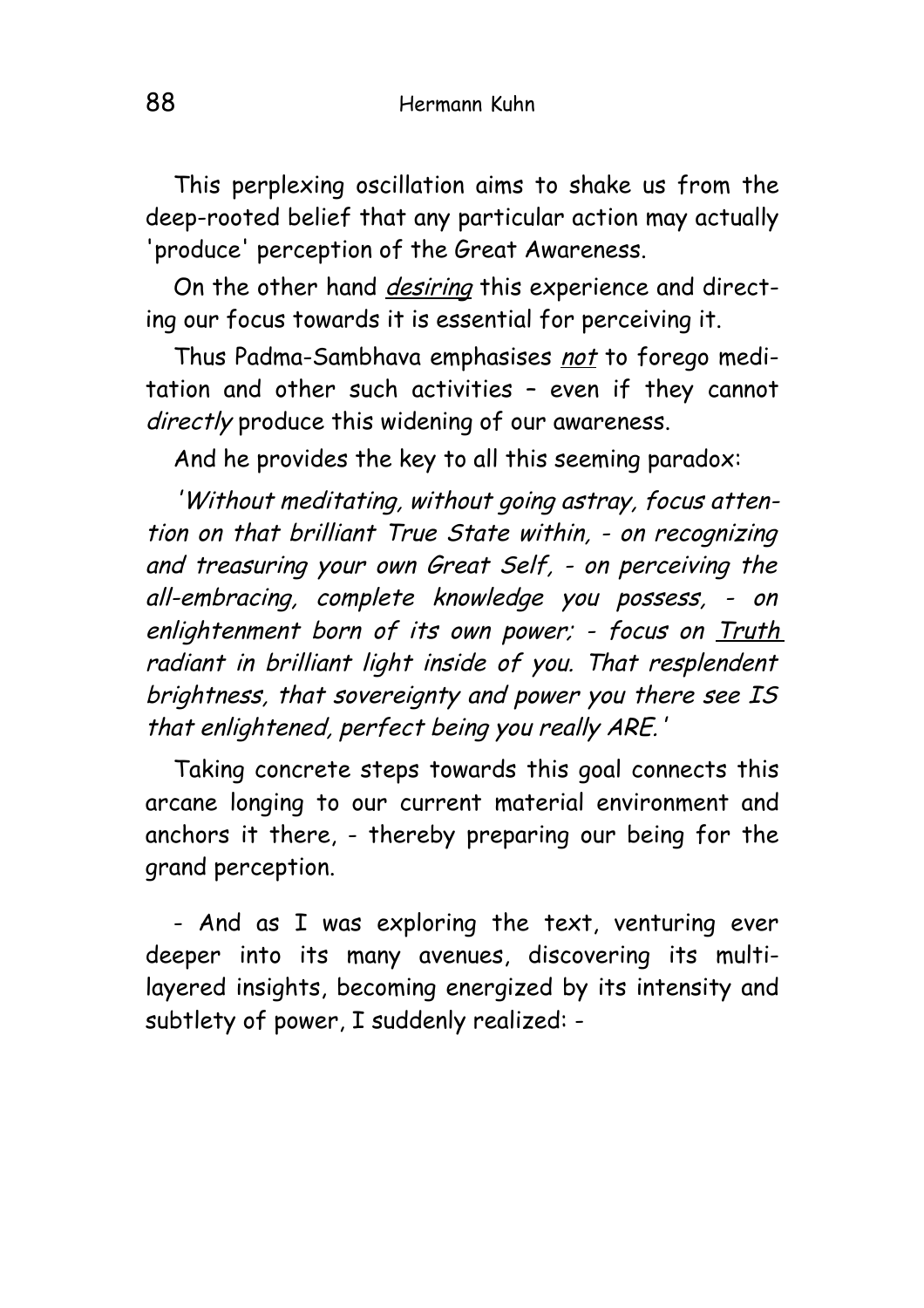## **The Text Itself Is The Method !**

The text itself does something to the awareness. In a mysterious way it somehow enlivens what is dormant and hidden deep within.

So, - read the text. – And read again. - There's more depth to this scripture than is revealed at first glance.

Allow it to rouse, to awaken you to a fantastic, exhilarating perception that was yours all along, yet which noone ever told you about.

Skip the words in *italics* and enclosed in brackets to get a feeling for the rhythm, for the original intensity. I included these comments only to assist comprehension during first reading.

Get a feeling for the original impact of the text, get stirred by its pace, become entranced by its grand theme.

And talk to others who also show the signs. Connect with those who you sense also long to experience more than TV and money and shallow fun. Expressing this to others shifts this hidden dimension to the foreground of your mind, opening access to deeper parts of the message.

Inspire others, - as others inspire you.

#### **Two Curious Distortions**

While transferring The Tibetan Book Of The Great Liberation into contemporary language, I noticed two bizarre distortions of the original text in the translation by Evans-Wenz and the two lamas. The mangled parts deal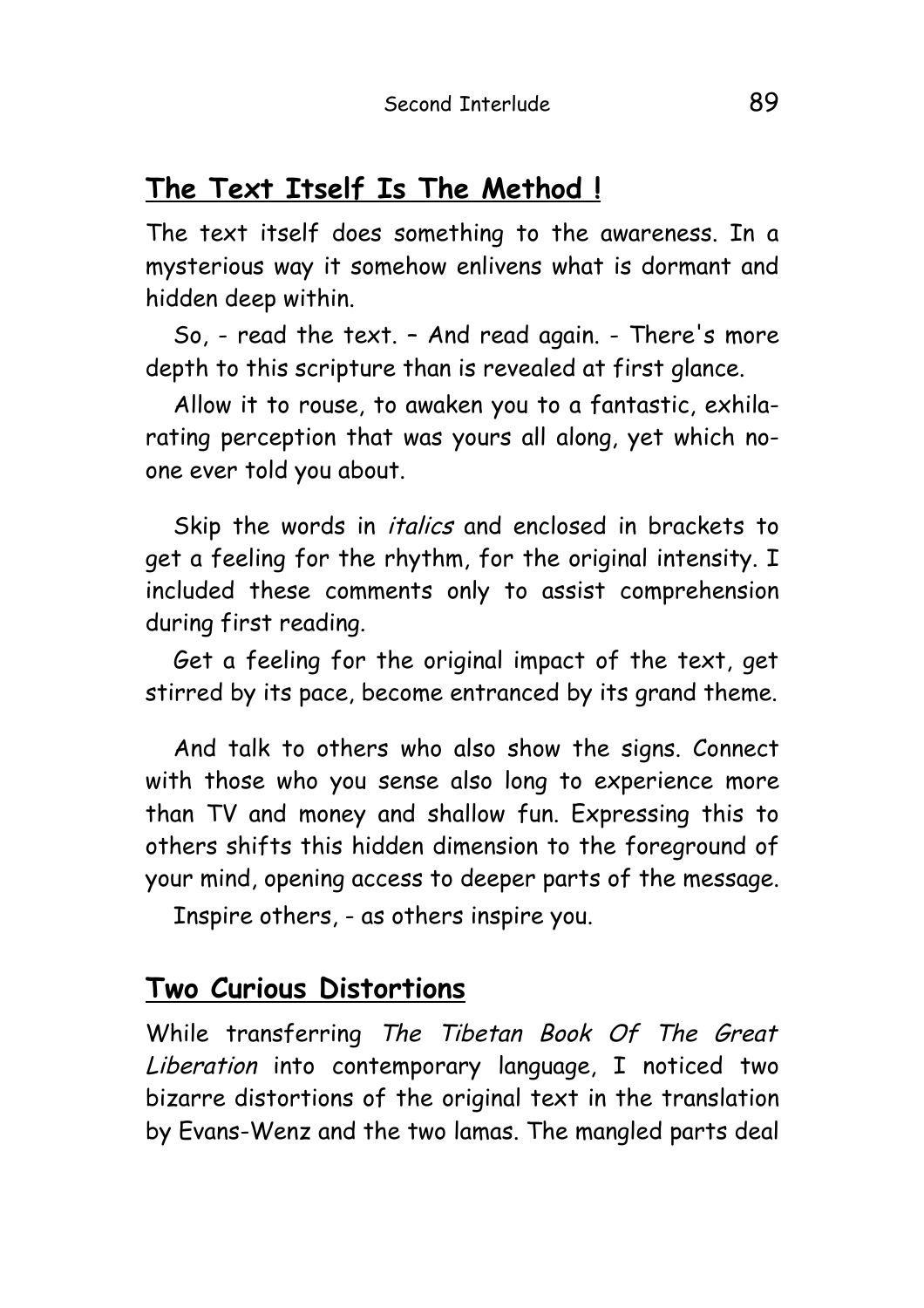with 'The Consequences of Self-inflicted Asceticism' and with 'Freedom From Eternally Transitory Aims'.

In the first instance the lamas probably could not bear Padma-Sambhava declaring renunciation and asceticism as ineffective for inner growth. The strict beliefs and convictions connected to the monks' particular life-style prohibited them to accept what the text really said and made them bend the original words almost beyond recognition.

Yet Padma-Sambhava plainly states that renouncing elements of life not only bars the widening of our perception, but also distorts the way we see reality.

Perception expands because this attract us more than our current experience. That our previous, lesser developed state becomes obsolete in this process and falls away, is a consequence, not the cause.

When switching from a radio station with 'boring' music to a more interesting program, we'd never see this as 'renouncing the boring music', but rather as a nice change for the better.

The monks mistook the disappearance of irrelevant ('boring') factors of life – which actually is only a sideeffect - for the main cause of spiritual development. They then tried to produce this side-effect by renunciation, denial and asceticism, all the while believing that this would further inner expansion, - a strategy that never works. A classic case of confusing cause and effect.

In the second instance the lamas mangled the entire segment on transitory aims. Padma-Sambhava's wholesale declaration of futility of the 'Middle path as taught by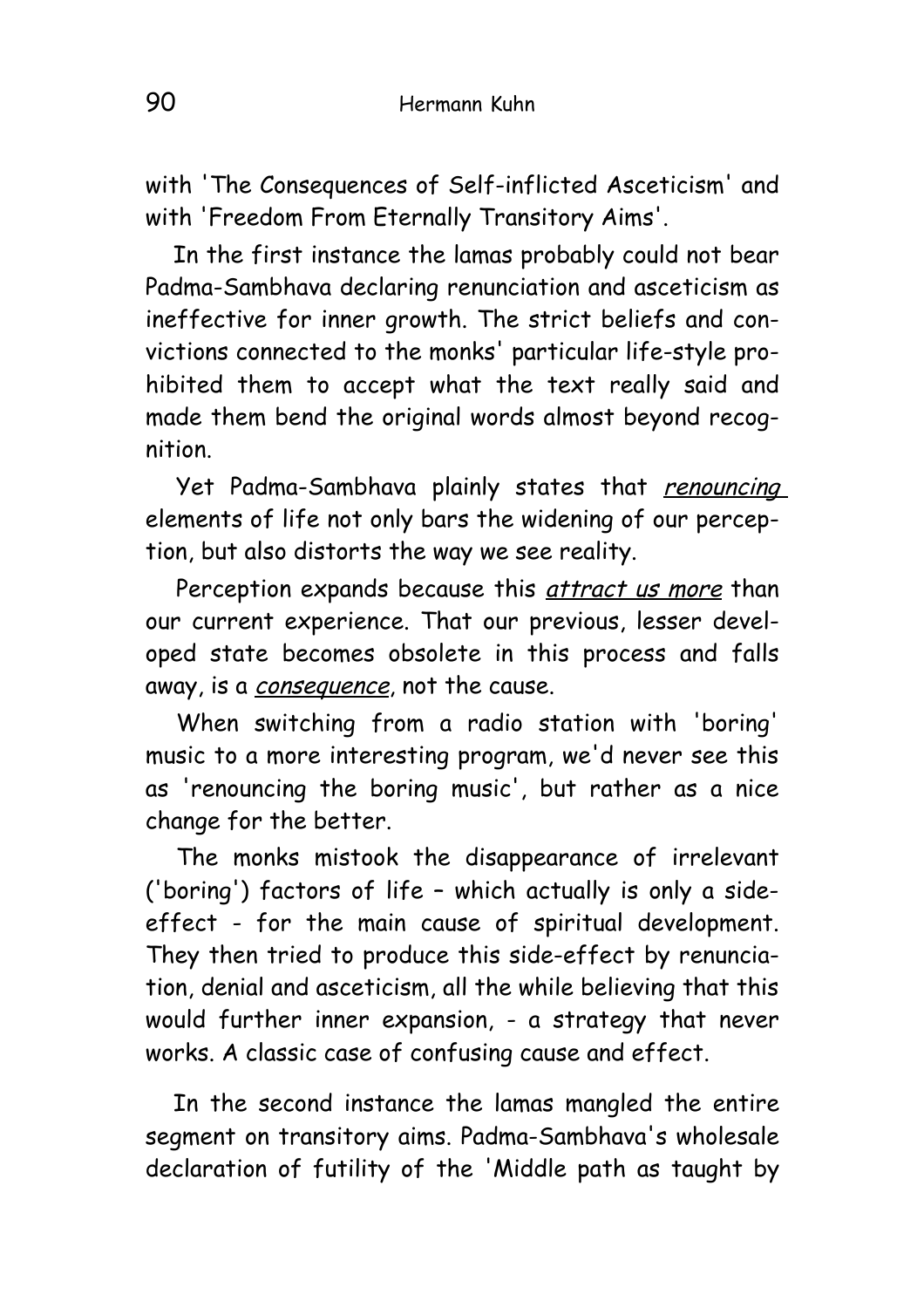the Buddha', would have destroyed the very foundation of their training and belief. To find a way around it, they mistranslated the whole chapter.

Both distortions illustrate how clinging to rigid mental constructs rejects a vivid first-hand account of someone who actually experienced what he is writing about, - and thereby prevents opening a whole new, fascinating dimension of life

Fortunately the text before and after both these passages was clear enough to reconstruct the original content.

# **A Hidden Cache of Knowledge**

Interesting is further that the mysterious way the Tibetan scripture popped out of its hiding place just as I was ready to comprehend it, finds a bizarre counterpart in Padma-Sambhava's own life.

Foreseeing that his books would be burned by an insensitive king, Padma-Sambhava buried his manuscripts in concealed caches, hiding them amongst other precious items to prevent them from being destroyed.

Long after his death – and also after the death of the destructive king - people with special powers made it their task to intuitively locate these caches. Thus a significant number of Padma-Sambhava's works were found, amongst them 'The Tibetan Book of the Great Liberation'.

To those discovering his books, he left a last message: -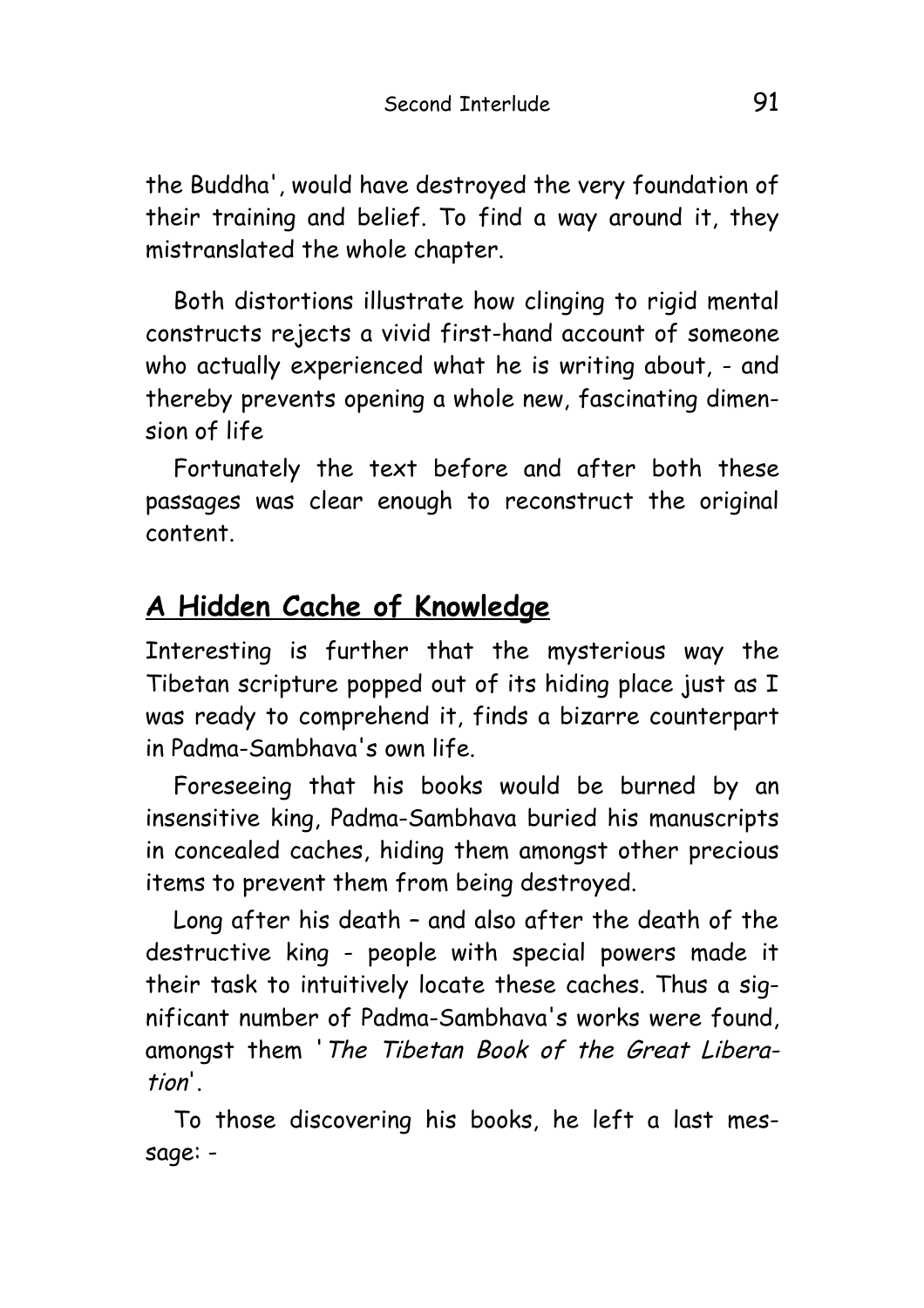'This text is destined for those future generations who will be born during the Age of Darkness.

May this book be found and read by those blessed seekers of the future.'

 $ME$  are the ones this message is intended for.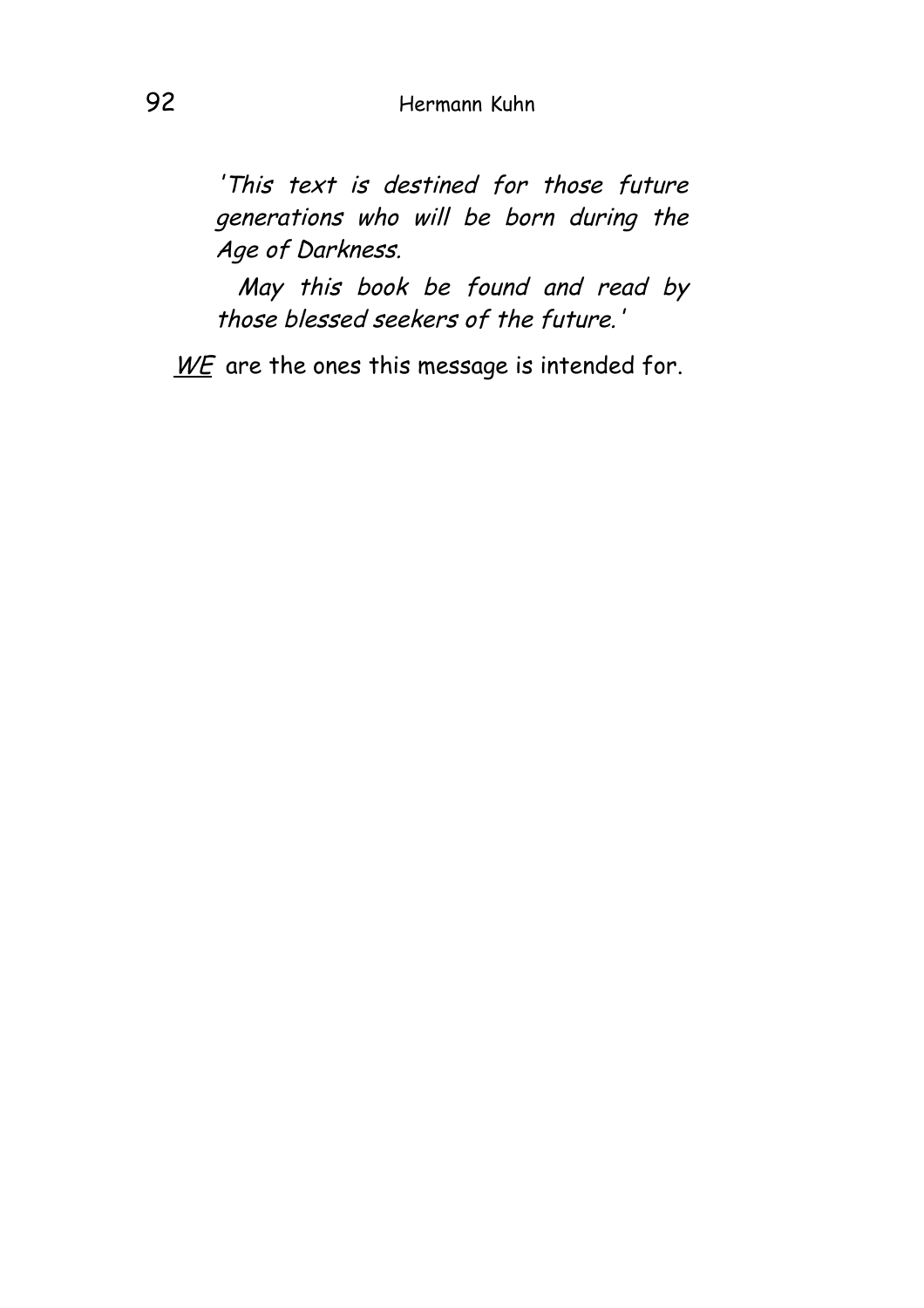# **The INSIDE of a Circular Room**

During my research, as I was tracing similar descriptions of this grand, riveting experience in numerous religions and philosophies, in ancient as in recent cultures, one thought slowly, but persistently began to form in my mind:

> Could it be that religions were portals, **were entrances to one and the same circular room, - and that they provide the same grand experience to all who enter?**



The word 'religion' originates in the Latin verb 'religare', which means to 're-connect', - 'to again become aware of something we were conscious of before, but somehow forgot or stopped thinking about for a while'.

The same idea is at the heart of the term 'Yoga', which also connects two things - that part of us experiencing the material world and the Grand Awareness we truly are beneath our currently manifested (small) self.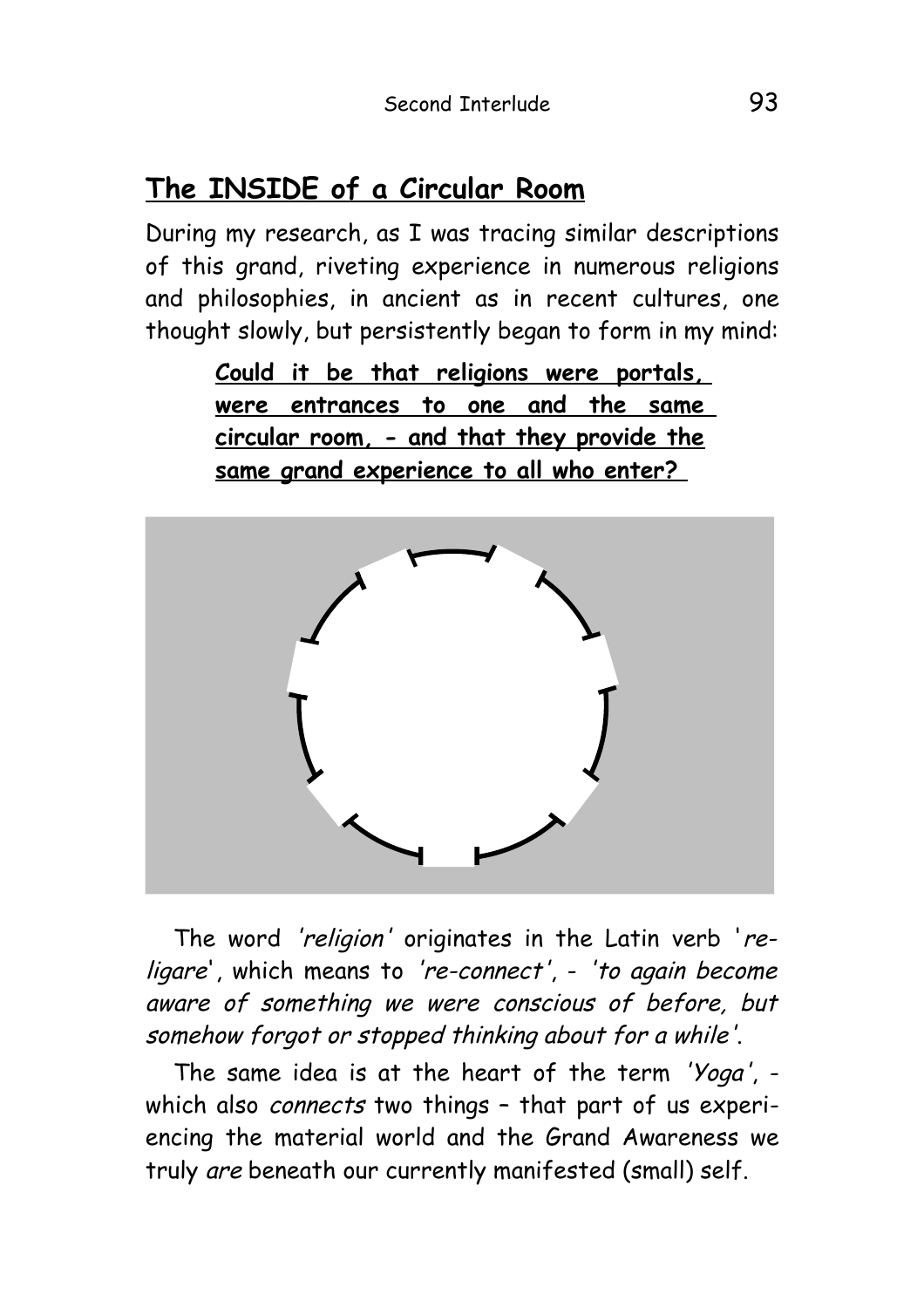Actually almost all ancient Indian religions and philosophies describe paths and methods and approaches how to become aware of this essential, vital connection.

Nearly all religions have at their heart one man or one woman perceiving the extraordinary, the fantastic, the incredible, the huge potential and the immense possibilities open to mankind.

The paths these individuals described can be compared to portals to one and the same grand experience.

The point is to simply use these portals, to walk through these entrances, to experience the fantastic, the inspiring, the unifying that's **beyond** all doors.



It's not the point to cling to the doors to argue which or whose entrance might be better, - and thus never to enter, never to discover the Grand, the Radiant the 'inside' reveals.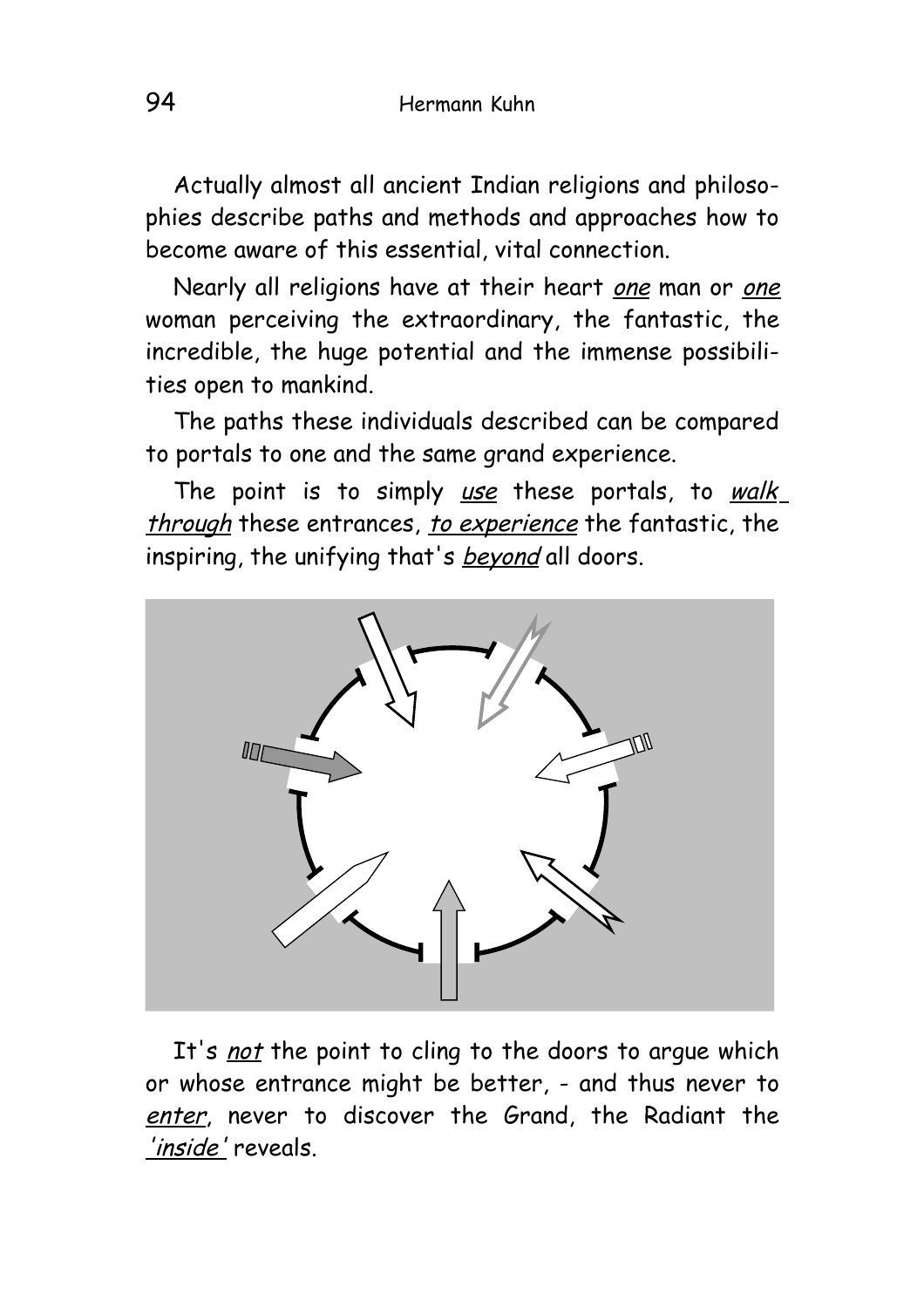Unfortunately religions seem to attract a rigid kind of people keen on thwarting the joy of others, forbidding them to have fun and restricting natural freedoms and abilities. Common to them all is their strong zeal to exercise power over others, to forbid thoughts, to regulate what doesn't need regulating, to keep everything under surveillance, and - last not least - their total lack of real insight, which often makes them relentlessly kill the very intentions of their founder.

Perception certainly works well without an administration regulating it. Trying to squeeze unlimited perception into the stiff limits of any kind of organisation always produced such catastrophic results that it prevented innumerable generations from knowing and accessing their inborn expansive abilities, – as history plainly proves.

The Grand Awareness needs no administration.

- Those perceiving it do recognize each other instantly.

- Those longing for it or sensing the Great Awareness will access it of their own power, or by intuitively recognizing those who already experience it and who will help them to perceive this too.

- Those not longing for it chose to complete their own individual themes of life before progressing further. Respecting their choice is as natural as we want our choices respected.

But all - men, women and children - carry the Grand Awareness within.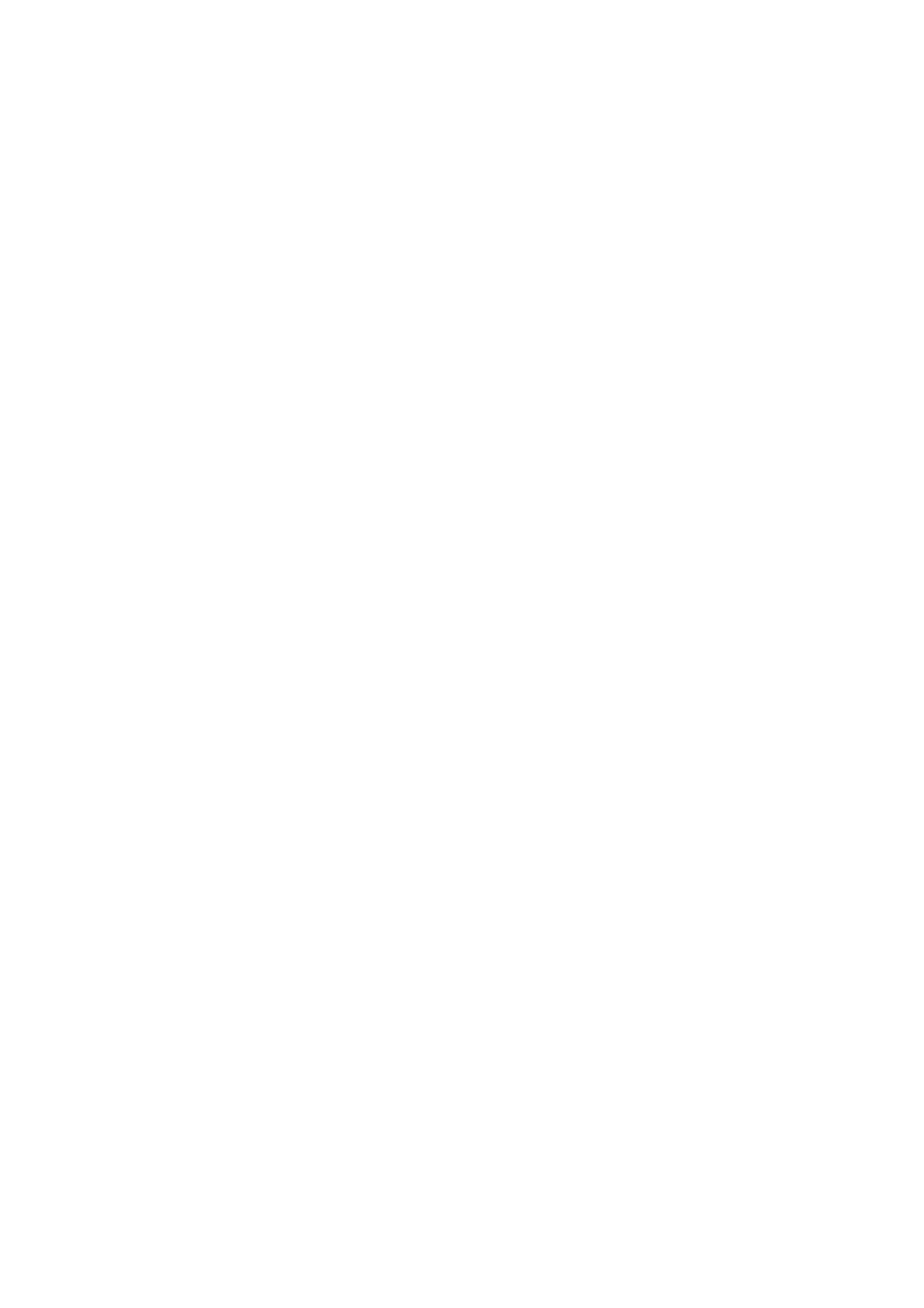# **Where To Go From Here**

## **What to do if you personally experience this expansion**

- Well, first of all, connect to others with similar insights. Exchange experiences, meet new, inspired friends and find out how to advance together. - See below for first contact.
- Have a look at the path Hermann describes in **Unlimited Horizons**.

The book shows how to shift focus to broader, more advanced levels. - It provides practical strategies how to handle the challenges this path presents.

- And it offers an entirely new vision how this world really works.

The book is available online. Read it at our website

#### **unlimited-horizons.de**

download it for free (pdf-file), or order the printversion.

On our site we also offer a first meeting place for sharing experiences and exchanging know-how.

And we intend to publish further documentation and scriptures as they become available.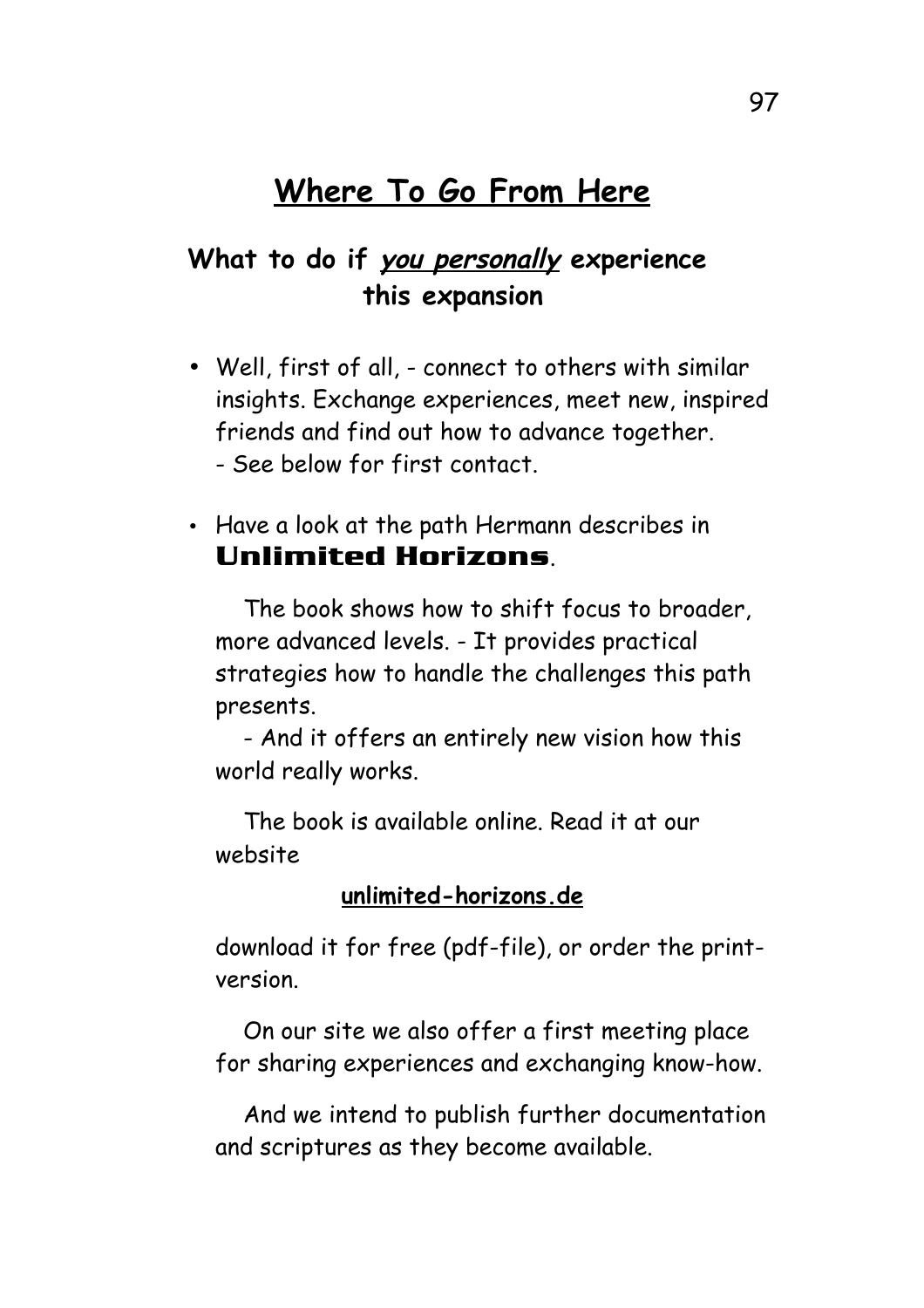# **Hermann Kuhn**

# Unlimited Horizons

# **You reached a limit. You start to think life should be more ...**

So why not look at this second opinion how the world functions.

- It gives you insight how the whole game works
- It tells of unknown abilities hidden deep inside you
- It shows you where to find the new horizons you've been longing for



ISBN 978-3-9811466-9-1 **Publishing**